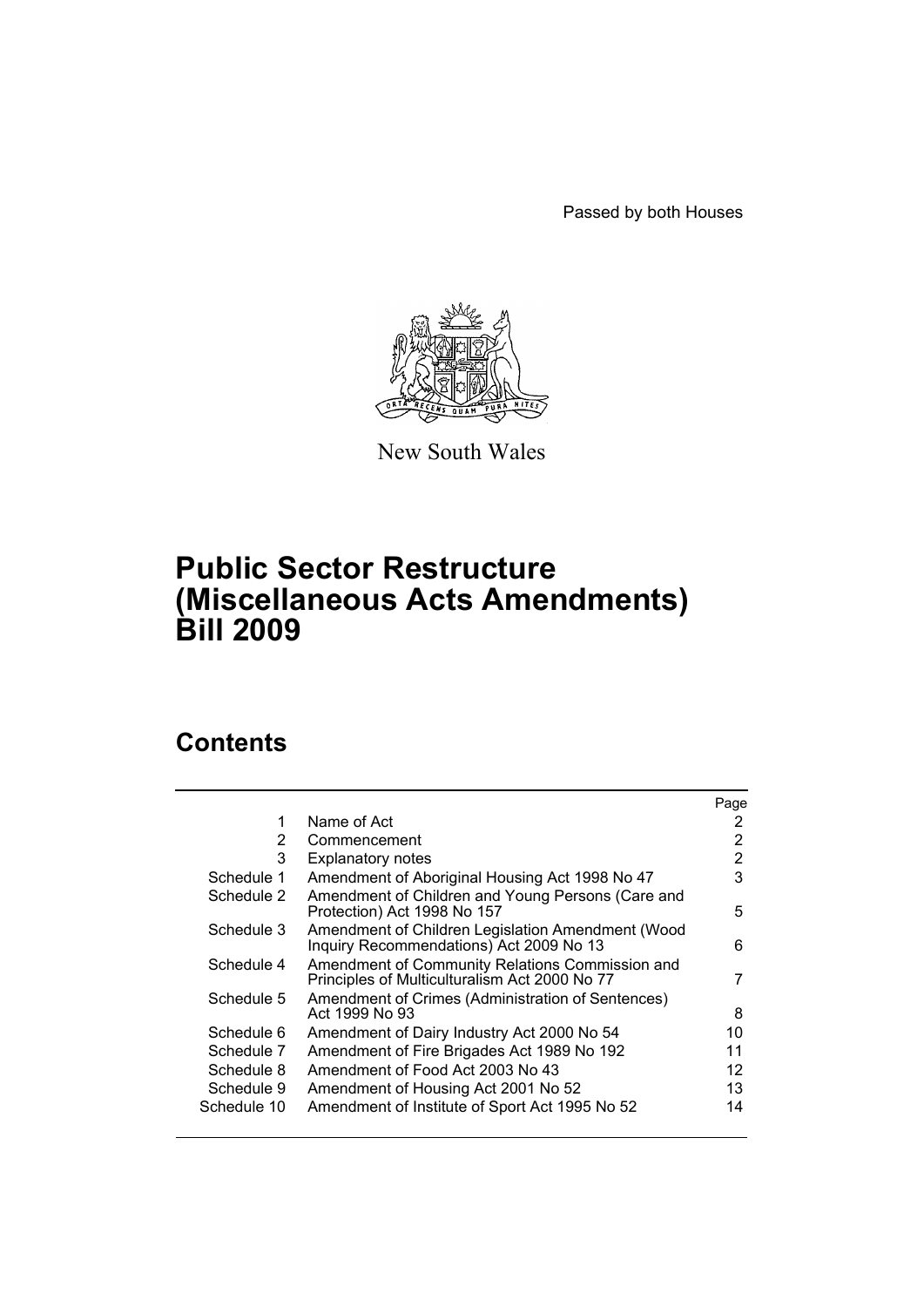Contents

| Page                                                                                                                                                                                                                                                                                                                                                                                                                                                                                                                                                                                                                                                                                                                                                                                                                                                                                                                                                                                                                                                                                                                                                                                                                                                                                            |
|-------------------------------------------------------------------------------------------------------------------------------------------------------------------------------------------------------------------------------------------------------------------------------------------------------------------------------------------------------------------------------------------------------------------------------------------------------------------------------------------------------------------------------------------------------------------------------------------------------------------------------------------------------------------------------------------------------------------------------------------------------------------------------------------------------------------------------------------------------------------------------------------------------------------------------------------------------------------------------------------------------------------------------------------------------------------------------------------------------------------------------------------------------------------------------------------------------------------------------------------------------------------------------------------------|
| 15                                                                                                                                                                                                                                                                                                                                                                                                                                                                                                                                                                                                                                                                                                                                                                                                                                                                                                                                                                                                                                                                                                                                                                                                                                                                                              |
| 16                                                                                                                                                                                                                                                                                                                                                                                                                                                                                                                                                                                                                                                                                                                                                                                                                                                                                                                                                                                                                                                                                                                                                                                                                                                                                              |
| 17                                                                                                                                                                                                                                                                                                                                                                                                                                                                                                                                                                                                                                                                                                                                                                                                                                                                                                                                                                                                                                                                                                                                                                                                                                                                                              |
| 19                                                                                                                                                                                                                                                                                                                                                                                                                                                                                                                                                                                                                                                                                                                                                                                                                                                                                                                                                                                                                                                                                                                                                                                                                                                                                              |
| 21                                                                                                                                                                                                                                                                                                                                                                                                                                                                                                                                                                                                                                                                                                                                                                                                                                                                                                                                                                                                                                                                                                                                                                                                                                                                                              |
| 22                                                                                                                                                                                                                                                                                                                                                                                                                                                                                                                                                                                                                                                                                                                                                                                                                                                                                                                                                                                                                                                                                                                                                                                                                                                                                              |
| 23                                                                                                                                                                                                                                                                                                                                                                                                                                                                                                                                                                                                                                                                                                                                                                                                                                                                                                                                                                                                                                                                                                                                                                                                                                                                                              |
| 24                                                                                                                                                                                                                                                                                                                                                                                                                                                                                                                                                                                                                                                                                                                                                                                                                                                                                                                                                                                                                                                                                                                                                                                                                                                                                              |
| 25                                                                                                                                                                                                                                                                                                                                                                                                                                                                                                                                                                                                                                                                                                                                                                                                                                                                                                                                                                                                                                                                                                                                                                                                                                                                                              |
| 27                                                                                                                                                                                                                                                                                                                                                                                                                                                                                                                                                                                                                                                                                                                                                                                                                                                                                                                                                                                                                                                                                                                                                                                                                                                                                              |
| 28                                                                                                                                                                                                                                                                                                                                                                                                                                                                                                                                                                                                                                                                                                                                                                                                                                                                                                                                                                                                                                                                                                                                                                                                                                                                                              |
| 29                                                                                                                                                                                                                                                                                                                                                                                                                                                                                                                                                                                                                                                                                                                                                                                                                                                                                                                                                                                                                                                                                                                                                                                                                                                                                              |
| 30                                                                                                                                                                                                                                                                                                                                                                                                                                                                                                                                                                                                                                                                                                                                                                                                                                                                                                                                                                                                                                                                                                                                                                                                                                                                                              |
| 33                                                                                                                                                                                                                                                                                                                                                                                                                                                                                                                                                                                                                                                                                                                                                                                                                                                                                                                                                                                                                                                                                                                                                                                                                                                                                              |
| 34                                                                                                                                                                                                                                                                                                                                                                                                                                                                                                                                                                                                                                                                                                                                                                                                                                                                                                                                                                                                                                                                                                                                                                                                                                                                                              |
| 35                                                                                                                                                                                                                                                                                                                                                                                                                                                                                                                                                                                                                                                                                                                                                                                                                                                                                                                                                                                                                                                                                                                                                                                                                                                                                              |
| 39                                                                                                                                                                                                                                                                                                                                                                                                                                                                                                                                                                                                                                                                                                                                                                                                                                                                                                                                                                                                                                                                                                                                                                                                                                                                                              |
| 41                                                                                                                                                                                                                                                                                                                                                                                                                                                                                                                                                                                                                                                                                                                                                                                                                                                                                                                                                                                                                                                                                                                                                                                                                                                                                              |
| 42                                                                                                                                                                                                                                                                                                                                                                                                                                                                                                                                                                                                                                                                                                                                                                                                                                                                                                                                                                                                                                                                                                                                                                                                                                                                                              |
| 43                                                                                                                                                                                                                                                                                                                                                                                                                                                                                                                                                                                                                                                                                                                                                                                                                                                                                                                                                                                                                                                                                                                                                                                                                                                                                              |
| 45                                                                                                                                                                                                                                                                                                                                                                                                                                                                                                                                                                                                                                                                                                                                                                                                                                                                                                                                                                                                                                                                                                                                                                                                                                                                                              |
| 47                                                                                                                                                                                                                                                                                                                                                                                                                                                                                                                                                                                                                                                                                                                                                                                                                                                                                                                                                                                                                                                                                                                                                                                                                                                                                              |
| Amendment of Internal Audit Bureau Act 1992 No 20<br>Amendment of Mental Health (Forensic Provisions)<br>Amendment of Motor Accidents Compensation Act 1999<br>Amendment of Motor Accidents (Lifetime Care and<br>Support) Act 2006 No 16<br>Amendment of Ombudsman Act 1974 No 68<br>Amendment of Parliamentary Precincts Act 1997 No 66<br>Amendment of Police Act 1990 No 47<br>Amendment of Public Finance and Audit Act 1983 No 152<br>Amendment of Public Sector Employment and<br>Management Act 2002 No 43<br>Amendment of Public Sector Employment and<br>Management (Departmental Amalgamations) Order 2009<br>Amendment of Rural Fires Act 1997 No 65<br>Amendment of Rural Fires Amendment Act 2009 No 74<br>Amendment of Sporting Venues Authorities Act 2008<br>Amendment of State Emergency Service Act 1989<br>Amendment of State Property Authority Act 2006 No 40<br>Amendment of Sydney Olympic Park Authority Act 2001<br>Amendment of Teacher Housing Authority Act 1975<br>Amendment of Western Sydney Parklands Act 2006<br>Amendment of Workers Compensation Act 1987 No 70<br>Amendment of Workplace Injury Management and<br>Workers Compensation Act 1998 No 86<br>Amendment of Young Offenders Act 1997 No 54<br>Amendment of Youth Advisory Council Act 1989 No 39 |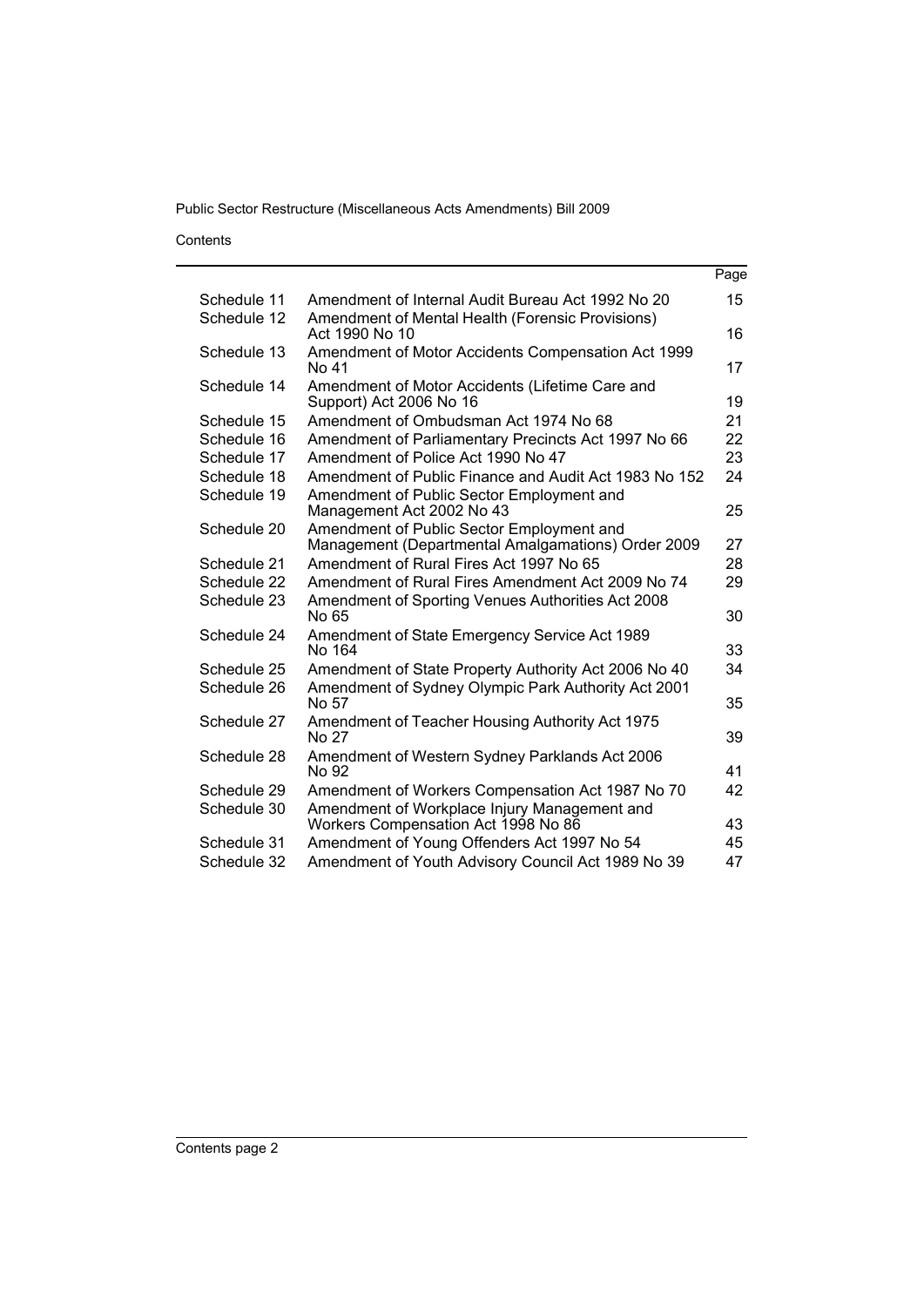*I certify that this PUBLIC BILL, which originated in the LEGISLATIVE COUNCIL, has finally passed the LEGISLATIVE COUNCIL and the LEGISLATIVE ASSEMBLY of NEW SOUTH WALES.*

*Legislative Council 2009* *Clerk of the Parliaments*



New South Wales

# **Public Sector Restructure (Miscellaneous Acts Amendments) Bill 2009**

Act No , 2009

An Act to amend certain legislation as a consequence of recent administrative changes involving departmental amalgamations and to implement further reforms in relation to the public sector.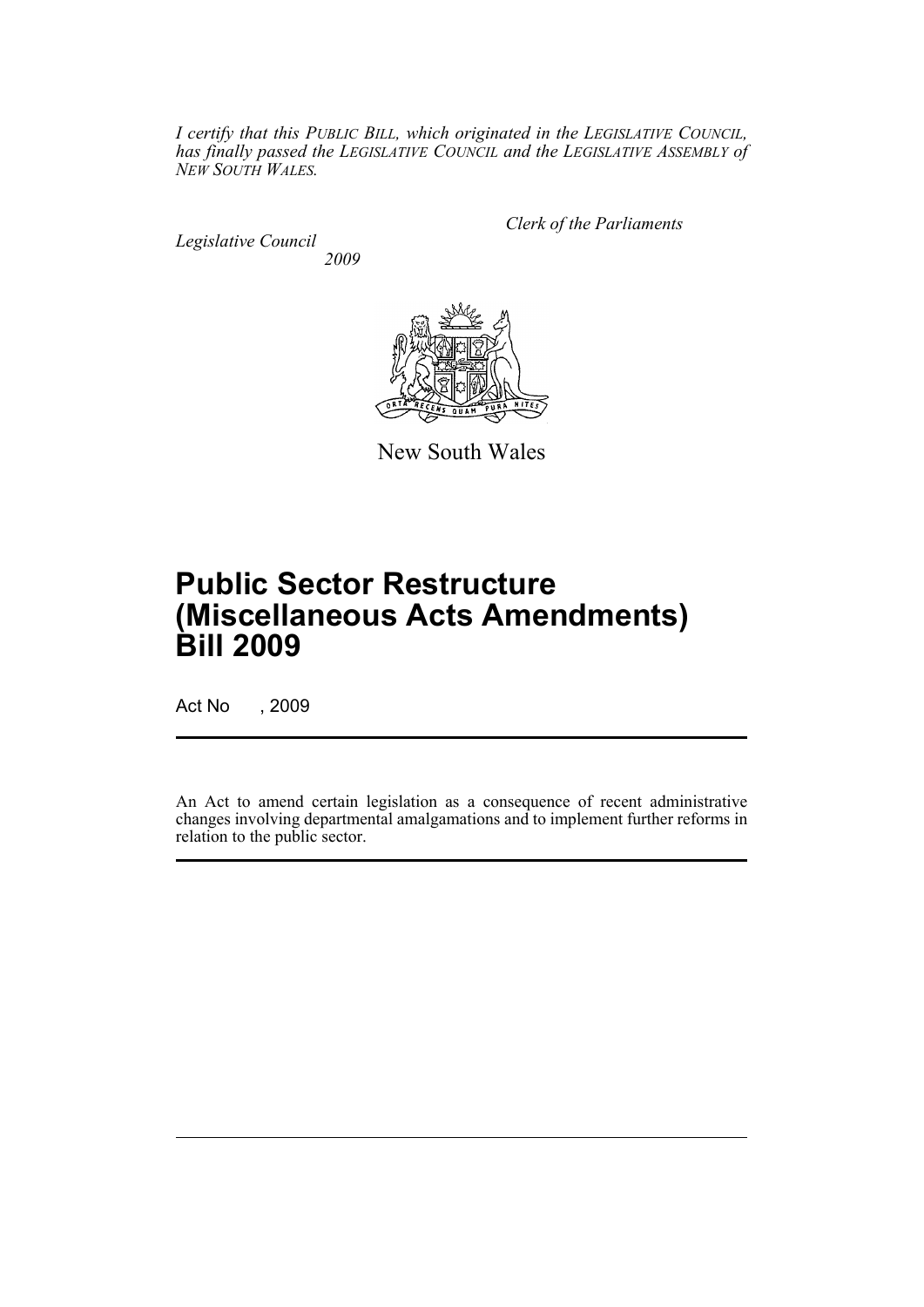### <span id="page-3-0"></span>**The Legislature of New South Wales enacts:**

### **1 Name of Act**

This Act is the *Public Sector Restructure (Miscellaneous Acts Amendments) Act 2009*.

### <span id="page-3-1"></span>**2 Commencement**

- (1) This Act commences on the date of assent to this Act, except as provided by this section.
- (2) Schedule 15 commences on a day to be appointed by proclamation.
- (3) Schedule 20 is taken to have commenced on 1 July 2009.

### <span id="page-3-2"></span>**3 Explanatory notes**

The matter appearing under the heading "Explanatory note" in any of the Schedules to this Act does not form part of this Act.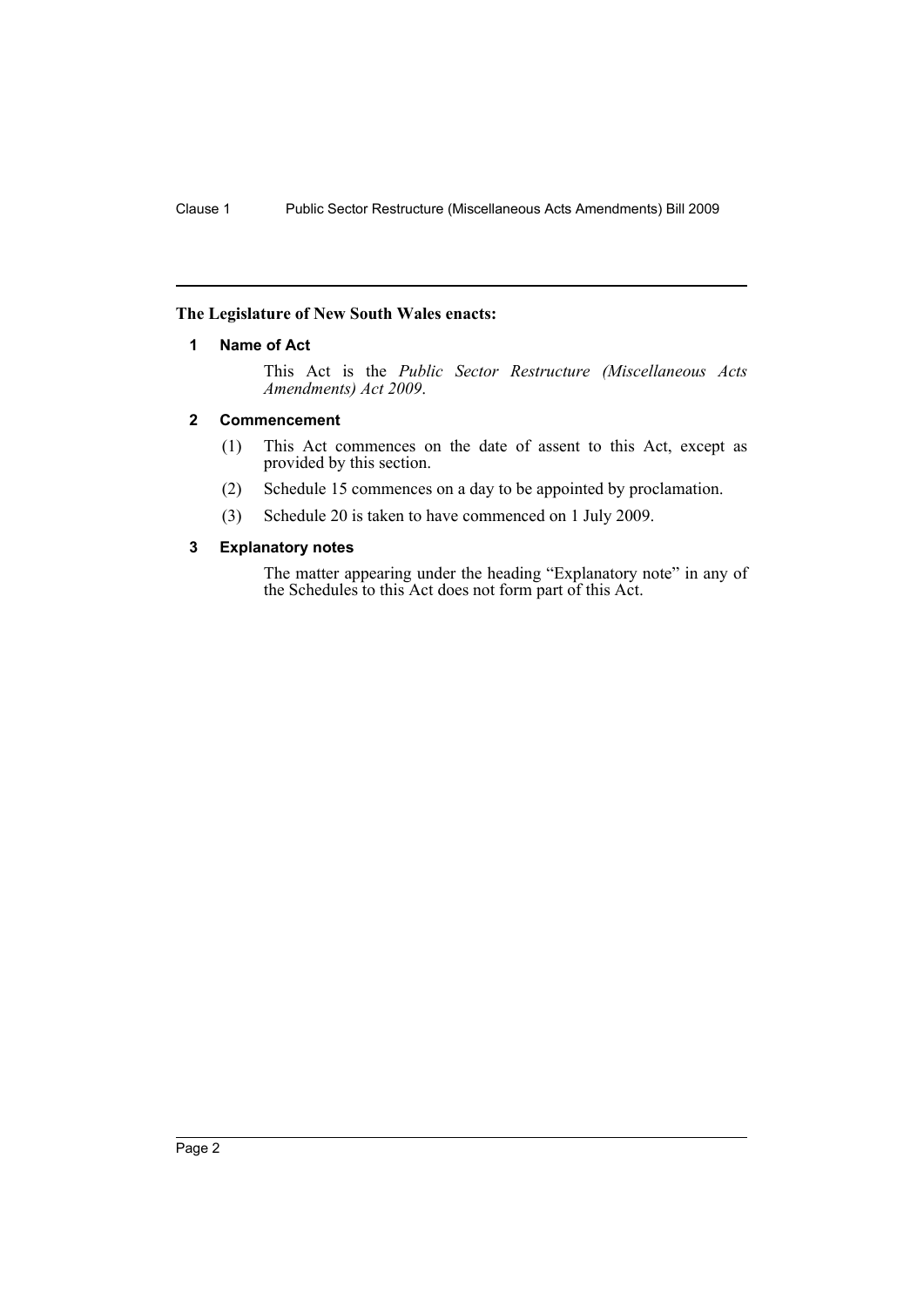Amendment of Aboriginal Housing Act 1998 No 47 Schedule 1

# <span id="page-4-0"></span>**Schedule 1 Amendment of Aboriginal Housing Act 1998 No 47**

### **[1] Section 4 Definitions**

Omit the definition of *Chief Executive Officer*.

Insert instead in alphabetical order:

*Director-General* means the person exercising functions under the *Public Sector Employment and Management Act 2002* as the Division Head of the relevant Government Service Division.

*relevant Government Service Division* means the Division of the Government Service comprising the group of staff who are employed under Chapter 1A of the *Public Sector Employment and Management Act 2002* to enable the AHO to exercise its functions.

# **[2] Section 7 Status of AHO**

Omit "a Chief Executive Officer. The AHO" from the note.

### **[3] Section 17 Delegation of functions**

Omit paragraph (a) of the definition of *authorised person* in section 17 (3).

Insert instead:

(a) a member of staff of the relevant Government Service Division, or

### **[4] Section 30 Board of AHO**

Omit section 30 (2) (a). Insert instead:

(a) the Director-General or a member of staff of the relevant Government Service Division nominated by the Director-General,

### **[5] Sections 33, 38 and 40**

Omit "Chief Executive Officer" wherever occurring.

Insert instead "Director-General".

#### **[6] Section 35 Aboriginal Housing Fund**

Omit "AHO's staff" from section 35 (3).

Insert instead "staff of the relevant Government Service Division who are principally involved in the administration of this Act".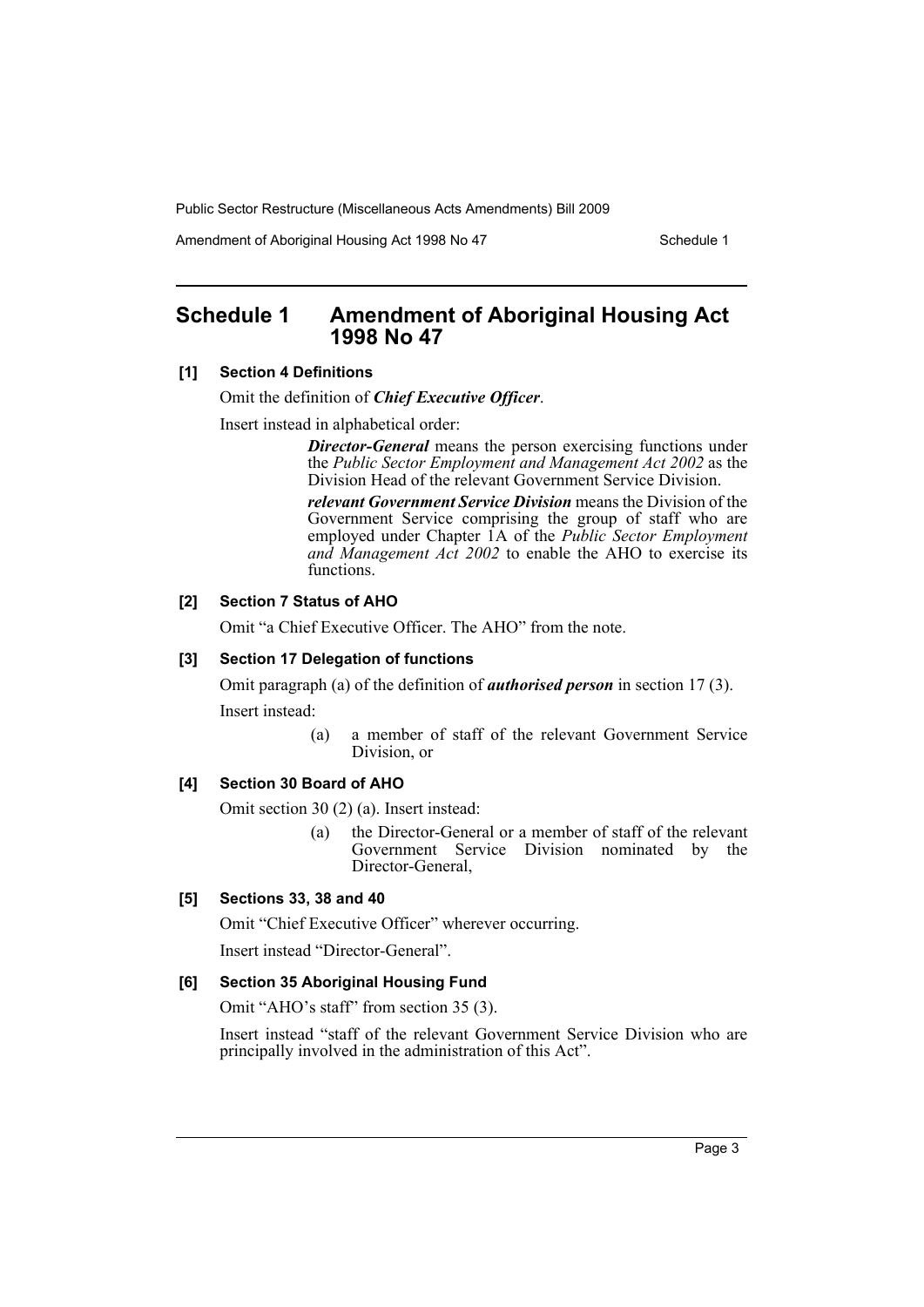Schedule 1 Amendment of Aboriginal Housing Act 1998 No 47

### **[7] Section 40 Seal of AHO**

Omit "the staff of the AHO".

Insert instead "staff of the relevant Government Service Division".

#### **[8] Schedule 1 Constitution and procedure of Board**

Omit "Chief Executive Officer" from clause 12 (1).

Insert instead "Director-General (or the Director-General's nominee)".

### **Explanatory note**

- (a) confer on the Director-General of the Department of Human Services (which is the Division of the Government Service in which the staff assigned to the Aboriginal Housing Office are employed) the functions of the Chief Executive Officer of the Aboriginal Housing Office, and
- (b) update references to the staff of the AHO as a consequence of the departmental amalgamations order.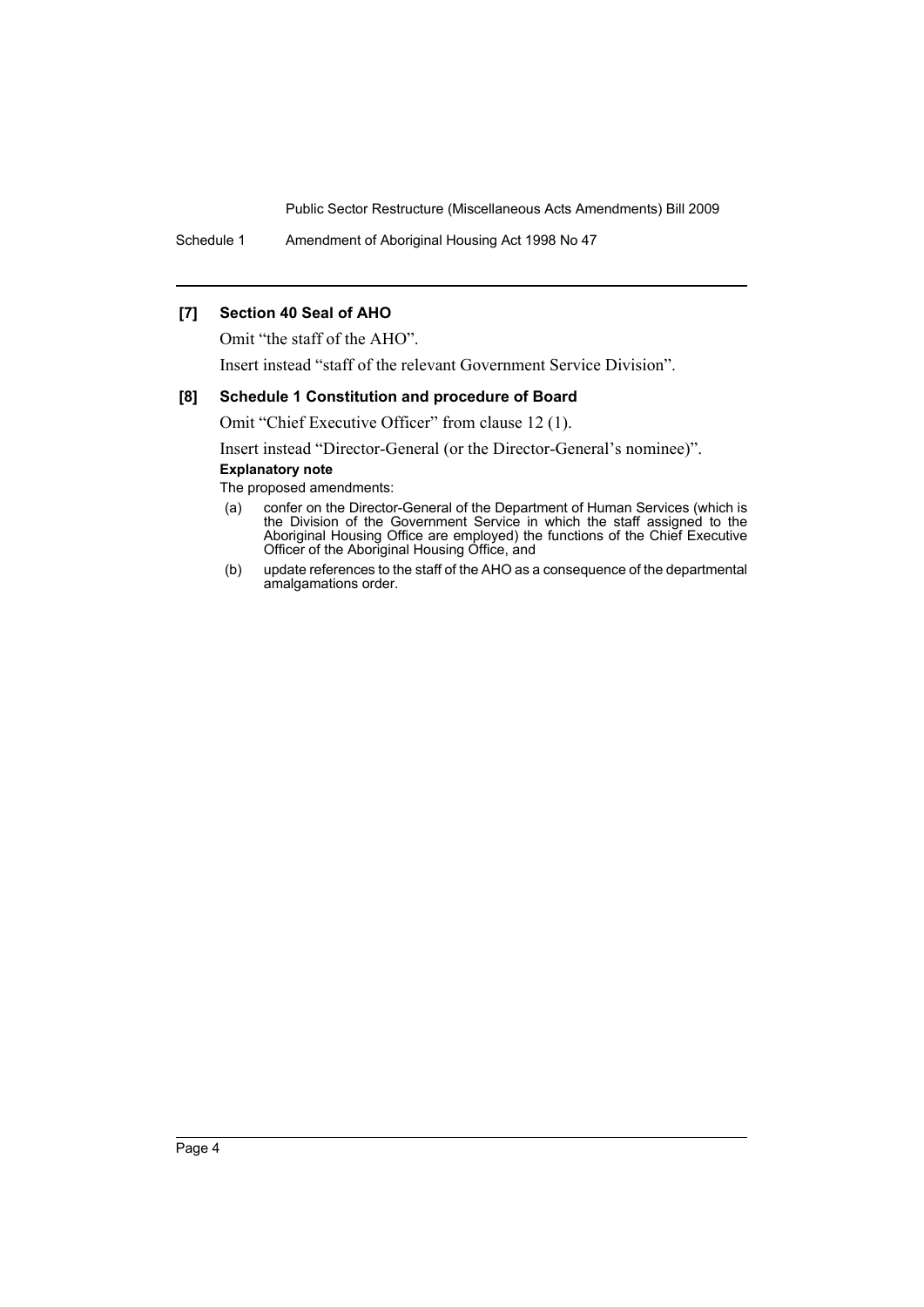Amendment of Children and Young Persons (Care and Protection) Act 1998 No 157 Schedule 2

# <span id="page-6-0"></span>**Schedule 2 Amendment of Children and Young Persons (Care and Protection) Act 1998 No 157**

### **[1] Sections 33 (1) and 86 (2)**

Omit "within the Department" wherever occurring.

Insert instead "in that part of the Department comprising those members of staff who are principally involved in the administration of this Act".

#### **[2] Section 245B Interpretation**

Insert after section 245B (2):

- (2A) In this Chapter:
	- (a) a reference to a prescribed body includes a reference to any part (however described) of the prescribed body, and
	- (b) a reference to another prescribed body includes a reference to another part of the same prescribed body.

#### **[3] Section 248 Provision and exchange of information**

Omit paragraph (a) of the definition of *prescribed body* in section 248 (6).

Insert instead:

(a) the NSW Police Force, a Division of the Government Service or a public authority, or

#### **[4] Section 248 (6), definition of "prescribed body"**

Insert at the end of the definition:

and a reference in this section to any such prescribed body includes a reference to any part (however described) of the prescribed body.

#### **Explanatory note**

The proposed amendments are consequential on the changes made by the departmental amalgamations order and in particular make it clear that information may, under the new Chapter 16A of the above Act, be exchanged between the different parts of an agency.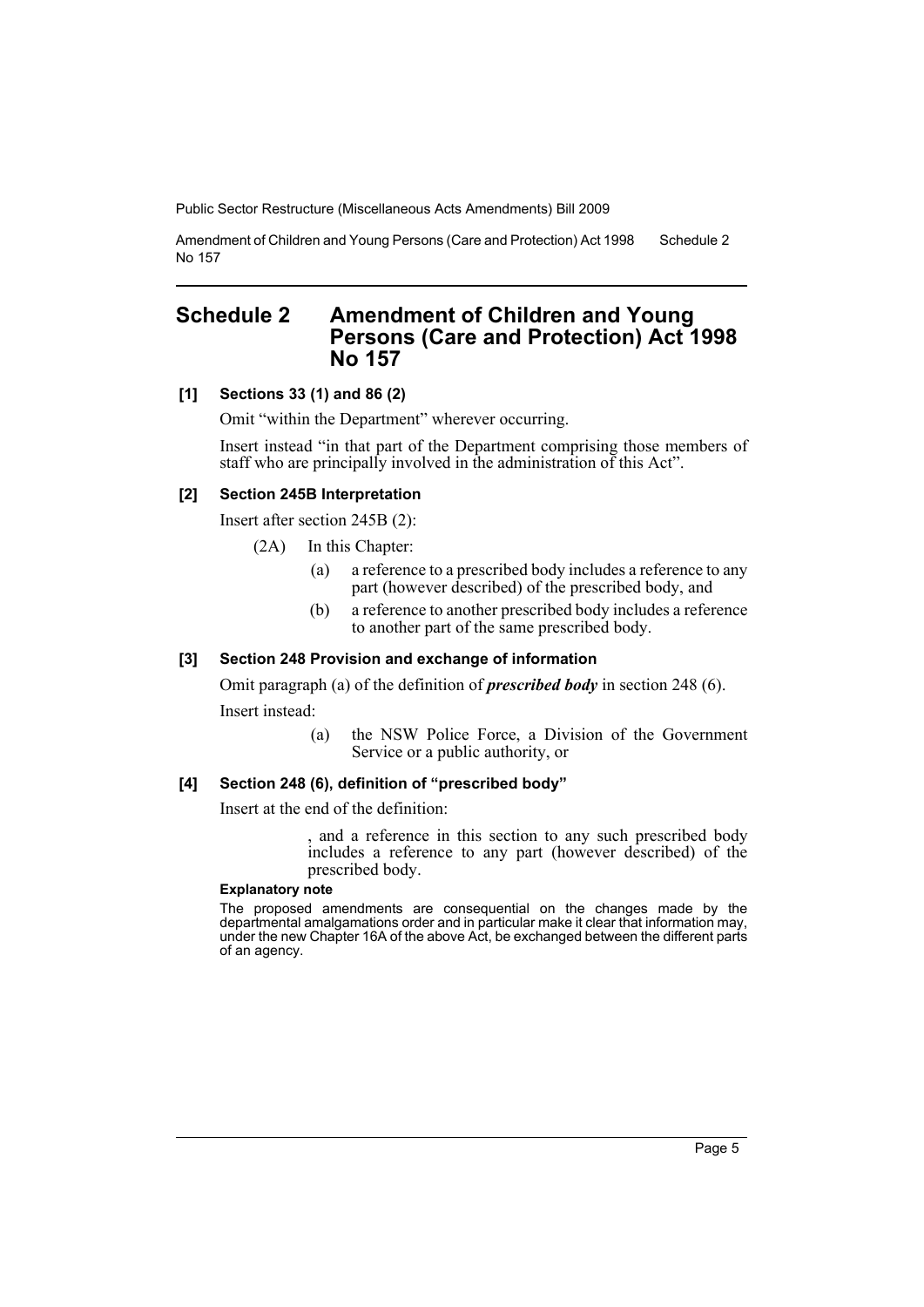Schedule 3 Amendment of Children Legislation Amendment (Wood Inquiry Recommendations) Act 2009 No 13

# <span id="page-7-0"></span>**Schedule 3 Amendment of Children Legislation Amendment (Wood Inquiry Recommendations) Act 2009 No 13**

### **[1] Schedule 1.1 Amendments relating to recommendations 6.2 and 10.1**

Omit paragraphs (g)–(i) of the definition of *relevant agency* in proposed section  $27\overline{A}$  (1) in Schedule 1.1 [8].

Insert instead:

(g) the Department of Human Services,

# **[2] Schedule 1.1 [8], proposed section 27A (1)**

Renumber paragraph (j) of the definition of *relevant agency* as paragraph (h).

#### **[3] Schedule 3.1 Amendment of Commission for Children and Young People Act 1998 No 146**

Omit "Department of Community Services" wherever occurring in Schedule 3.1 [6], [8] and [9].

Insert instead "Department of Human Services".

#### **Explanatory note**

The proposed amendments update references to agencies as a consequence of the departmental amalgamations order.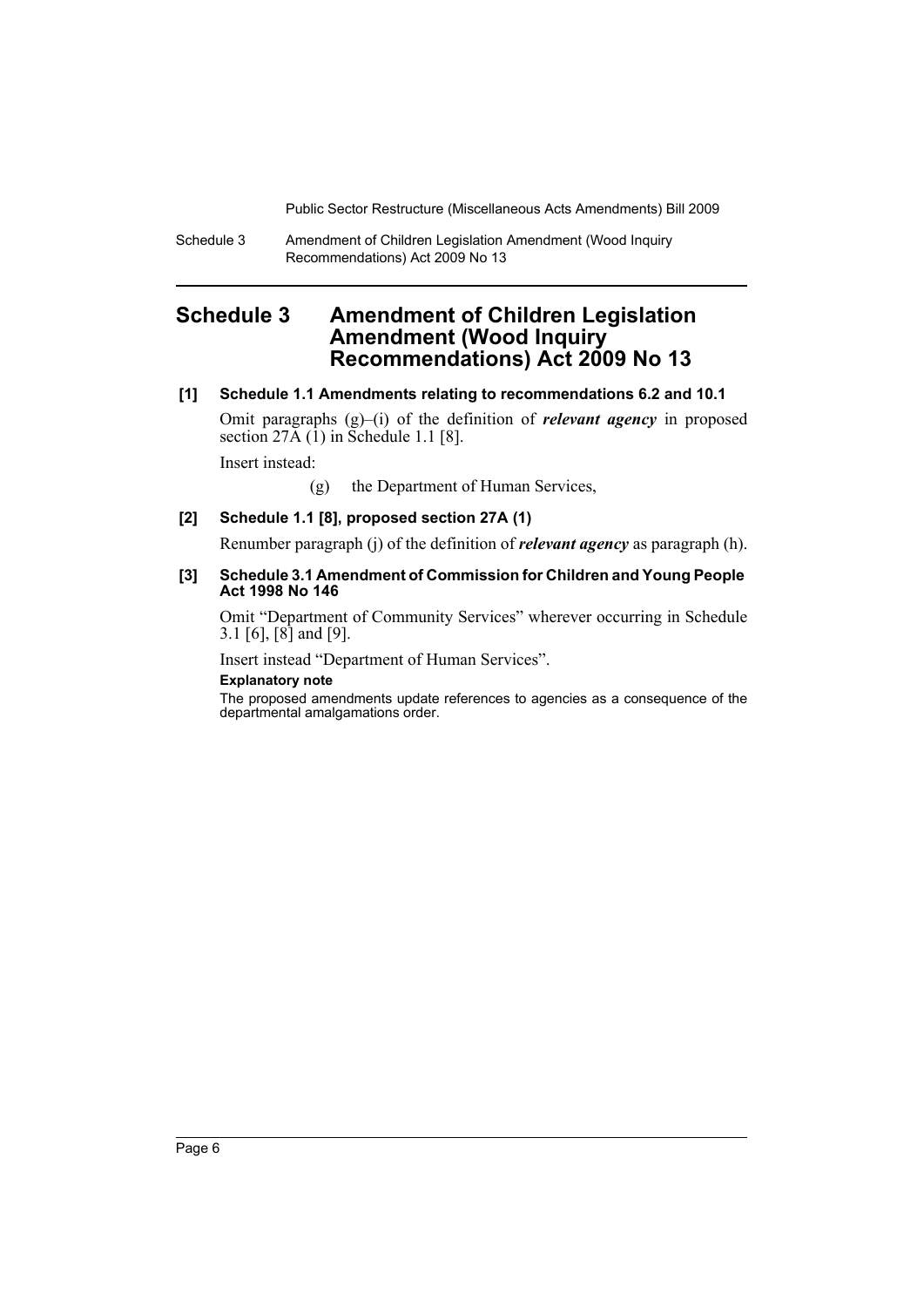Amendment of Community Relations Commission and Principles of Multiculturalism Act 2000 No 77

Schedule 4

# <span id="page-8-0"></span>**Schedule 4 Amendment of Community Relations Commission and Principles of Multiculturalism Act 2000 No 77**

### **[1] Schedule 1 Provisions relating to commissioners**

Omit clause 2 (3) (including the note). Insert instead:

(3) During any absence of the Chairperson, the Director-General of Communities NSW, or a member of staff of Communities NSW nominated by the Director-General, has and may exercise all the functions of the Chairperson and is taken to be the Chairperson.

### **[2] Schedule 1, clause 2 (4)**

Omit "a full-time". Insert insert instead "the".

### **[3] Schedule 1, clause 4 (2) (b)**

Omit ", acting Chairperson".

### **[4] Schedule 2 Provisions relating to procedure of Commission**

Omit clause 4 (1). Insert instead:

(1) The Chairperson is to preside at a meeting of the Commission. If the Chairperson is temporarily absent from the meeting, the Deputy Chairperson is to preside at the meeting.

#### **Explanatory note**

The proposed amendments provide for the Director-General of Communities NSW to have the functions of Chairperson of the Community Relations Commission when the appointed Chairperson is absent.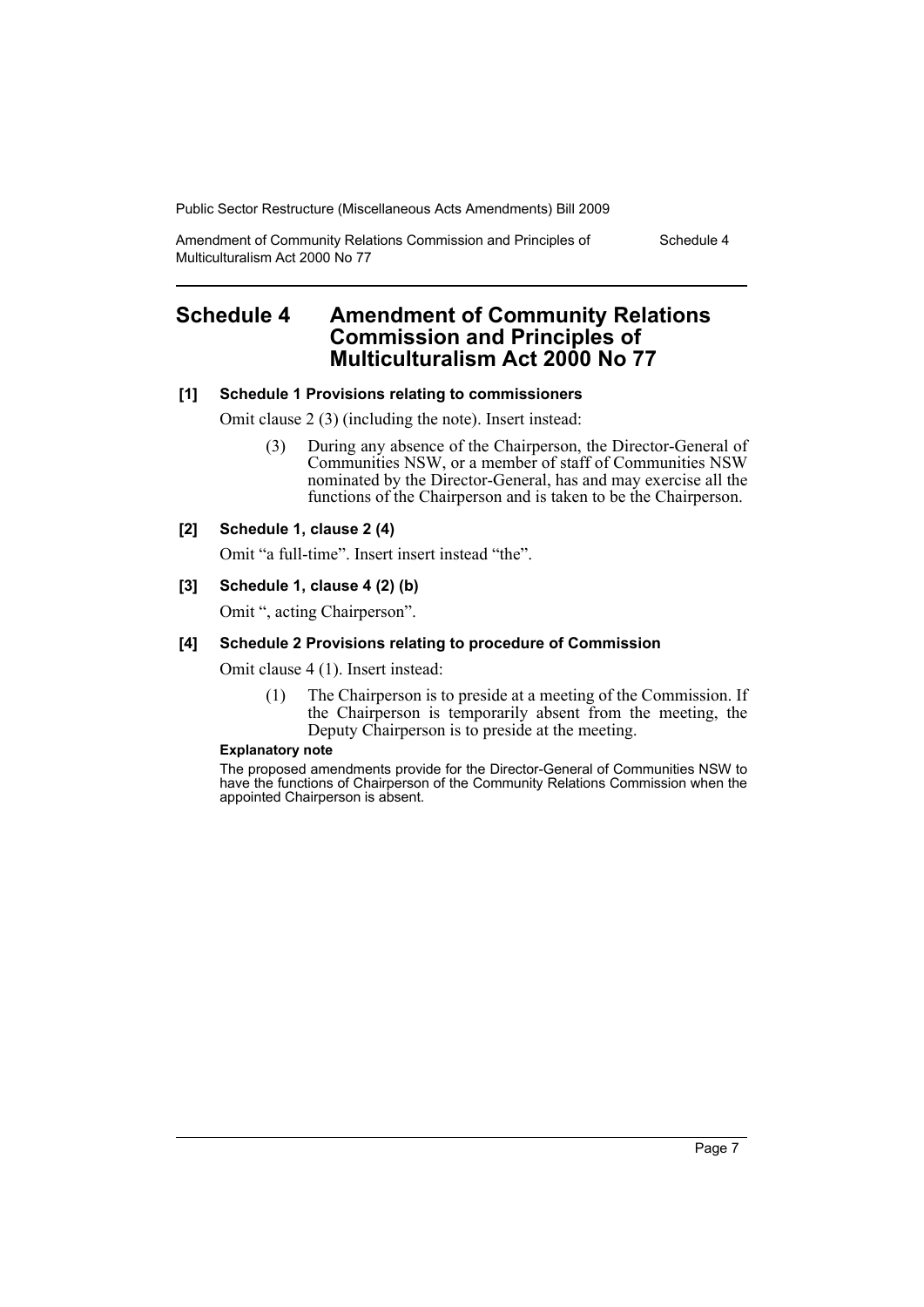Schedule 5 Amendment of Crimes (Administration of Sentences) Act 1999 No 93

# <span id="page-9-0"></span>**Schedule 5 Amendment of Crimes (Administration of Sentences) Act 1999 No 93**

**[1] Whole Act (except sections 3 (1) (definition of "law enforcement agency"), 78 (3), 128A (2) (b), 193 (3) and (4) and 252A (1) and Schedule 5 and except where otherwise amended by this Schedule)**

Omit "the Department" wherever occurring.

Insert instead "Corrective Services NSW".

### **[2] Section 3 Interpretation**

Omit the definitions of *Commissioner* and *Department* from section 3 (1).

Insert instead in alphabetical order:

*Commissioner* means the Commissioner of Corrective Services, Department of Justice and Attorney General.

*Corrective Services NSW* means that part of the Department of Justice and Attorney General comprising the group of staff who are principally involved in the administration of this Act.

### **[3] Section 235A Acquisition or use of assumed identity**

Omit "the Department of Corrective Services". Insert instead "Corrective Services NSW".

### **[4] Section 242 Monitoring**

Insert "of Justice and Attorney General" after "Department" in section 242 (6).

### **[5] Section 267 Research**

Omit "The Department" in section 267 (7).

Insert instead "Corrective Services NSW".

# **[6] Schedule 5 Savings, transitional and other provisions**

Insert at the end of the Schedule with appropriate Part and clause numbering:

# **Part Provisions consequent on enactment of Public Sector Restructure (Miscellaneous Acts Amendments) Act 2009**

#### **Construction of references to Department of Corrective Services**

A reference in any Act (other than this Act) or statutory instrument, or any other instrument, or any contract or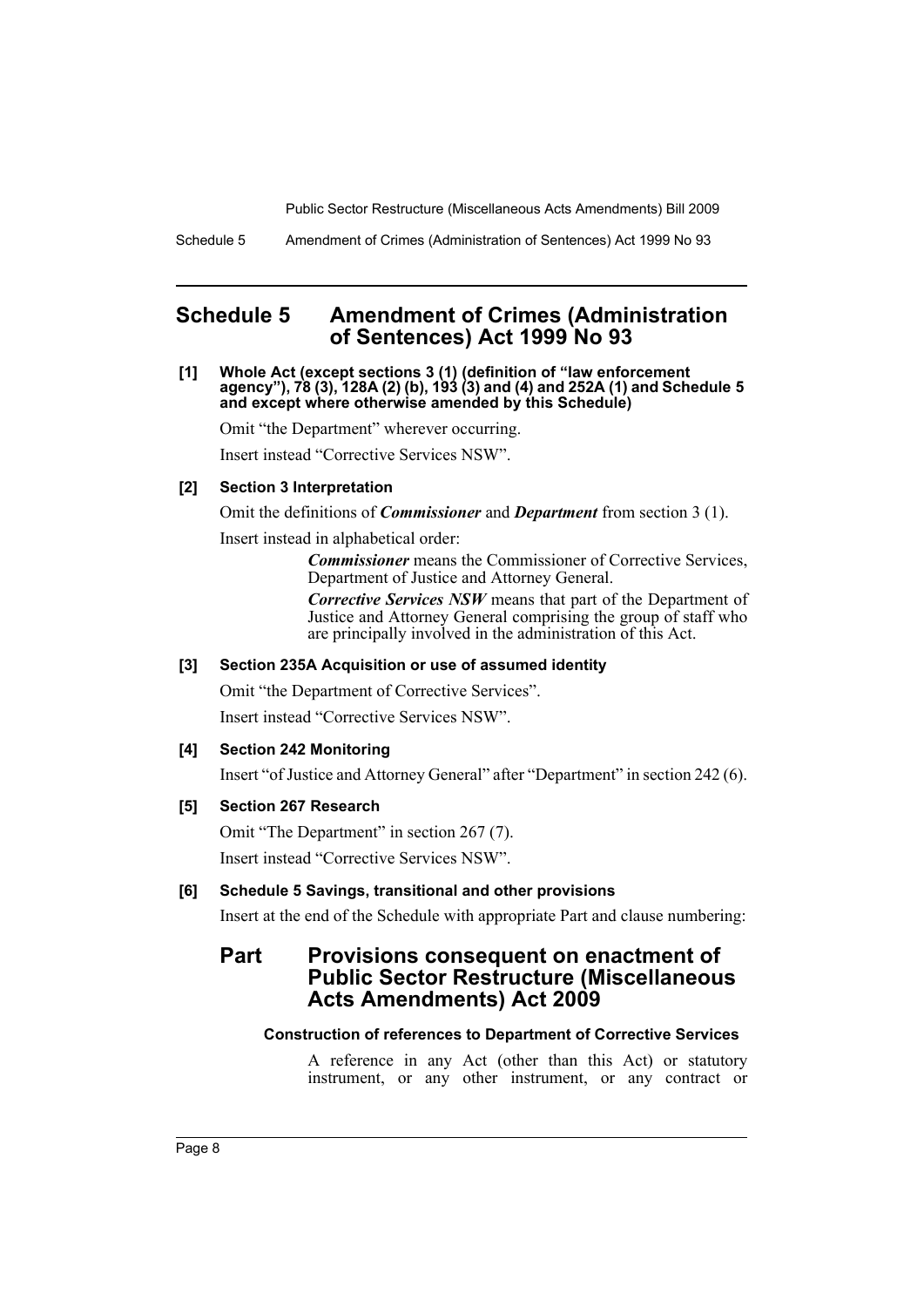Amendment of Crimes (Administration of Sentences) Act 1999 No 93 Schedule 5

agreement, to the Department of Corrective Services (required by clause 20 of the *Public Sector Employment and Management (Departmental Amalgamations) Order 2009* to be construed as a reference to the Department of Justice and Attorney General), or to an office of Corrective Services, is to be construed as a reference to Corrective Services NSW.

#### **Explanatory note**

- (a) make it clear that the position of Commissioner of Corrective Services is a position in the Department of Justice and Attorney General (but without affecting the exercise of the Commissioner's statutory functions under the above Act), and
- (b) recognise Corrective Services NSW as being that part of the Department of Justice and Attorney General in which persons are employed to administer the above Act.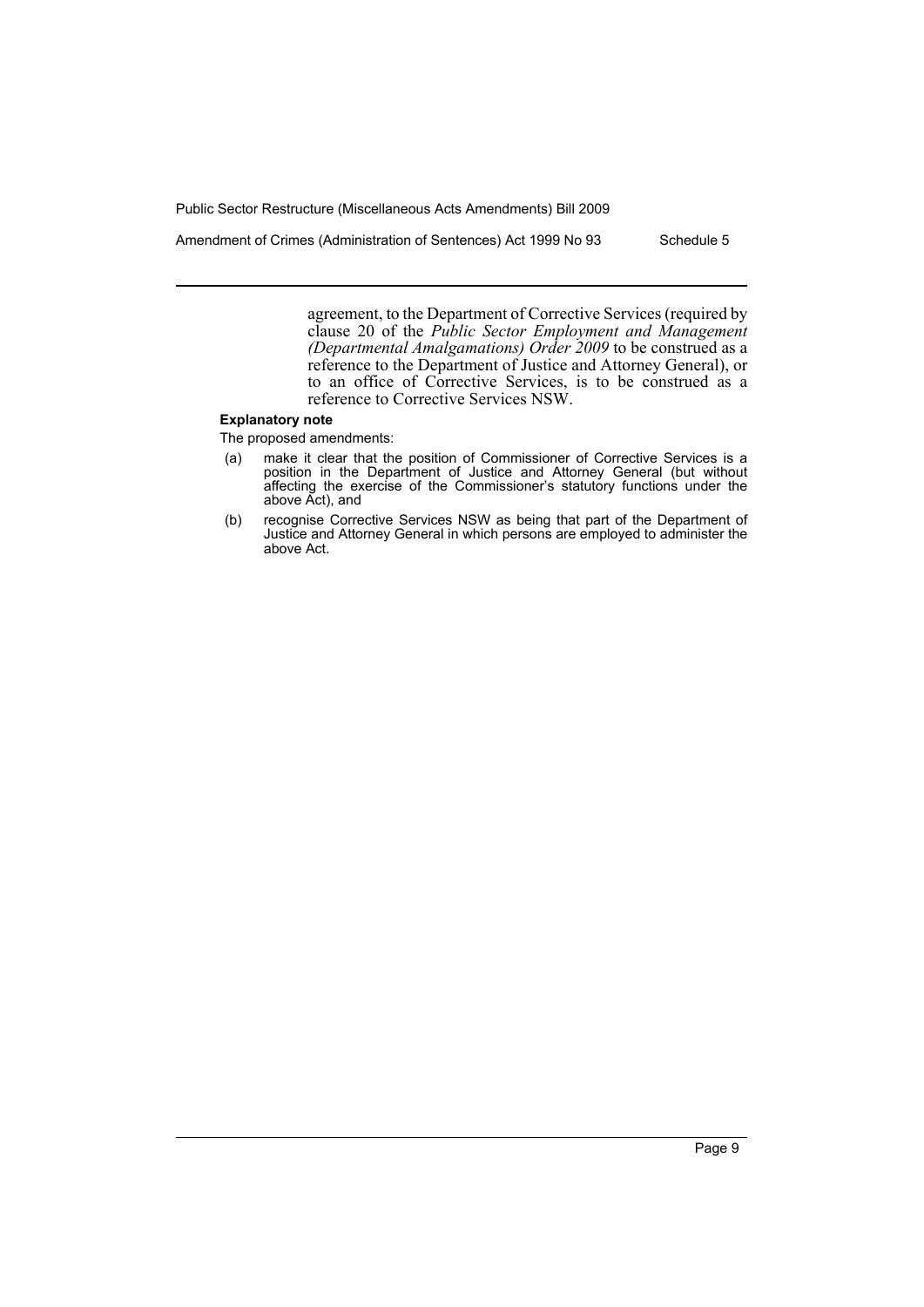Schedule 6 Amendment of Dairy Industry Act 2000 No 54

# <span id="page-11-0"></span>**Schedule 6 Amendment of Dairy Industry Act 2000 No 54**

### **[1] Section 3 Definitions**

Insert in alphabetical order:

*Chief Executive Officer* of the Food Authority means the person holding office as such under Chapter 1A of the *Public Sector Employment and Management Act 2002*.

*member of staff of the Food Authority* has the same meaning as in the *Food Act 2003*.

#### **[2] Section 20 Authority to take proceedings**

Omit section 20 (1). Insert instead:

(1) Any information, complaint or other legal proceeding under this Act may be laid or taken in the name of the Food Authority by the Chief Executive Officer of the Authority or by any other member of staff of the Food Authority authorised by the Food Authority in that behalf either generally or in any particular case.

#### **[3] Section 20 (3)**

Omit "The Director-General of or other officer".

Insert instead "The Chief Executive Officer or other member of staff".

#### **[4] Section 20 (3)**

Omit "the Director-General or other officer".

Insert instead "the Chief Executive Officer or other member of staff".

#### **[5] Sections 21 and 22**

Omit "Director-General" wherever occurring.

Insert instead "Chief Executive Officer".

#### **Explanatory note**

The proposed amendments are consequential on the departmental amalgamations order which requires references to the Director-General of the Food Authority to be construed as references to the Chief Executive Officer of that Authority.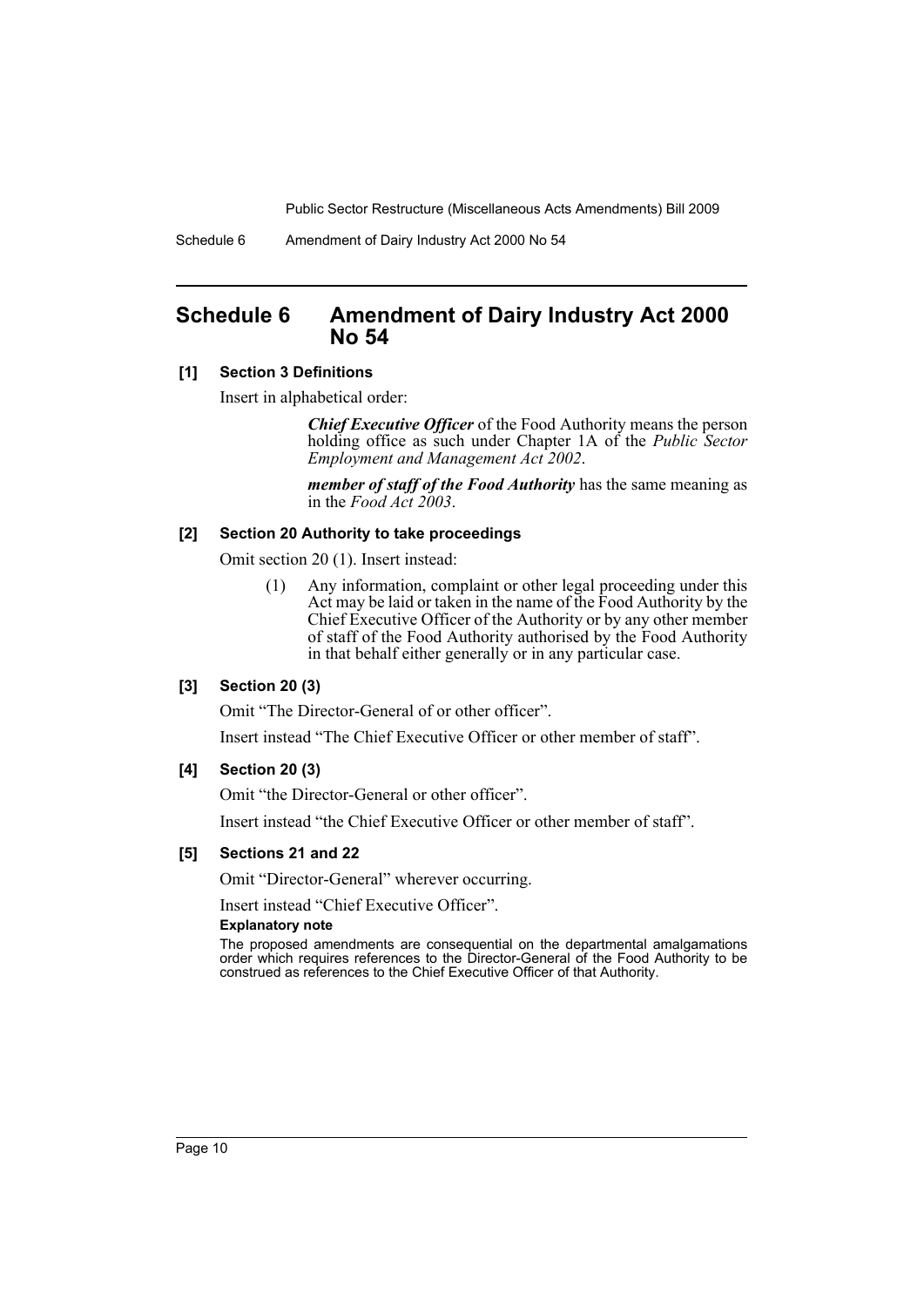Amendment of Fire Brigades Act 1989 No 192 Schedule 7

# <span id="page-12-0"></span>**Schedule 7 Amendment of Fire Brigades Act 1989 No 192**

#### **Section 78A**

Insert after section 78:

#### **78A Temporary assignment of Departmental staff and fire brigade members to carry out work for Police and Emergency Services NSW**

- (1) A member of staff of New South Wales Fire Brigades or a member of a permanent fire brigade may, with the concurrence of the Commissioner, be temporarily assigned by the Division Head of Police and Emergency Services NSW (referred to in this section as *the Department*) to carry out work for the Department on a full-time or part-time basis.
- (2) The member's employment as a member of New South Wales Fire Brigades or as a member of the permanent fire brigade (including the continuity of that employment) is not affected by the temporary assignment of the member to carry out work for the Department.
- (3) Without limiting subsection (2), the member, while carrying out that work for the Department:
	- (a) continues to hold his or her position in New South Wales Fire Brigades or continues to be a member of the permanent fire brigade (as the case requires), and
	- (b) may continue to exercise the functions of that position or the functions as a member of the permanent fire brigade (as the case requires), and
	- (c) is taken to be carrying out that work as a member of staff of New South Wales Fire Brigades or as a member of the permanent fire brigade (as the case requires).
- (4) This section does not limit the provisions of this or any other Act or law relating to the transfer to the Department (by statutory order, secondment or otherwise) of staff of New South Wales Fire Brigades or members of a permanent fire brigade.

#### **Explanatory note**

The proposed amendment enables New South Wales Fire Brigades staff to be temporarily assigned to carry out work for Police and Emergency Services NSW.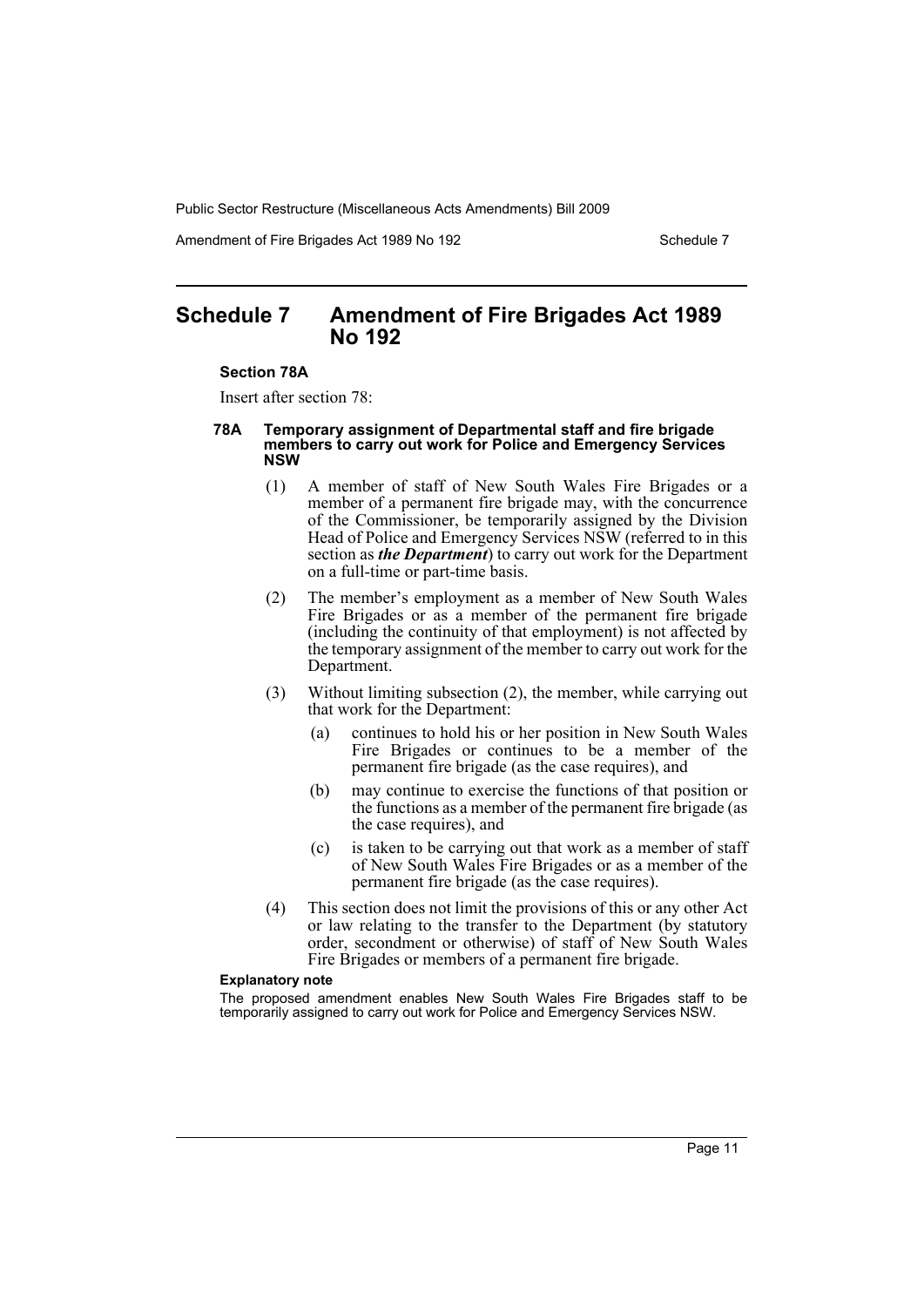Schedule 8 Amendment of Food Act 2003 No 43

# <span id="page-13-0"></span>**Schedule 8 Amendment of Food Act 2003 No 43**

### **[1] Section 4 Definitions**

Insert in alphabetical order in section 4 (1):

*Chief Executive Officer* means the Chief Executive Officer of the Food Authority holding office as such under Chapter 1A of the *Public Sector Employment and Management Act 2002*.

**[2] Section 4 (1), definition of "Director-General"** Omit the definition.

# **[3] Sections 107, 115A (1) (a) and (b) and 120 (9)**

Omit "Director-General" wherever occurring. Insert instead "Chief Executive Officer".

### **[4] Schedule 2 Savings, transitional and other provisions**

Insert at the end of the Schedule with appropriate Part and clause numbering:

# **Part Provisions consequent on enactment of Public Sector Restructure (Miscellaneous Acts Amendments) Act 2009**

### **Construction of references to Director-General of Food Authority**

A reference in any Act (other than this Act) or statutory instrument, or any other instrument, or any contract or agreement, to the Director-General of the Food Authority is to be construed as a reference to the Chief Executive Officer of the Food Authority.

#### **Explanatory note**

The proposed amendments are consequential on the departmental amalgamations order which requires references to the Director-General of the Food Authority to be construed as a reference to the Chief Executive Officer of that Authority.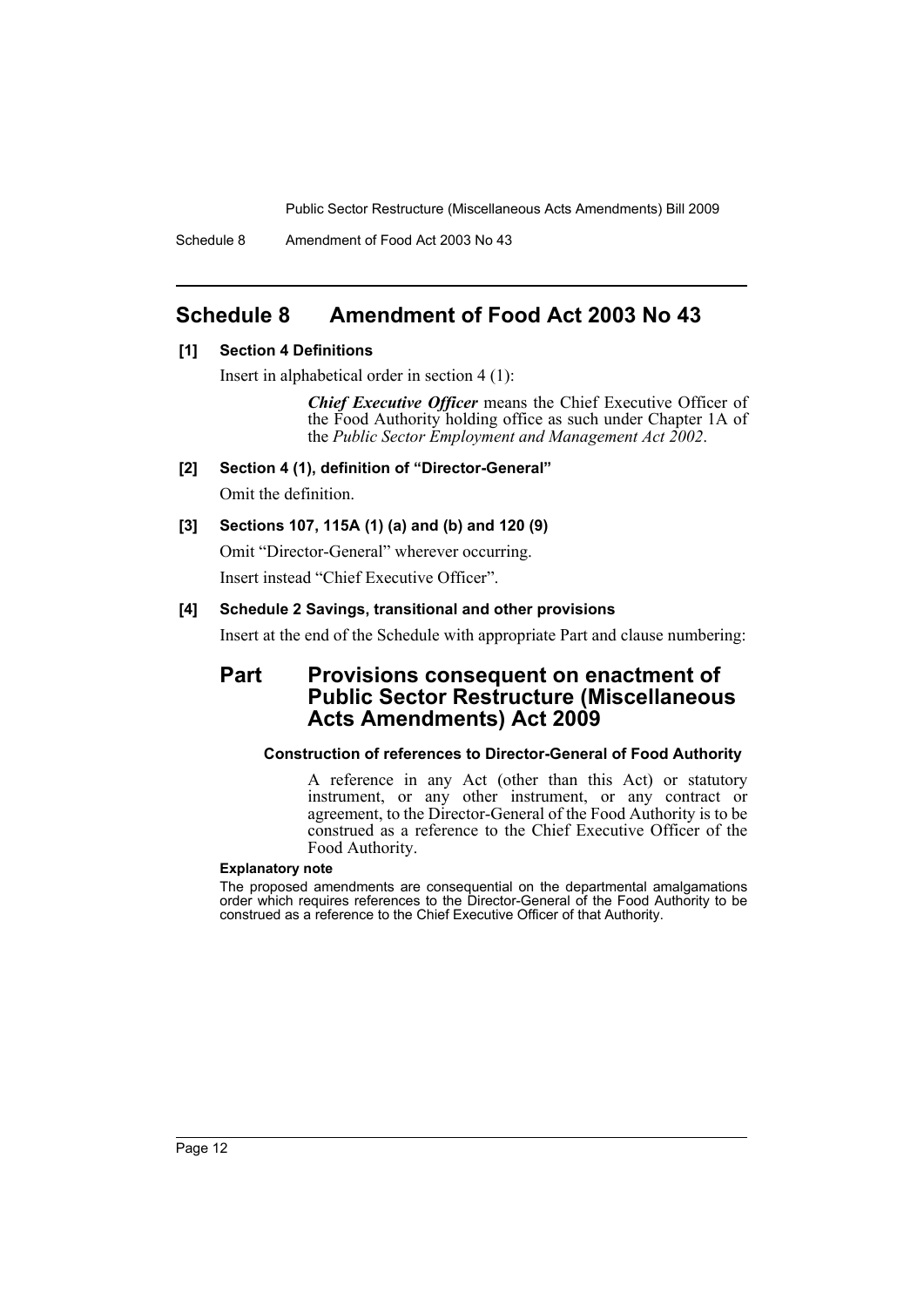Amendment of Housing Act 2001 No 52 Schedule 9

# <span id="page-14-0"></span>**Schedule 9 Amendment of Housing Act 2001 No 52**

#### **[1] Section 15 Delegations**

Insert after section 15 (1):

(1A) A delegate of the Corporation may sub-delegate to a person any function delegated by the Corporation if the delegate is authorised to do so by the Corporation.

# **[2] Section 15 (2A)**

Insert after section 15 (2):

(2A) A delegate of the Director-General may sub-delegate to an officer of the Department any function delegated by the Director-General if the delegate is authorised to do so by the Director-General.

#### **Explanatory note**

The proposed amendments enable the subdelegation of functions under the above Act.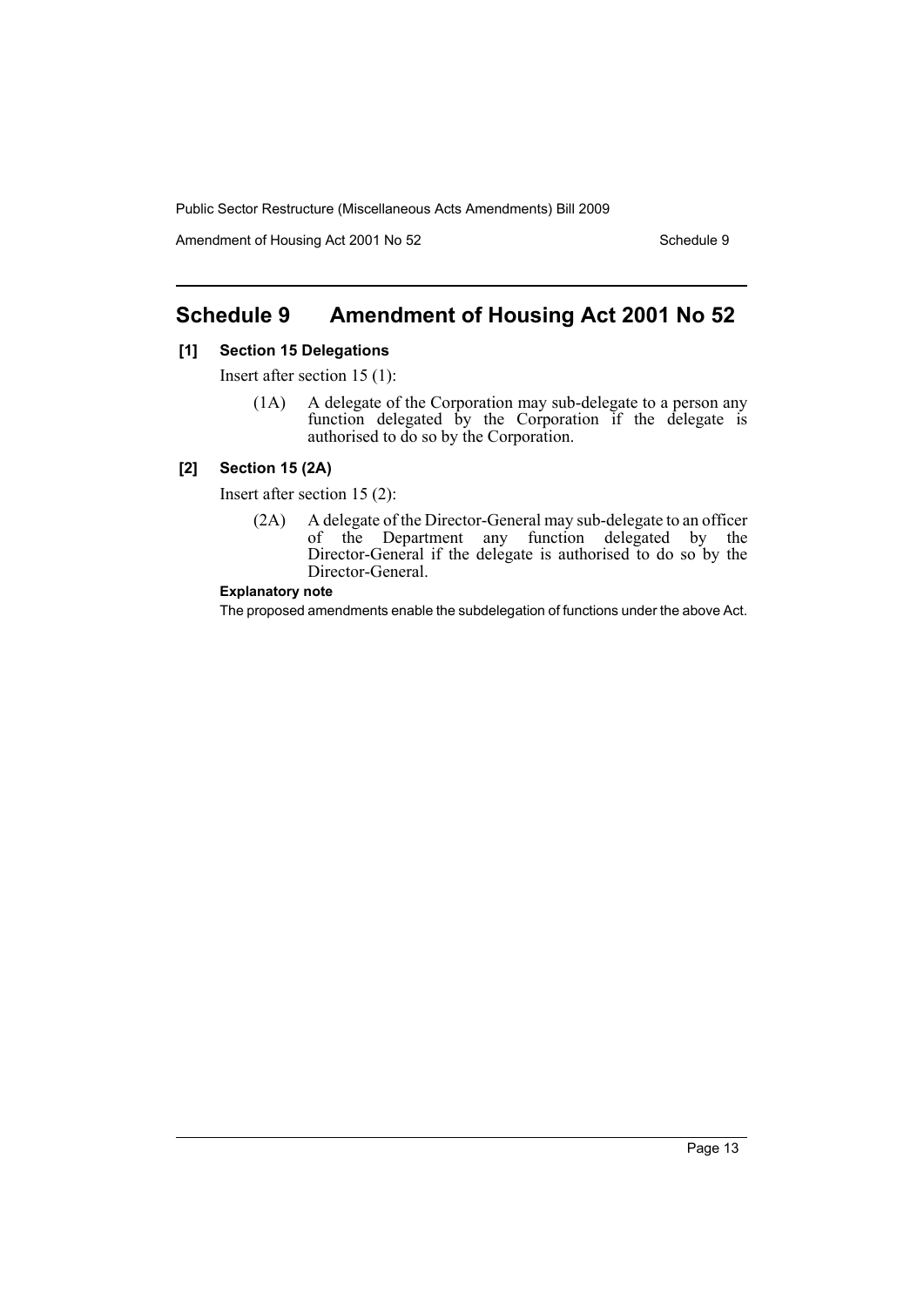Schedule 10 Amendment of Institute of Sport Act 1995 No 52

# <span id="page-15-0"></span>**Schedule 10 Amendment of Institute of Sport Act 1995 No 52**

### **[1] Section 6 Establishment of Board**

Omit section 6 (2) (b). Insert instead:

(b) the Director-General of Communities NSW or a member of staff of Communities NSW nominated by the Director-General.

#### **[2] Schedule 1 Provisions relating to members and procedure of Board**

Omit "Director-General of the Department of Sport and Recreation" from the definition of *appointed member* in clause 1.

Insert instead "member referred to in section 6 (2) (b)".

#### **Explanatory note**

- (a) enable the Director-General of Communities NSW to nominate a member of staff as the ex-officio member of the Board of the NSW Institute of Sport, and
- (b) update references to a department as a consequence of the departmental amalgamations order.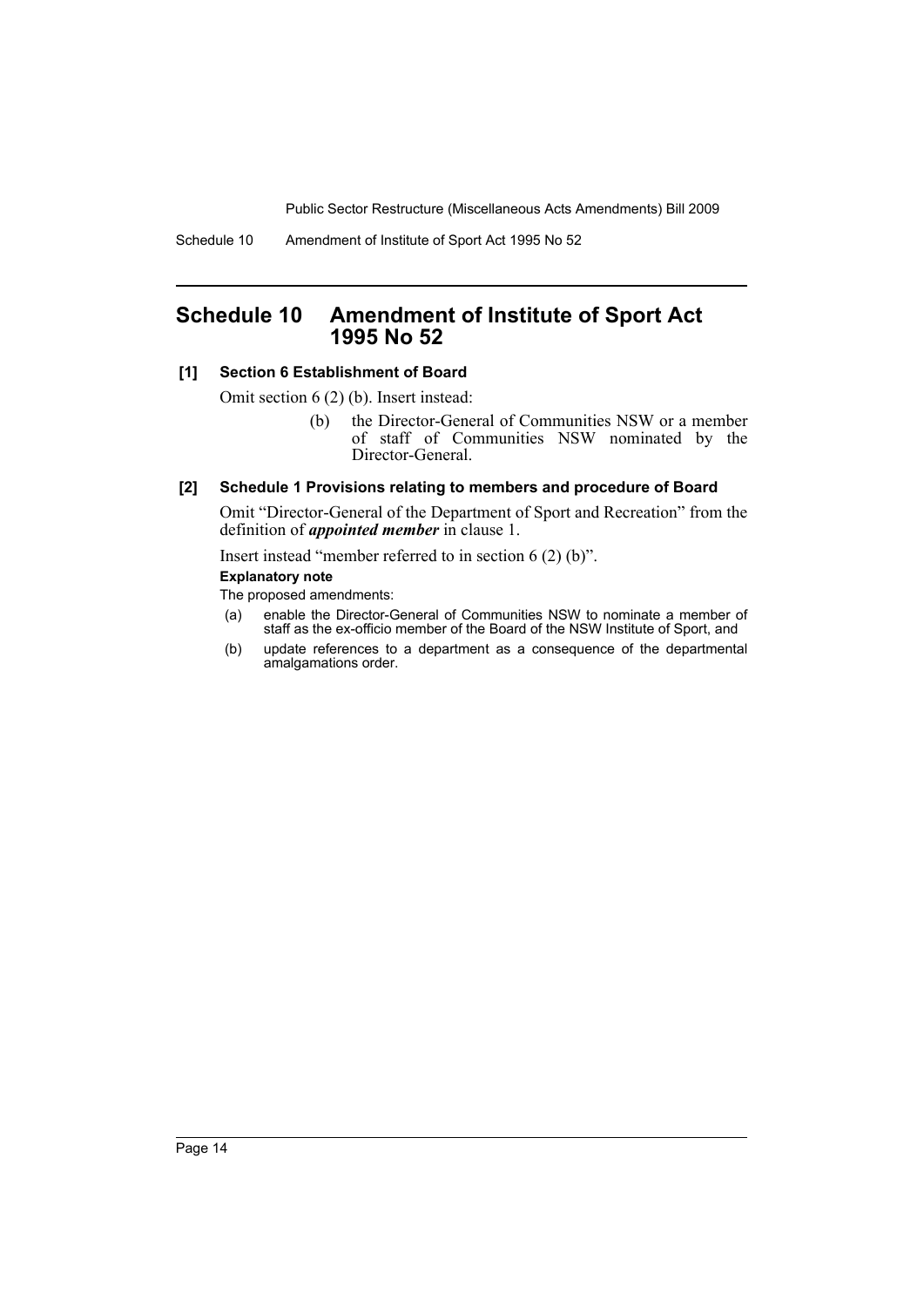Amendment of Internal Audit Bureau Act 1992 No 20 Schedule 11

# <span id="page-16-0"></span>**Schedule 11 Amendment of Internal Audit Bureau Act 1992 No 20**

### **Section 6 Establishment of the Board**

Insert after section 6 (2) (b):

(b1) the Director-General of the Department of Services, Technology and Administration or a member of staff of that Department nominated by the Director-General, and

# **Explanatory note**

The proposed amendment provides for the Director-General of the Department of Services, Technology and Administration to be a member of the Board of Management of the Internal Audit Bureau.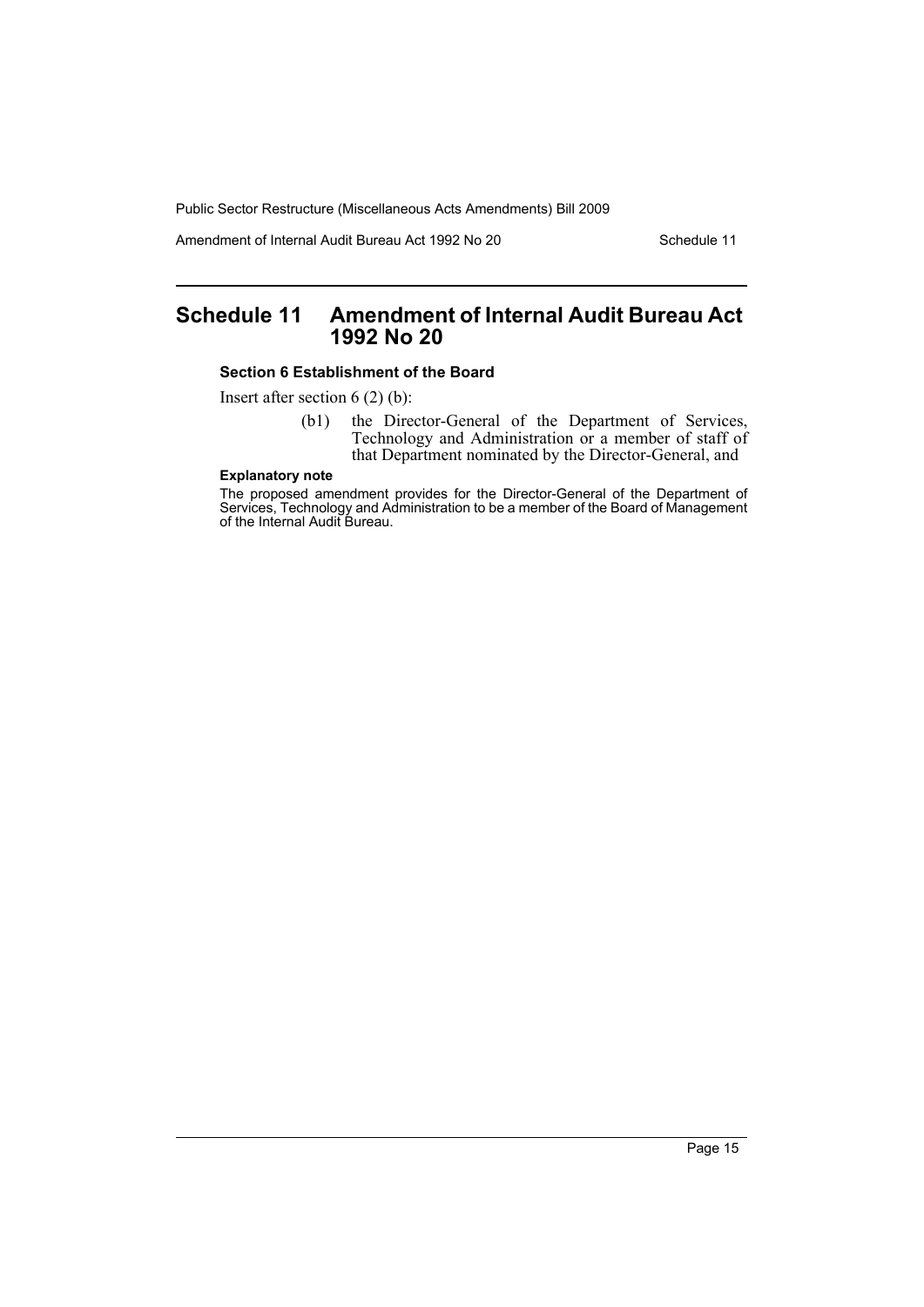Schedule 12 Amendment of Mental Health (Forensic Provisions) Act 1990 No 10

# <span id="page-17-0"></span>**Schedule 12 Amendment of Mental Health (Forensic Provisions) Act 1990 No 10**

**[1] Sections 32A (1) (b), 33 (5A) (a), 35 (2) (c), 41 (3) (a), 58 (note), 76C, 76D (2), 76E (4), 76J (1), 76K (1) and 77C**

Omit "Department of Juvenile Justice" wherever occurring.

Insert instead "Department of Human Services".

#### **[2] Section 76C Functions of Commissioner of Corrective Services and Director-General of Department of Human Services**

Insert at the end of the section:

(2) The Director-General of the Department of Human Services may delegate any of the Director-General's functions under this Division (other than this power of delegation) to the Chief Executive of Juvenile Justice, Department of Human Services.

#### **Explanatory note**

The proposed amendments are consequential on the departmental amalgamations order.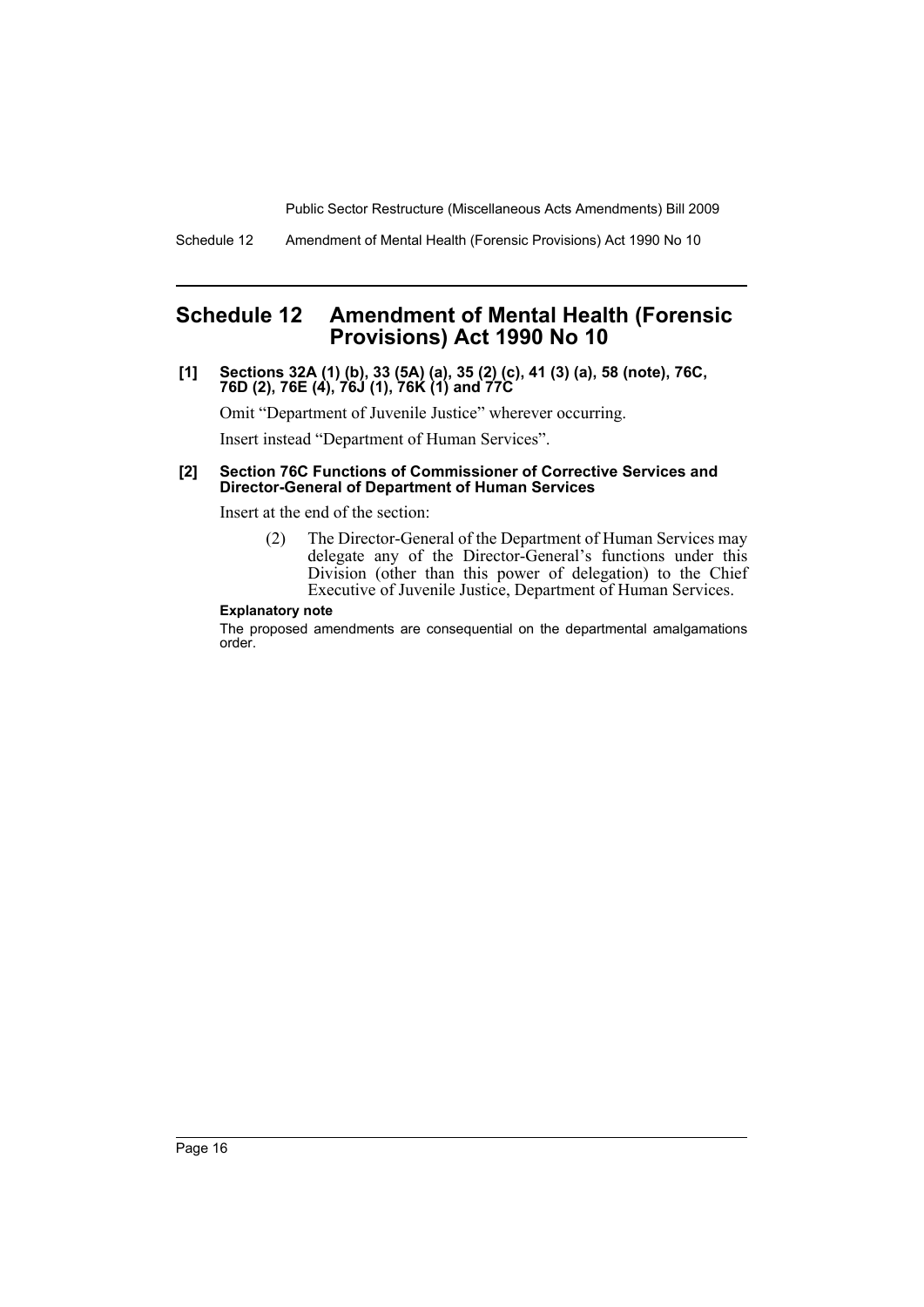Amendment of Motor Accidents Compensation Act 1999 No 41 Schedule 13

# <span id="page-18-0"></span>**Schedule 13 Amendment of Motor Accidents Compensation Act 1999 No 41**

#### **[1] Section 3 Definitions**

Insert in alphabetical order:

*Chief Executive Officer* of the Authority means the person exercising functions under the *Public Sector Employment and Management Act 2002* as the Division Head of the relevant Government Service Division.

*member of staff* means any person who is employed in the relevant Government Service Division.

*relevant Government Service Division* means the Division of the Government Service comprising the group of staff who are employed under Chapter 1A of the *Public Sector Employment and Management Act 2002* to enable the Authority to exercise its functions.

#### **[2] Section 62 Referral of matter for further medical assessment**

Omit "the officer of the Authority" from section 62 (1B).

Insert instead "the member of staff".

**[3] Sections 88 (1) (definition of "claims assessor"), 99 (1), 182 (1) (definition of "authorised officer"), 205 (3) (definition of "authorised person") and 220 (a)**

Omit "an officer of the Authority" wherever occurring.

Insert instead "a member of staff".

#### **[4] Section 99 Claims assessors**

Omit "officers" from section 99 (2). Insert instead "members of staff".

#### **[5] Section 99A Principal Claims Assessor**

Omit "of the Authority" from section 99A (3).

**[6] Sections 105 (3), 169 (2), 199 (2) (a), 202, 204, 208 (1) (i), 212 (3) (a) and 220, clause 1 of Schedule 1, clauses 1 and 2 of Schedule 2 and clause 6 of Schedule 3** 

Omit "General Manager" wherever occurring.

Insert instead "Chief Executive Officer".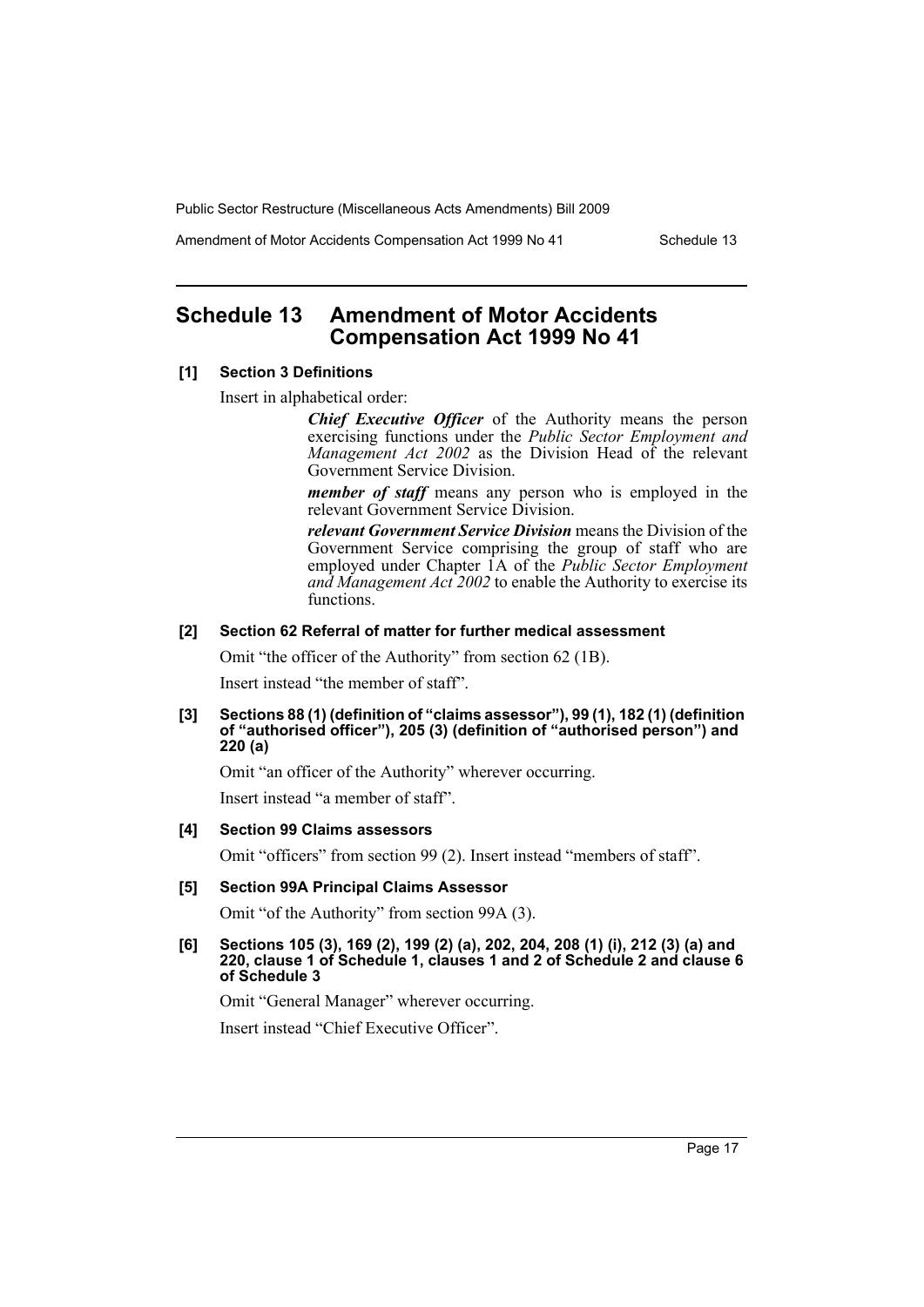Schedule 13 Amendment of Motor Accidents Compensation Act 1999 No 41

### **[7] Section 105 Control and direction of claims assessors**

Omit section 105 (5). Insert instead:

(5) This section does not affect the exercise of the functions of the Chief Executive Officer under the *Public Sector Employment and Management Act 2002* with respect to claims assessors.

### **[8] Section 200 General Manager**

Omit the section.

### **[9] Section 212 Motor Accidents Authority Fund**

Omit "staff of the Authority" from section 212 (3) (a).

Insert instead "those members of staff who are principally involved in the administration of this Act".

### **[10] Section 220 Seal of Authority**

Omit "officer" from section 220 (b). Insert instead "member of staff".

#### **Explanatory note**

- (a) confer on the Chief Executive of the Compensation Authorities Staff Division (which is the Division of the Government Service in which the staff assigned to the Motor Accidents Authority are employed) the functions of the Chief Executive Officer of the Authority, and
- (b) update references to the staff of the Motor Accidents Authority as a consequence of the departmental amalgamations order.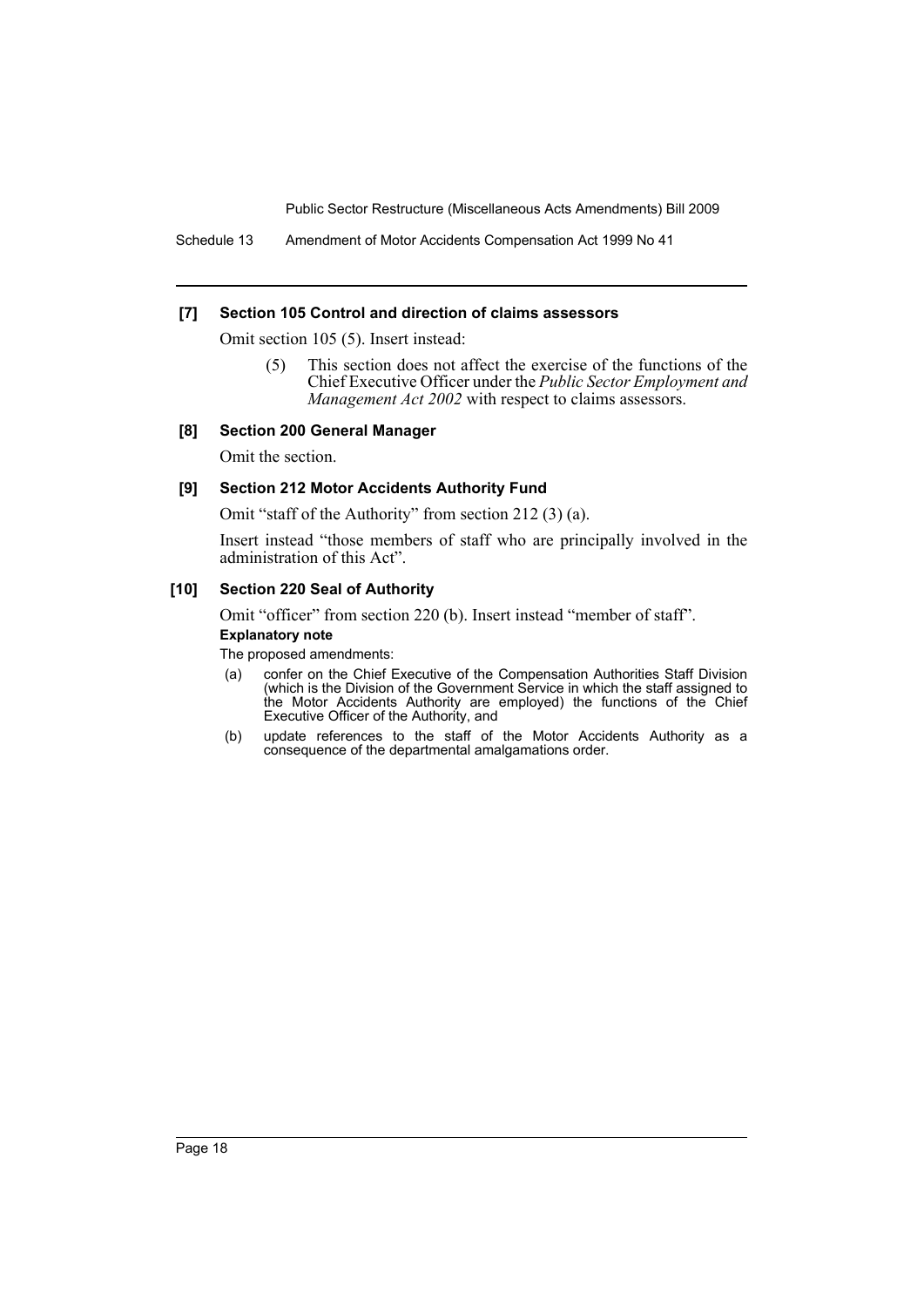Amendment of Motor Accidents (Lifetime Care and Support) Act 2006 No 16 Schedule 14

# <span id="page-20-0"></span>**Schedule 14 Amendment of Motor Accidents (Lifetime Care and Support) Act 2006 No 16**

### **[1] Section 3 Definitions**

Insert in alphabetical order in section 3 (1):

*Chief Executive Officer* of the Authority means the person exercising functions under the *Public Sector Employment and Management Act 2002* as the Division Head of the relevant Government Service Division.

*member of staff* means any person who is employed in the relevant Government Service Division.

*relevant Government Service Division* means the Division of the Government Service comprising the group of staff who are employed under Chapter 1A of the *Public Sector Employment and Management Act 2002* to enable the Authority to exercise its functions.

### **[2] Section 35 Chief Executive Officer**

Omit the section.

#### **[3] Section 36 Staff of Authority**

Omit the section.

### **[4] Sections 41 (3) (paragraph (a) of definition of "authorised person") and 42 (a)**

Omit "an officer of the Authority" wherever occurring.

Insert instead "a member of staff".

#### **[5] Section 42 Seal of Authority**

Omit "officer" from section 42 (b). Insert instead "member of staff".

#### **[6] Section 48 Lifetime Care and Support Authority Fund**

Omit "staff of the Authority" from section 48 (3) (b).

Insert instead "those members of staff who are principally involved in the administration of this Act".

#### **Explanatory note**

The proposed amendments:

(a) confer on the Chief Executive of the Compensation Authorities Staff Division (which is the Division of the Government Service in which the staff assigned to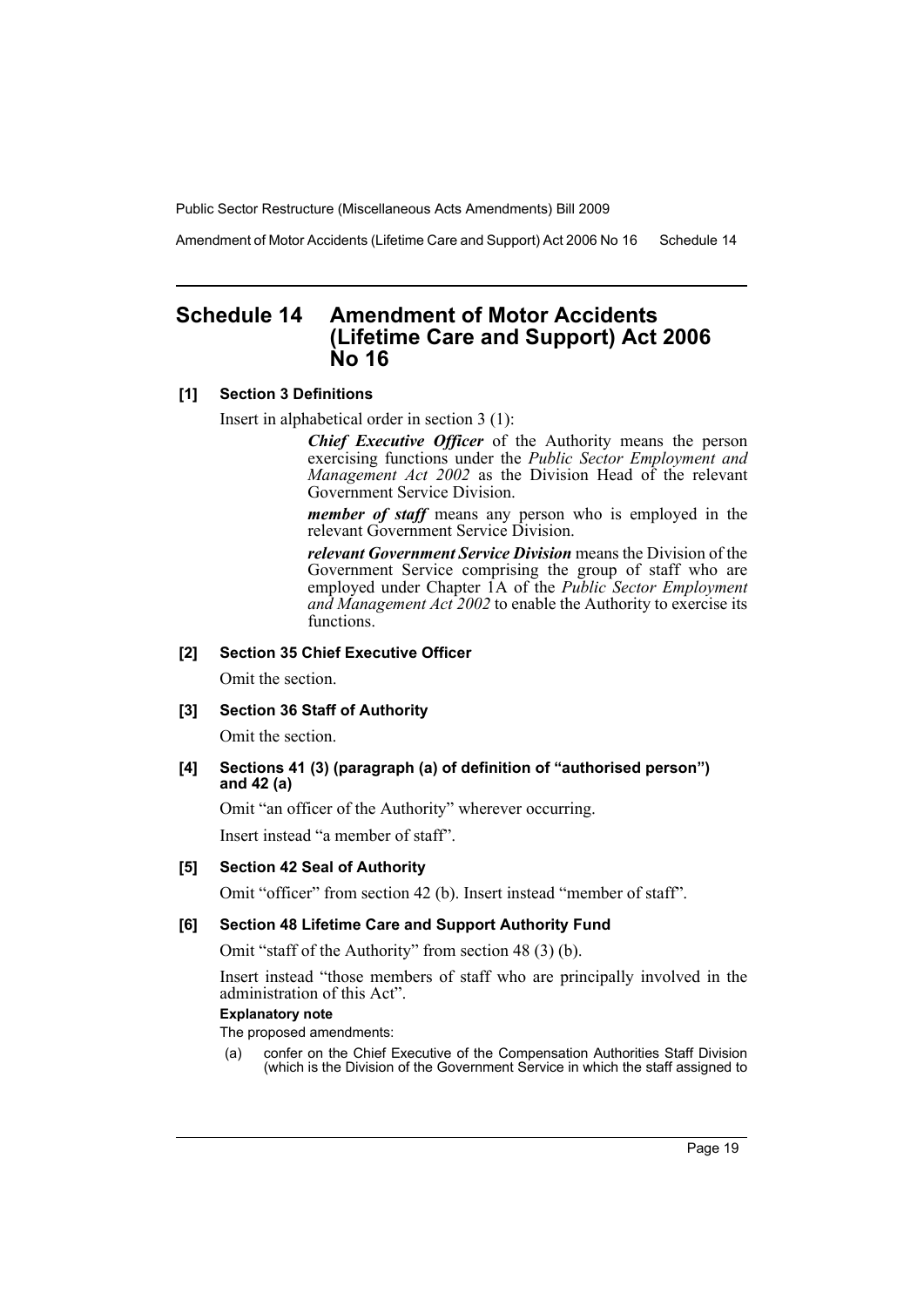Schedule 14 Amendment of Motor Accidents (Lifetime Care and Support) Act 2006 No 16

the Lifetime Care and Support Authority are employed) the functions of the Chief Executive Officer of the Authority, and

(b) update references to the staff of the Lifetime Care and Support Authority as a consequence of the departmental amalgamations order.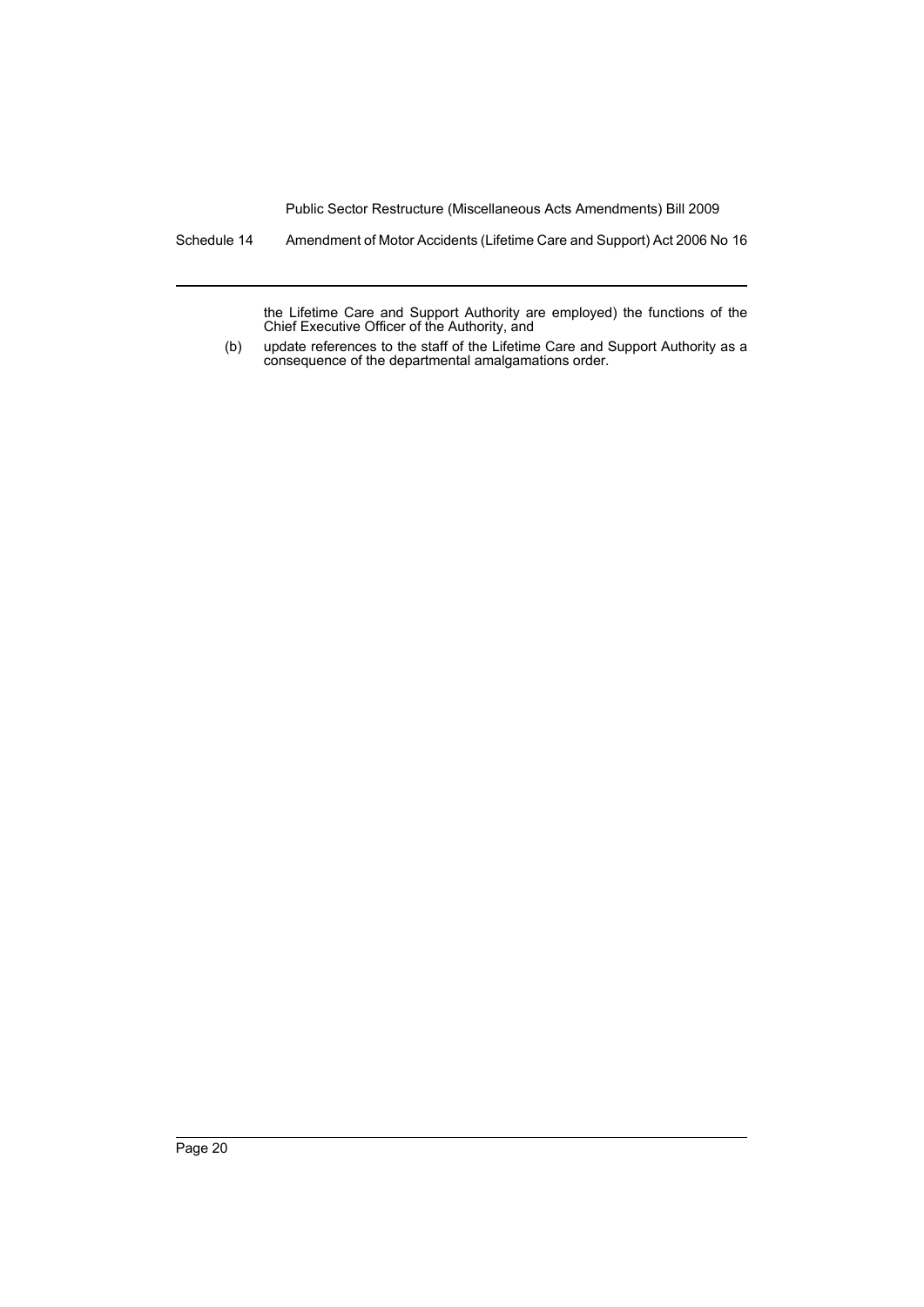Amendment of Ombudsman Act 1974 No 68 Schedule 15

# <span id="page-22-0"></span>**Schedule 15 Amendment of Ombudsman Act 1974 No 68**

#### **[1] Section 5 Definitions**

Insert "or, in the case where more than one Minister is responsible for that Department, the Minister who, in the opinion of the Ombudsman, is most nearly connected with the conduct of that Department" after "the Minister responsible for that Department" in paragraph (a) of the definition of *responsible Minister* in section 5 (1).

#### **[2] Section 25A Definitions**

Omit paragraph (a) of the definition of *designated government agency* in section  $25\overline{A}$  (1).

Insert instead:

- (a) the Department of Education and Training (including a government school) or the Department of Health,
- (a1) a Division of the Government Service (or a part of a Division of the Government Service) prescribed by the regulations for the purposes of this definition,

#### **Explanatory note**

- (a) enable the Ombudsman, in the case where more than one Minister is responsible for a particular Department, to determine which Minister is the responsible Minister for the purposes of consultation with the Ombudsman under various provisions of the above Act relating to that Department, and
- (b) enable parts of an agency (rather than an entire agency) to be prescribed as an agency that is subject to the child protection requirements under Part 3A of the above Act.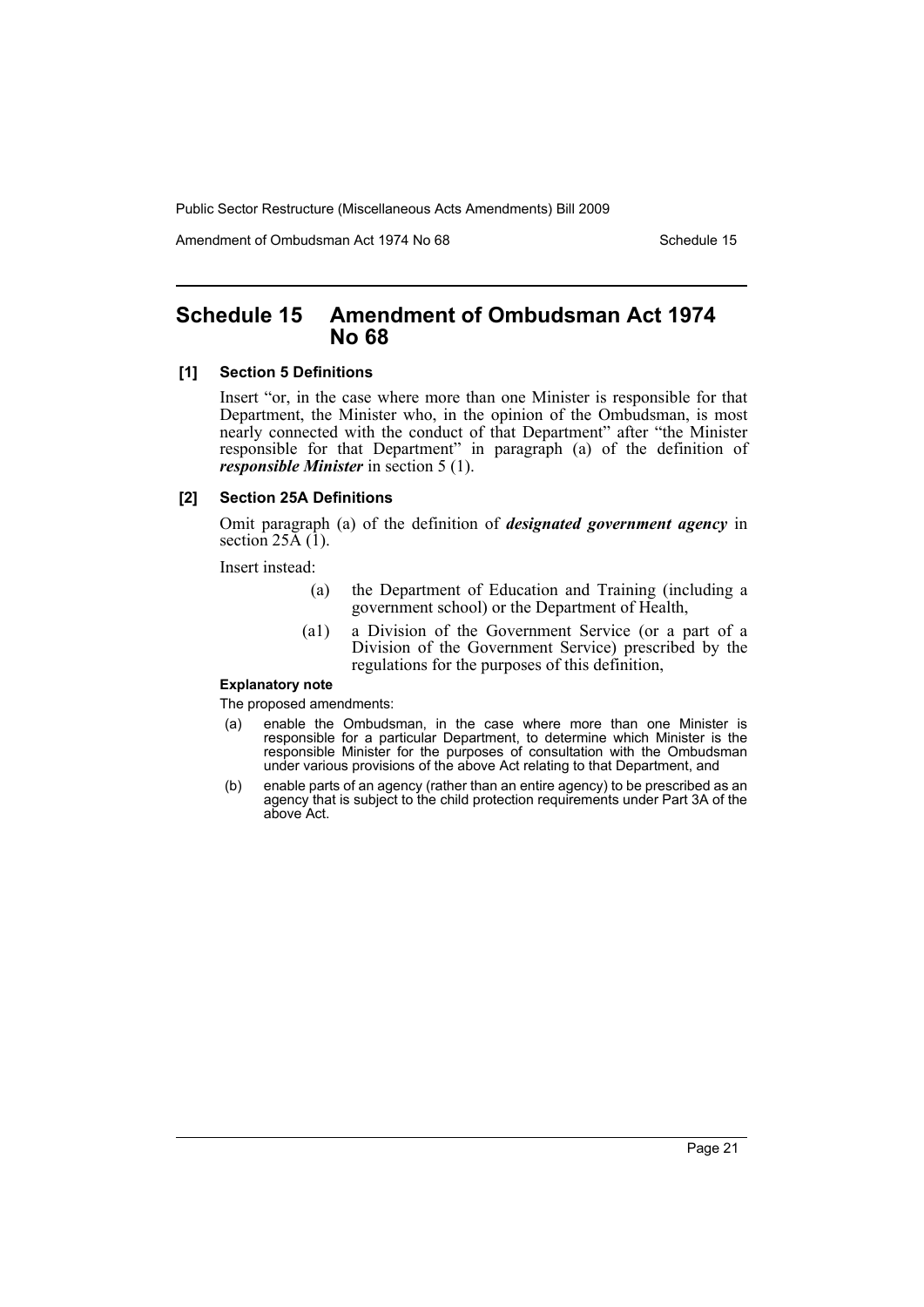# <span id="page-23-0"></span>**Schedule 16 Amendment of Parliamentary Precincts Act 1997 No 66**

#### **Section 27A Memorandum of understanding with Director-General of Communities NSW**

Omit "Director of Liquor and Gaming" from section 27A (1).

Insert instead "Director-General of Communities NSW".

### **Explanatory note**

The proposed amendment is consequential on the departmental amalgamations order which transferred the functions of the Director of Liquor and Gaming under the gaming and liquor legislation to the Director-General of Communities NSW.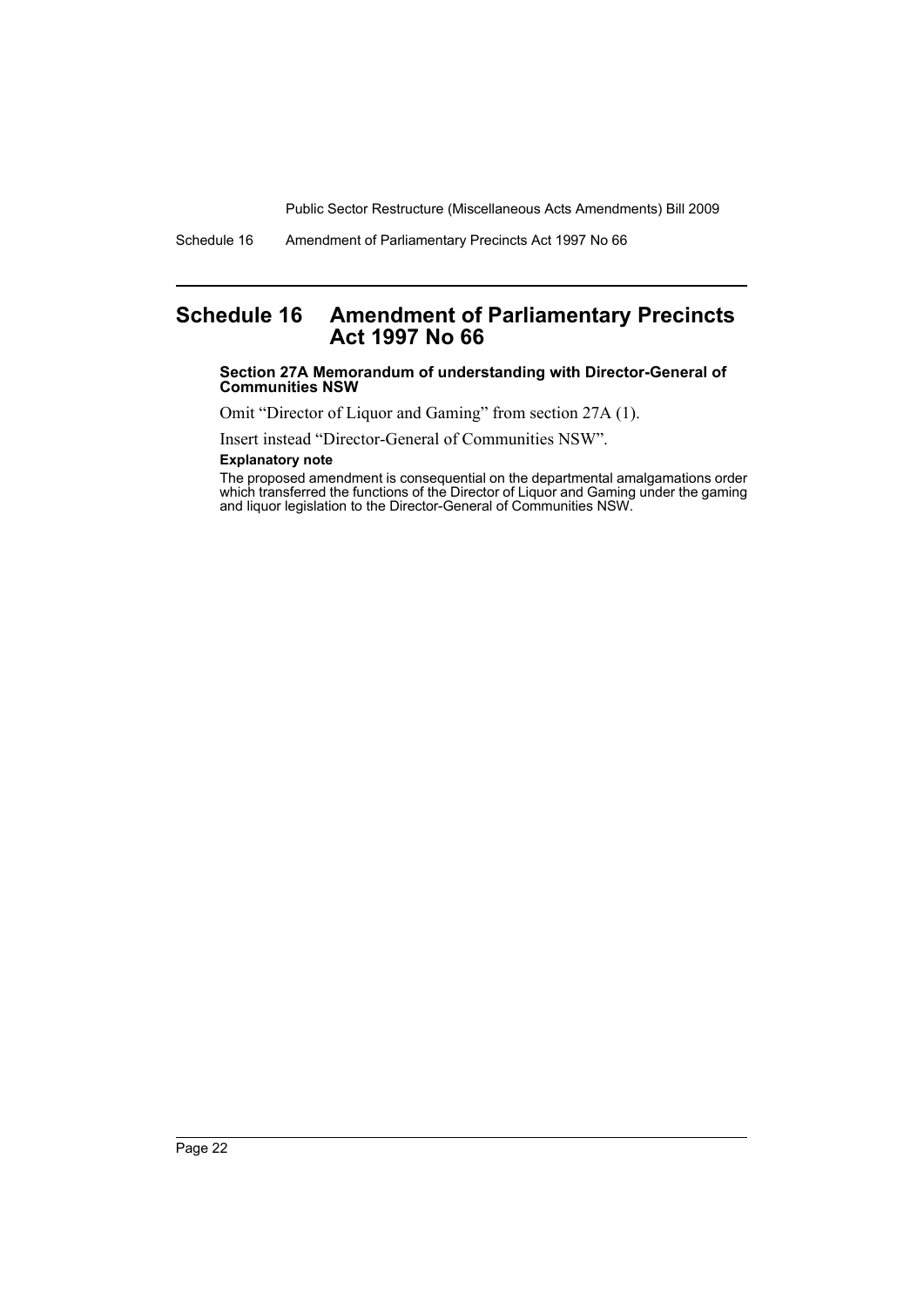Amendment of Police Act 1990 No 47 Schedule 17

# <span id="page-24-0"></span>**Schedule 17 Amendment of Police Act 1990 No 47**

### **[1] Section 95A Arrangements for use by other agencies of members of NSW Police Force**

Omit "constable" from section 95A (2).

Insert instead "police officer of that rank".

#### **[2] Section 95B**

Insert after section 95A:

#### **95B Temporary assignment of staff to carry out work for Police and Emergency Services NSW**

- (1) A member of the NSW Police Force may, with the concurrence of the Commissioner, be temporarily assigned by the Division Head of Police and Emergency Services NSW (*the Department*) to carry out work for the Department on a full-time or part-time basis.
- (2) The member's employment as a member of the NSW Police Force (including the continuity of that employment) is not affected by the temporary assignment of the member to carry out work for the Department.
- (3) Without limiting subsection (2), the member, while carrying out that work for the Department:
	- (a) continues to hold his or her position in the NSW Police Force, and
	- (b) may continue to exercise the functions of that position (including any such functions as a police officer), and
	- (c) is taken to be carrying out that work as a member of the NSW Police Force.
- (4) This section does not limit the provisions of this or any other Act or law relating to the transfer to the Department (by statutory order, secondment or otherwise) of members of the NSW Police Force.

#### **Explanatory note**

- (a) make it clear that seconded police officers may continue to act as police officers when their services are made use of by another agency, and
- (b) enable NSW Police Force staff to be temporarily assigned to carry out work for Police and Emergency Services NSW.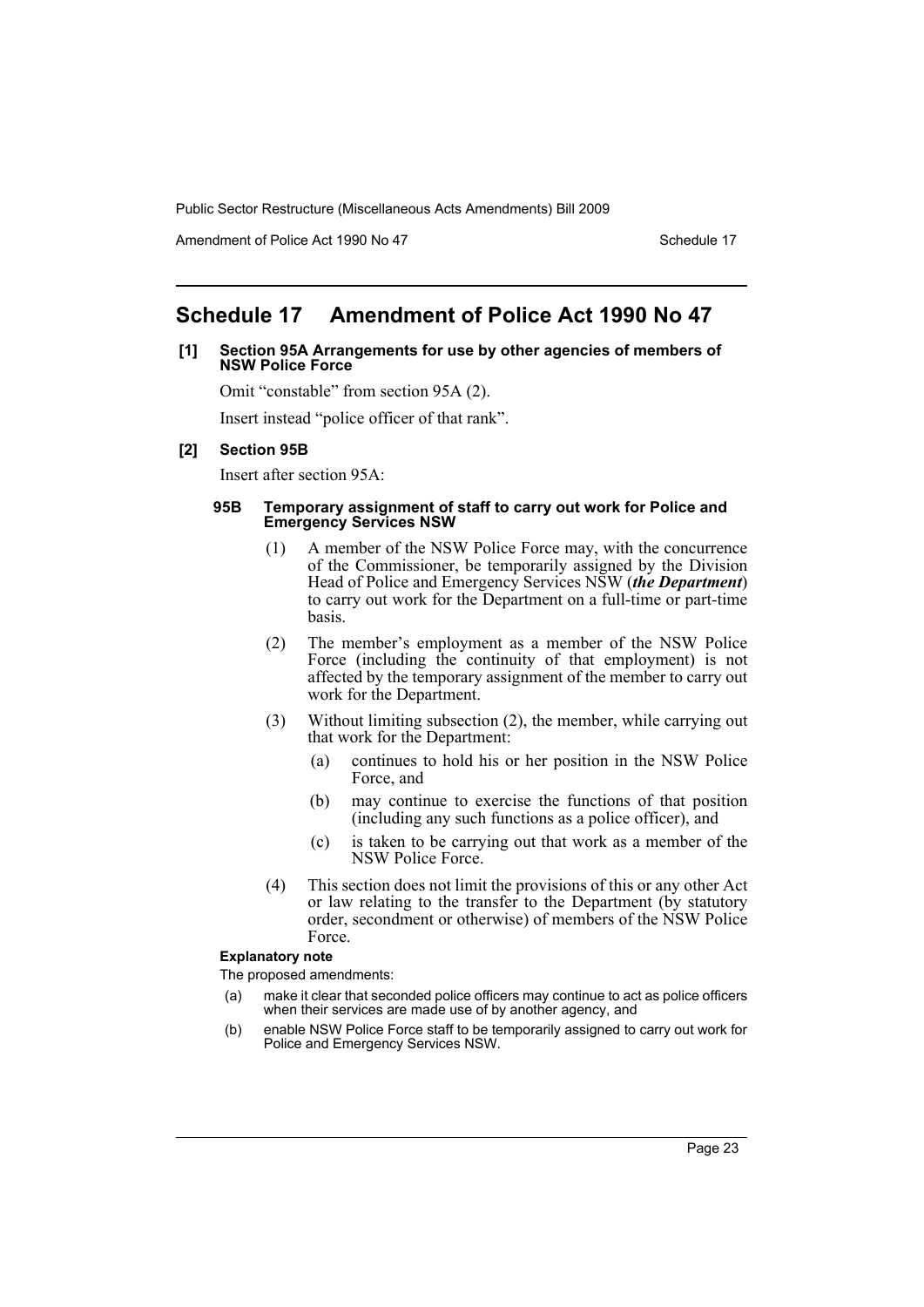Schedule 18 Amendment of Public Finance and Audit Act 1983 No 152

# <span id="page-25-0"></span>**Schedule 18 Amendment of Public Finance and Audit Act 1983 No 152**

# **[1] Schedule 2 Statutory bodies**

Insert in alphabetical order of statutory bodies: Illawarra Region Sporting Venues Authority

# **[2] Schedule 2**

Omit the following:

State Sports Centre Trust

### Wollongong Sportsground Trust

### **Explanatory note**

The proposed amendments are consequential on the amendments made by Schedules 23 and 26.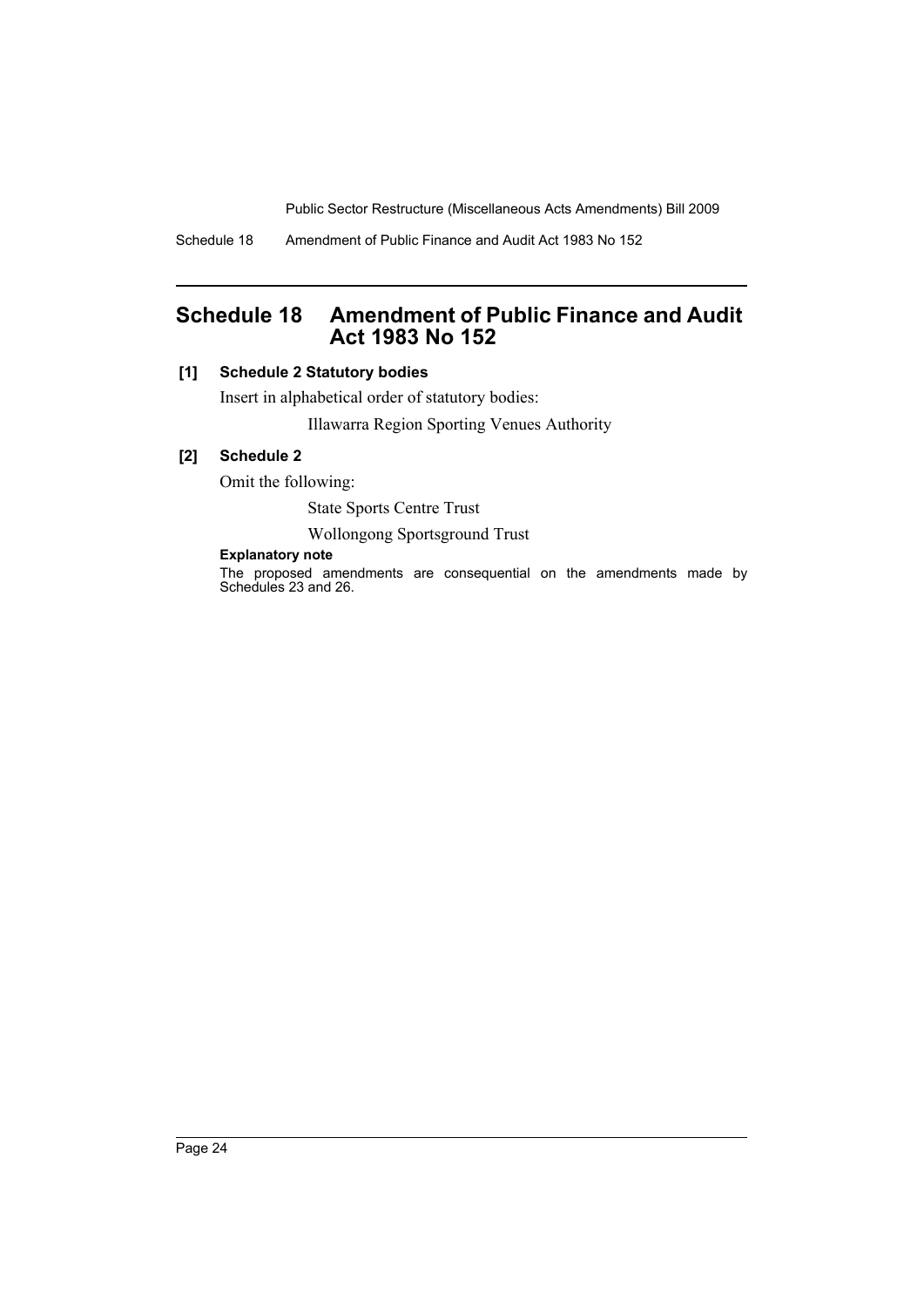Amendment of Public Sector Employment and Management Act 2002 No 43 Schedule 19

# <span id="page-26-0"></span>**Schedule 19 Amendment of Public Sector Employment and Management Act 2002 No 43**

### **[1] Section 102A**

Insert after section 102:

#### **102A Appointment to position in public sector service not affected by additional appointment**

- (1) The doctrine of incompatibility of office:
	- (a) does not operate to prevent the holder of a position in any public sector service (the *original position*) from being appointed to another position in that or any other public sector service (the *additional position*), and
	- (b) does not operate to effect or require the holder of the original position to surrender or vacate that position as a result of the appointment to the additional position.
- (2) This section:
	- (a) applies even if the original position or the additional position is held on an acting or temporary basis, and
	- (b) extends to an appointment made before the commencement of this section (and applies to such an appointment as if this section had been in force when the appointment was made).

#### **[2] Section 104 Creation and change in relation to Divisions**

Insert after section 104 (3):

(4) For the purposes of this section, the NSW Police Force is taken to be a Division of the Government Service but only in relation to that part of the NSW Police Force comprising administrative officers within the meaning of the *Police Act 1990*.

#### **[3] Section 107 Definitions**

Insert at the end of the section:

(2) For the purposes of this Part, the NSW Police Force is taken to be a Division of the Government Service but only in relation to that part of the NSW Police Force comprising administrative officers within the meaning of the *Police Act 1990*.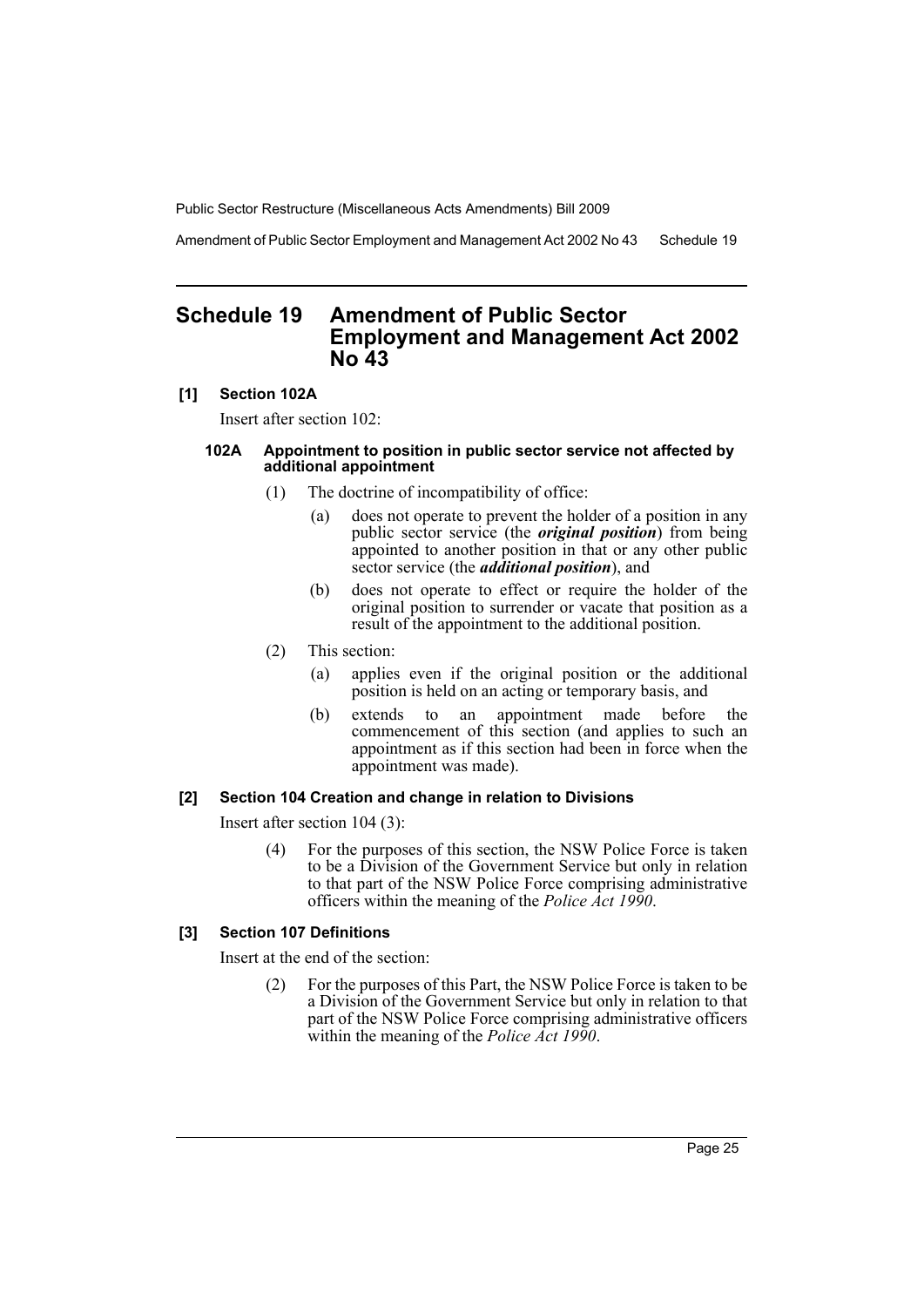Schedule 19 Amendment of Public Sector Employment and Management Act 2002 No 43

#### **Explanatory note**

- (a) ensure that a person who holds a position in a public sector service may be appointed to an additional public sector service position without having to vacate his or her original position (but without affecting any requirement relating to approval to engage in other employment), and
- (b) enable administrative changes orders under Chapter 4 of the above Act to be made in relation to administrative officers in the NSW Police Force (ie staff other than sworn police officers).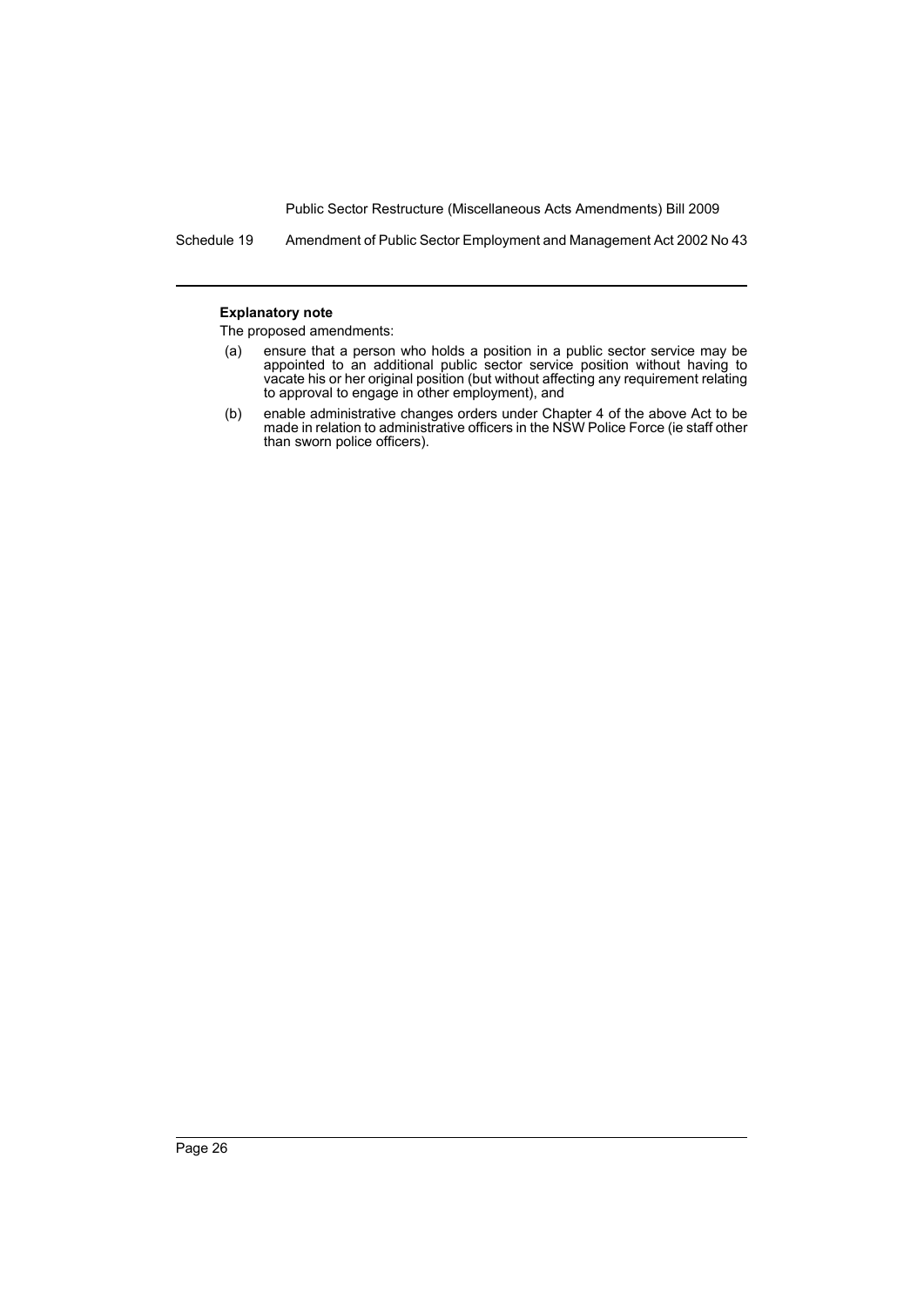Amendment of Public Sector Employment and Management (Departmental Amalgamations) Order 2009 Schedule 20

# <span id="page-28-0"></span>**Schedule 20 Amendment of Public Sector Employment and Management (Departmental Amalgamations) Order 2009**

**[1] Clause 27 Establishment of Department of Services, Technology and Administration**

Insert after clause 27 (2) (d):

(e) Treasurer.

### **[2] Clause 30 Establishment of Land and Property Management Authority**

Insert after clause 30 (2) (c):

(d) Minister for Rural Affairs.

#### **[3] Clause 32 Transfer of certain other branches to new Division**

Insert after clause 32 (8):

#### (9) **Transfer of certain staff in Office of Strategic Lands**

Such staff in the Office of Strategic Lands in the Department of Planning as the Director-General of the Department of Premier and Cabinet determines are required in connection with the Land and Property Management Authority are removed from the Department of Planning and added to the Land and Property Management Authority.

(10) A reference in any document to the Department of Planning is to be construed as a reference to the Land and Property Management Authority if the reference is used in relation to the group of staff referred to in subclause (9).

#### **Explanatory note**

The proposed amendments clarify Ministerial responsibility for certain agencies and provide for the transfer of certain staff as part of the departmental amalgamations order.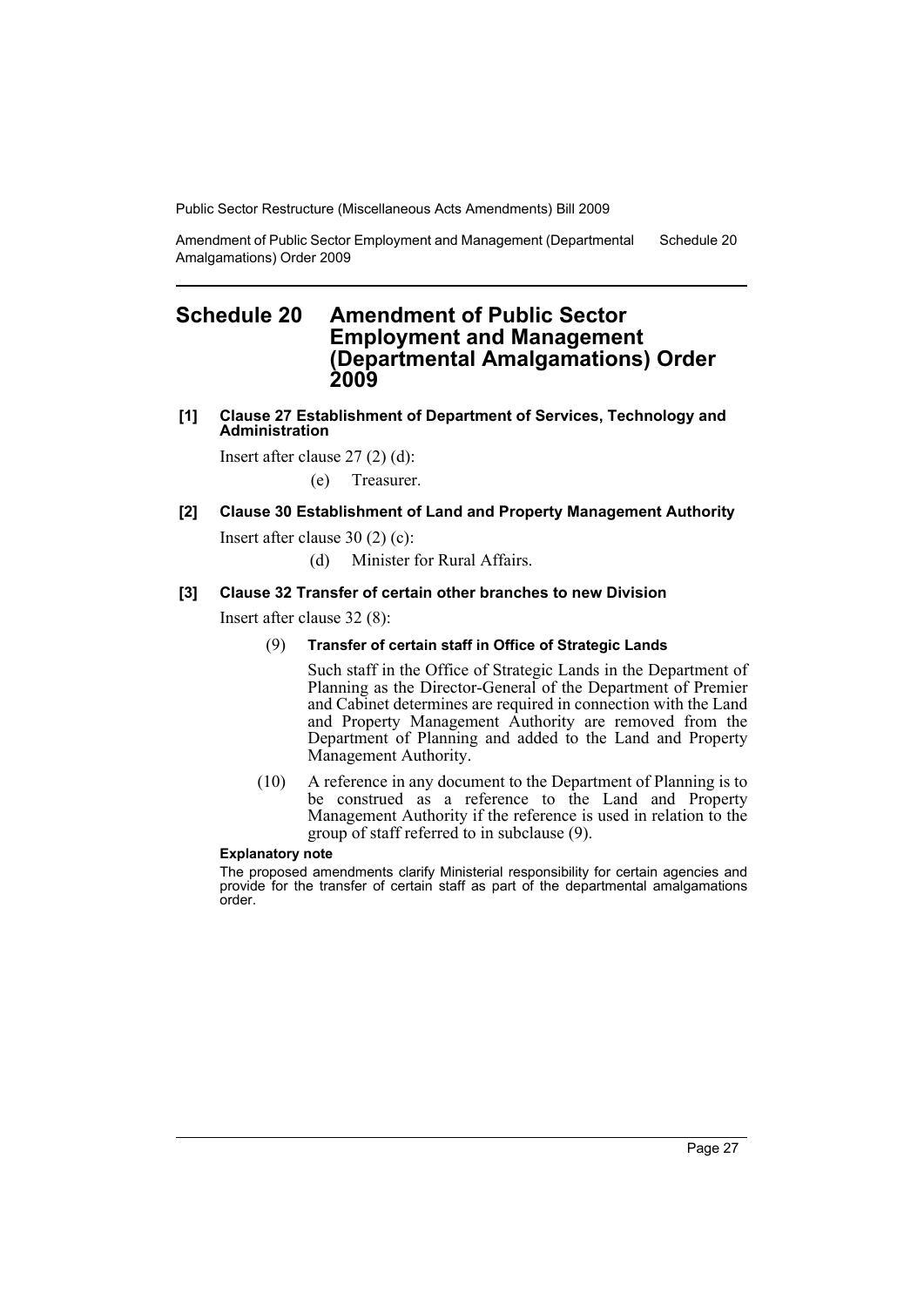Schedule 21 Amendment of Rural Fires Act 1997 No 65

# <span id="page-29-0"></span>**Schedule 21 Amendment of Rural Fires Act 1997 No 65**

### **Section 48 Functions of Bush Fire Co-ordinating Committee**

Omit "the Minister for Land and Water Conservation" from section 48 (2) (b).

Insert instead "a Minister".

#### **Explanatory note**

The proposed amendment enables the Minister administering the Act to enter into arrangements with any other Minister with respect to the reduction of bush fire hazards.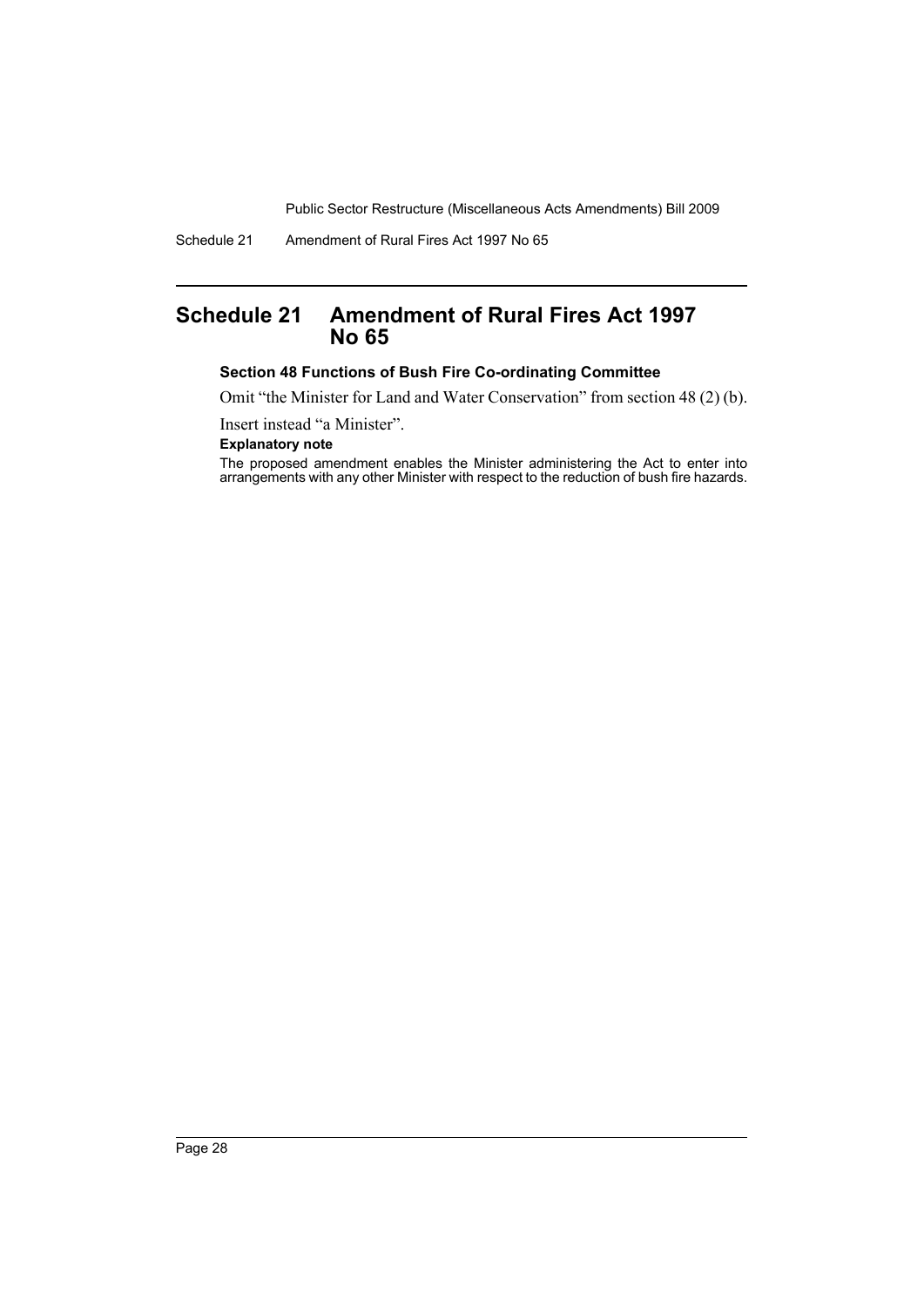Amendment of Rural Fires Amendment Act 2009 No 74 Schedule 22

# <span id="page-30-0"></span>**Schedule 22 Amendment of Rural Fires Amendment Act 2009 No 74**

**Schedule 1 Amendment of Rural Fires Act 1997 No 65**

Omit Schedule 1 [6].

**Explanatory note**

The proposed amendment omits an uncommenced amendment that will be superseded by the amendment made by Schedule 21.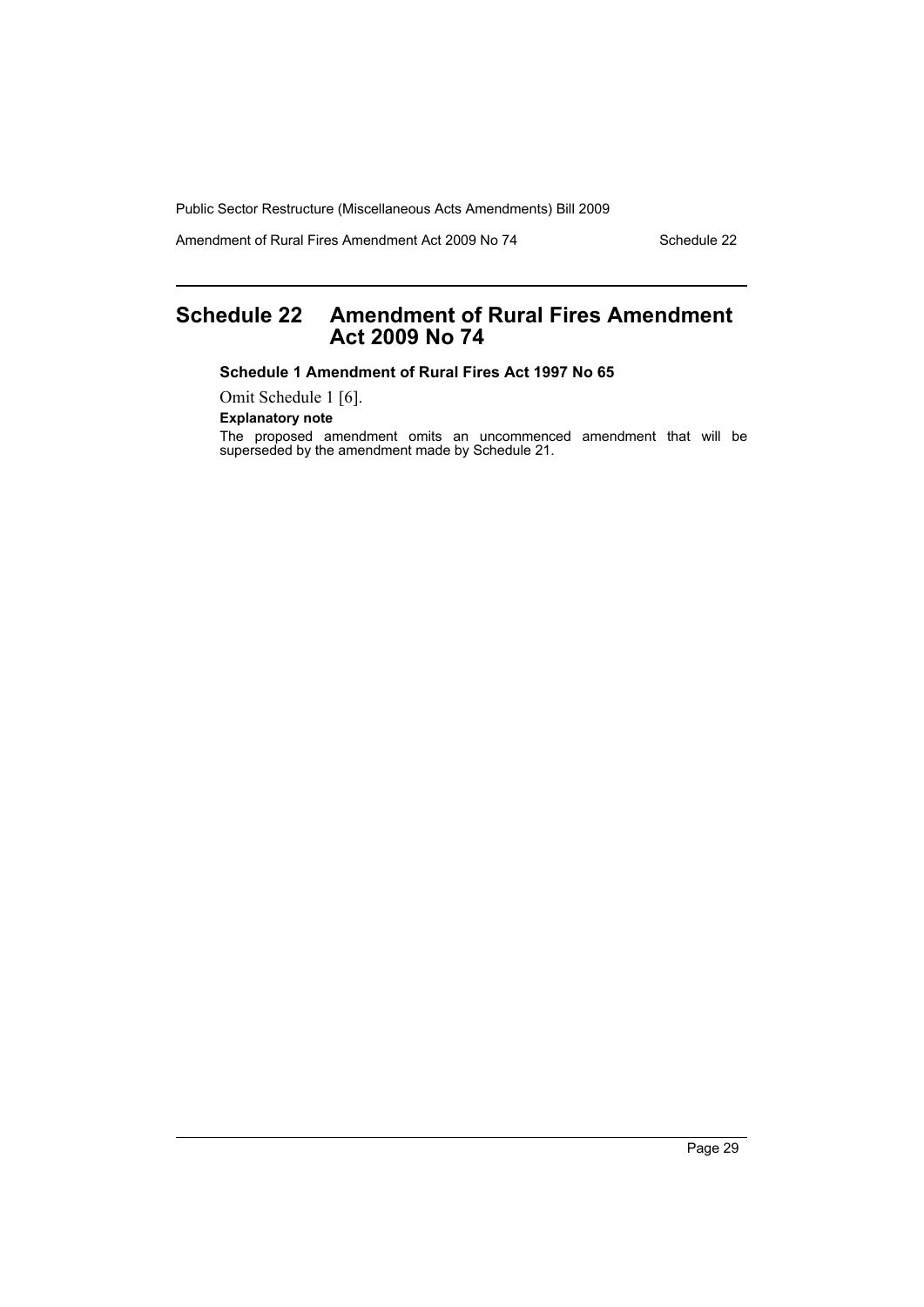Schedule 23 Amendment of Sporting Venues Authorities Act 2008 No 65

# <span id="page-31-0"></span>**Schedule 23 Amendment of Sporting Venues Authorities Act 2008 No 65**

### **[1] Schedule 1 Regional sporting venues authorities**

Insert at the end of the Schedule:

Illawarra Region Sporting Venues Authority

# **[2] Schedule 5 Savings, transitional and other provisions**

Insert at the end of clause 1 (1):

*Public Sector Restructure (Miscellaneous Acts Amendments) Act 2009*

# **[3] Schedule 5, Part 3**

Insert after Part 2:

# **Part 3 Provisions consequent on enactment of Public Sector Restructure (Miscellaneous Acts Amendments) Act 2009**

# **10 Definitions**

In this Part:

*former Trust* means the Wollongong Sportsground Trust. *new Authority* means the Illawarra Region Sporting Venues Authority.

# **11 Repeal of Act**

The *Wollongong Sportsground Act 1986* is repealed.

### **12 Dissolution of former Trust**

- (1) The Wollongong Sportsground Trust is dissolved.
- (2) On the dissolution of the former Trust, each person who was a member of the Trust immediately before its dissolution ceases to hold office as such. No compensation is payable to any such person as the result of the operation of this subclause.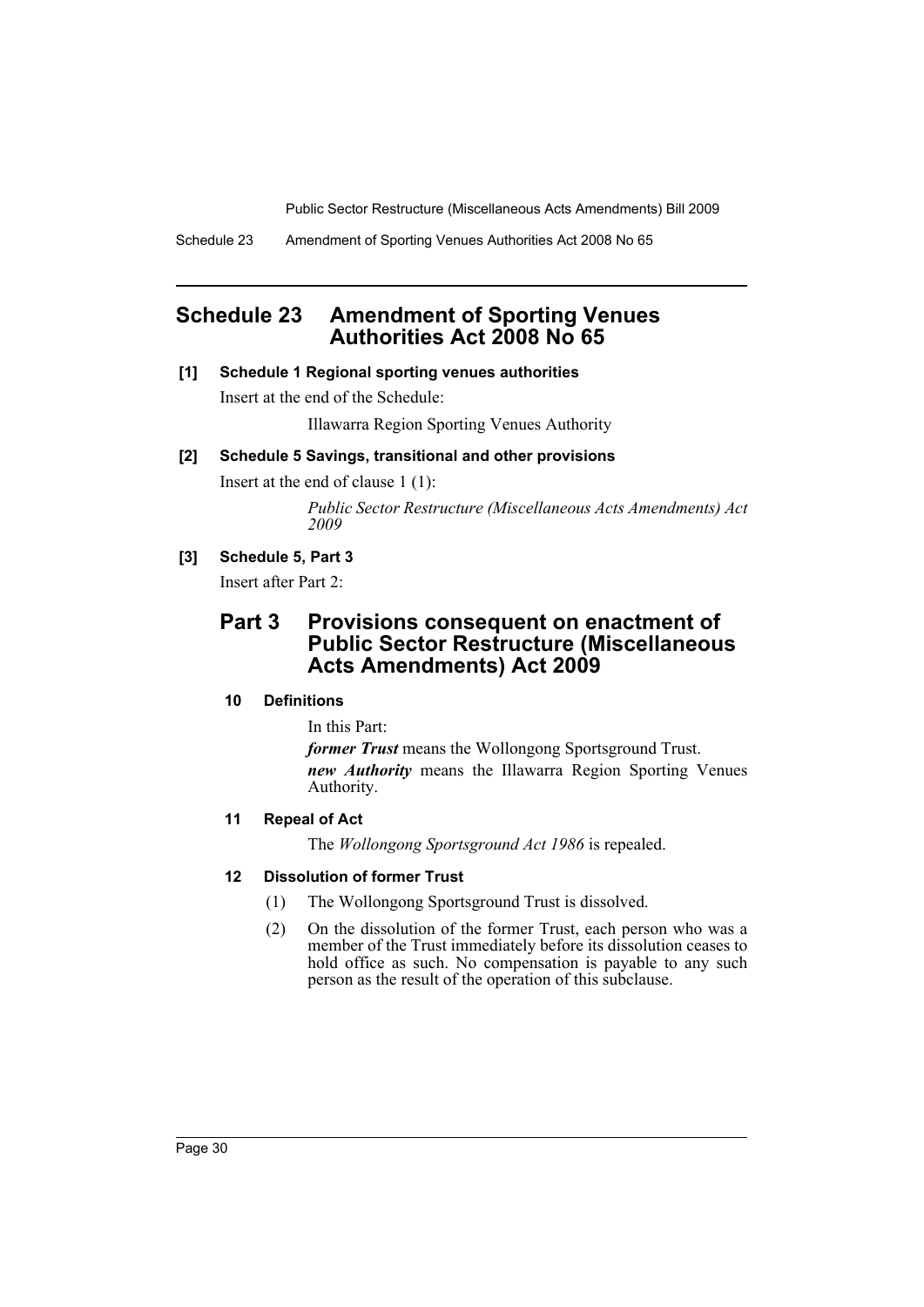Amendment of Sporting Venues Authorities Act 2008 No 65 Schedule 23

#### **13 Transfer of assets, rights and liabilities of former Trust**

- (1) On the date of commencement of this clause, the following provisions have effect:
	- (a) the assets of the former Trust vest in the new Authority by virtue of this clause and without the need for any conveyance, transfer, assignment or assurance,
	- (b) the rights and liabilities of the former Trust become by virtue of this clause the rights and liabilities of the new Authority,
	- (c) all proceedings relating to those assets, rights or liabilities commenced before that date by or on behalf of, or against, the former Trust and pending immediately before the transfer are taken to be proceedings pending by or against the new Authority,
	- (d) any act, matter or thing done or omitted to be done in relation to those assets, rights or liabilities before that date by, to or in respect of the former Trust is (to the extent to which that act, matter or thing has any force or effect) taken to have been done or omitted by, to or in respect of the new Authority,
	- (e) the new Authority has all the entitlements and obligation of the former Trust in relation to those assets, rights and liabilities that the former Trust would have had but for this clause, whether or not the entitlements and obligations were actual or potential on the commencement of this clause,
	- (f) a reference in any Act, in any instrument made under any Act or in any document of any kind to the former Trust or a predecessor of the former Trust is (to the extent that it relates to those assets, rights or liabilities but subject to the regulations) to be read as, or as including, a reference to the new Authority.
- (2) The operation of this clause is not to be regarded:
	- (a) as a breach of contract or confidence or otherwise as a civil wrong, or
	- (b) as a breach of any contractual provision prohibiting, restricting or regulating the assignment or transfer of assets, rights or liabilities, or
	- (c) as giving rise to any remedy by a party to an instrument, or as causing or permitting the termination of any instrument, because of a change in the beneficial or legal ownership of any asset, right or liability, or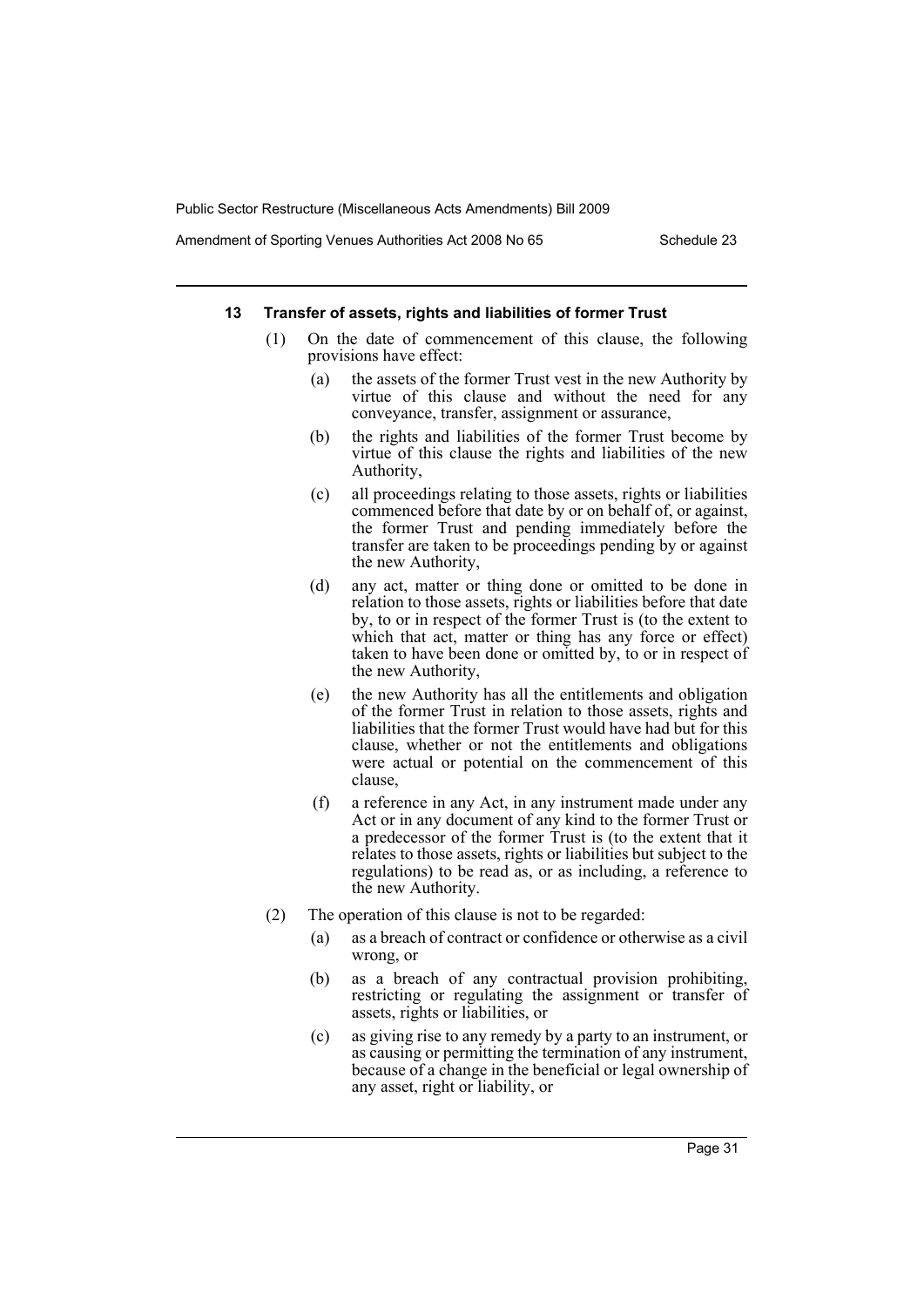Schedule 23 Amendment of Sporting Venues Authorities Act 2008 No 65

- (d) as an event of default under any contract or other instrument.
- (3) No attornment to the transferee by a lessee from the former Trust is required.

#### **Explanatory note**

- (a) repeal the *Wollongong Sportsground Act 1986* and dissolve the Trust constituted under that Act, and
- (b) establish the Illawarra Region Sporting Venues Authority, and
- (c) provide for the transfer of the assets, rights and liabilities of the former Trust to the new Authority.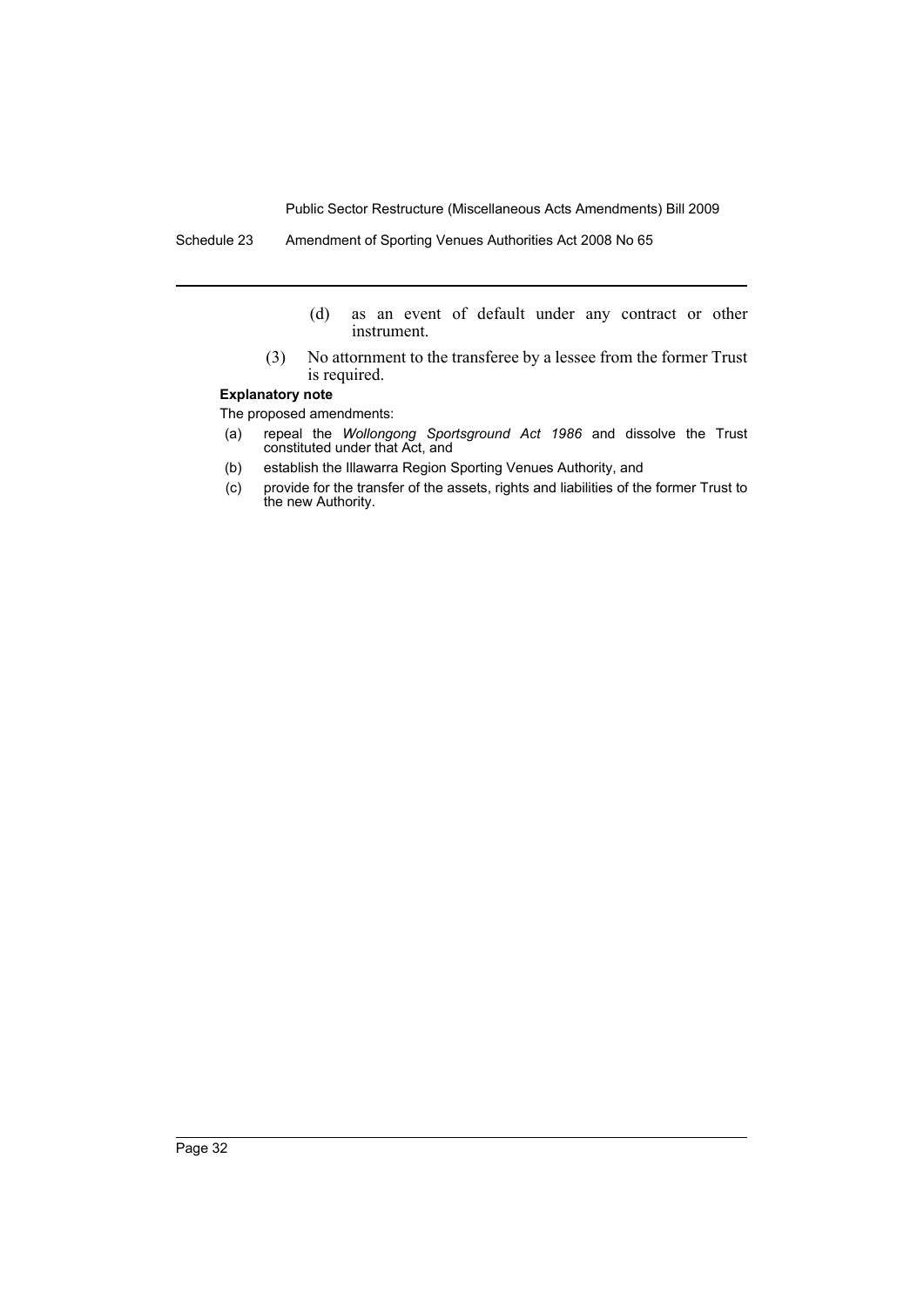Amendment of State Emergency Service Act 1989 No 164 Schedule 24

# <span id="page-34-0"></span>**Schedule 24 Amendment of State Emergency Service Act 1989 No 164**

#### **Section 9A**

Insert after section 9:

#### **9A Temporary assignment of staff to carry out work for Police and Emergency Services NSW**

- (1) A member of staff of the State Emergency Service may, with the concurrence of the Commissioner, be temporarily assigned by the Division Head of Police and Emergency Services NSW (*the Department*) to carry out work for the Department on a full-time or part-time basis.
- (2) The member's employment as a member of staff of the Service (including the continuity of that employment) is not affected by the temporary assignment of the member to carry out work for the Department.
- (3) Without limiting subsection (2), the member, while carrying out that work for the Department:
	- (a) continues to hold his or her position in the State Emergency Service, and
	- (b) may continue to exercise the functions of that position, and
	- (c) is taken to be carrying out that work as a member of staff of the State Emergency Service.
- (4) This section does not limit the provisions of this or any other Act or law relating to the transfer to the Department (by statutory order, secondment or otherwise) of members of staff of the State Emergency Service.

#### **Explanatory note**

The proposed amendment enables State Emergency Service staff to be temporarily assigned to carry out work for Police and Emergency Services NSW.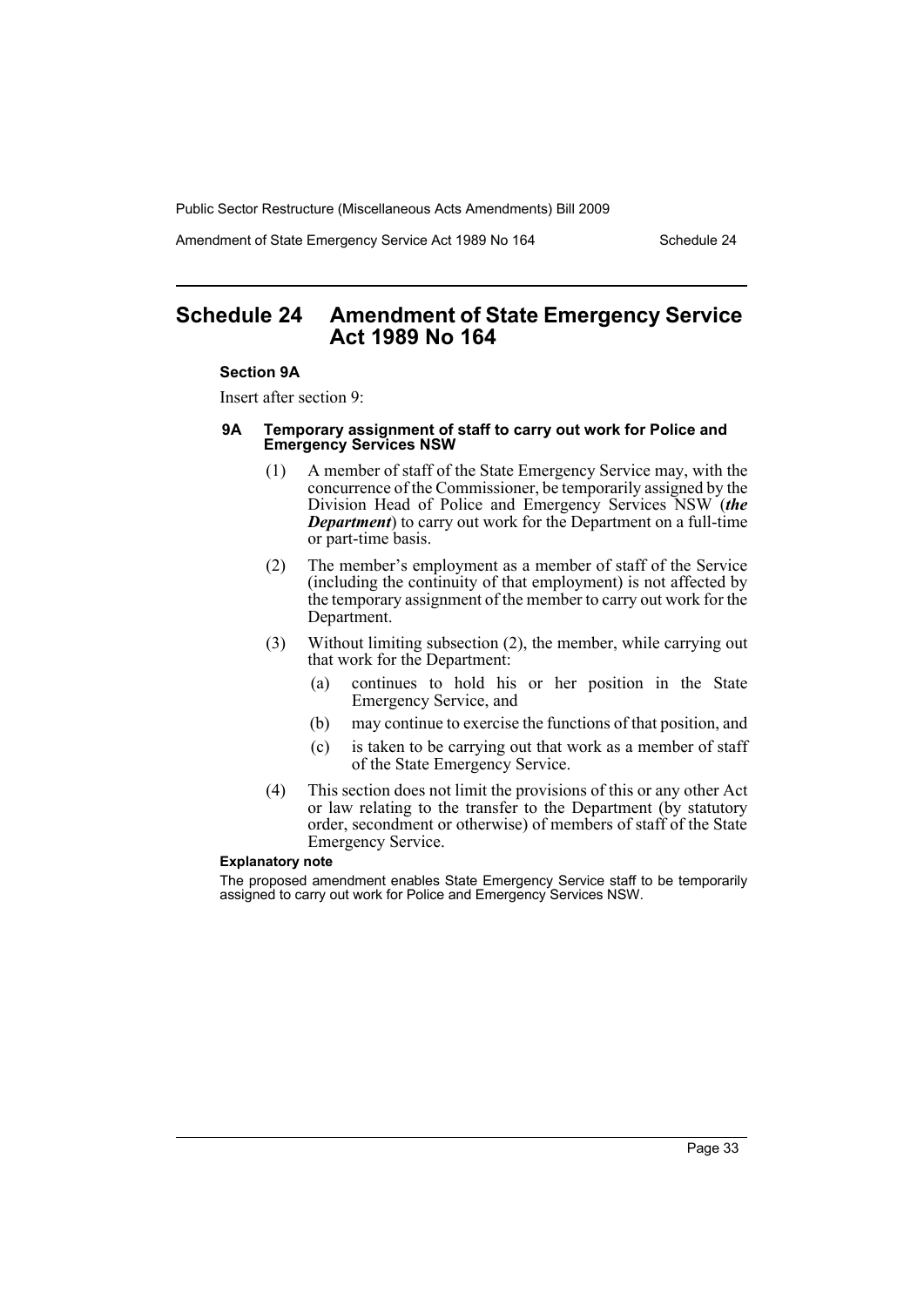Schedule 25 Amendment of State Property Authority Act 2006 No 40

# <span id="page-35-0"></span>**Schedule 25 Amendment of State Property Authority Act 2006 No 40**

#### **Section 3 Definitions**

Omit the definition of *Chief Executive Officer* from section 3 (1).

Insert instead:

*Chief Executive Officer* means the person exercising functions under the *Public Sector Employment and Management Act 2002* as the Division Head of the Division of the Government Service comprising the group of staff who are employed under Chapter 1A of that Act to enable the Authority to exercise its functions.

#### **Explanatory note**

The proposed amendment confers on the Chief Executive of the Land and Property Management Authority (which is the Division of the Government Service in which the staff assigned to the State Property Authority are employed) the functions of the Chief Executive Officer of the State Property Authority.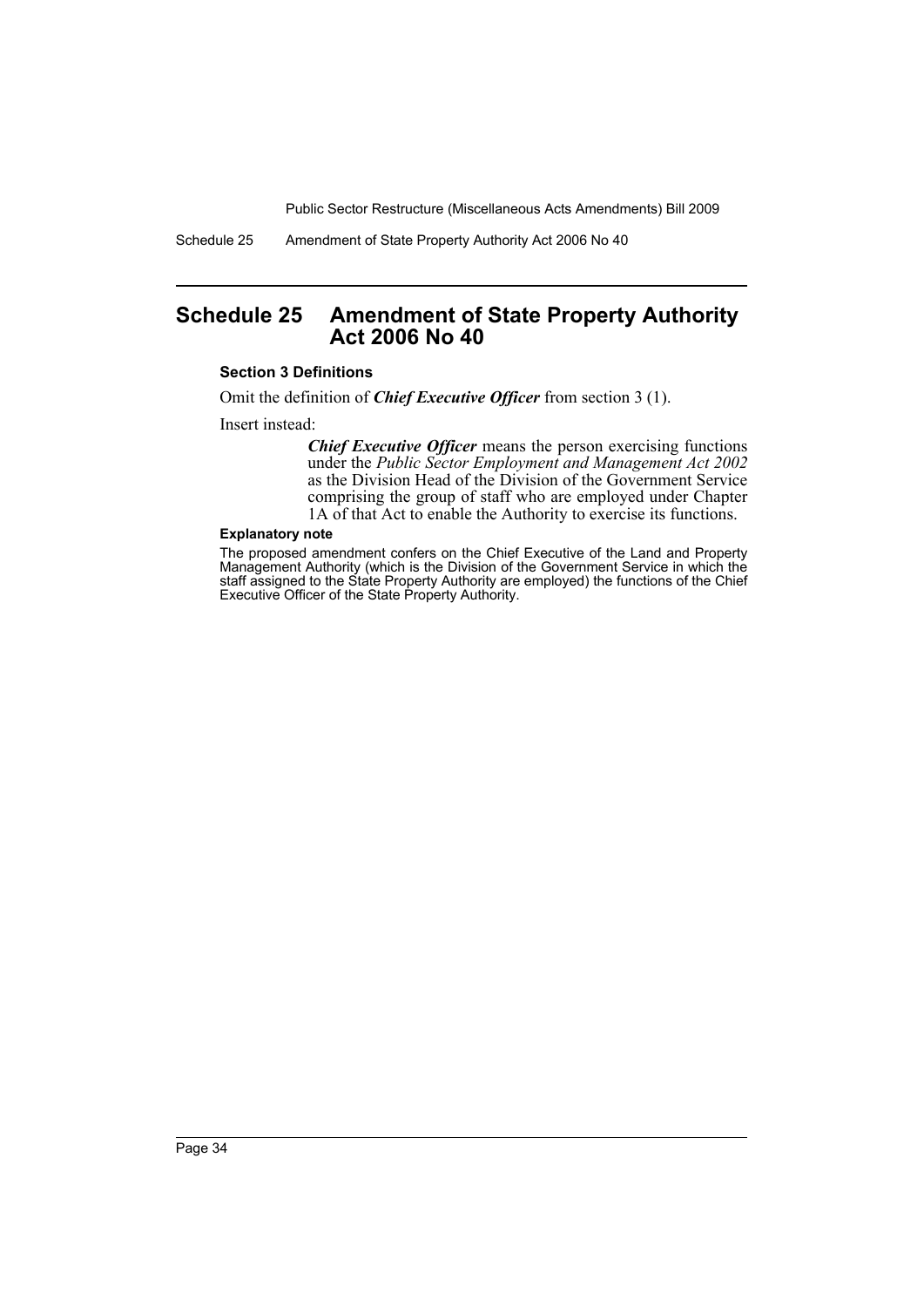Amendment of Sydney Olympic Park Authority Act 2001 No 57 Schedule 26

# <span id="page-36-0"></span>**Schedule 26 Amendment of Sydney Olympic Park Authority Act 2001 No 57**

### **[1] Section 4 Definitions**

Omit the definition of *Chief Executive Officer* from section 4 (1).

Insert instead in alphabetical order:

*Director-General* means the person exercising functions under the *Public Sector Employment and Management Act 2002* as the Division Head of the relevant Government Service Division.

*relevant Government Service Division* means the Division of the Government Service comprising the group of staff who are employed under Chapter 1A of the *Public Sector Employment and Management Act 2002* to enable the Authority to exercise its functions.

# **[2] Section 4 (1), definition of "State Sports Centre Trust"**

Omit the definition.

#### **[3] Section 13 Functions—generally**

Insert "(including the Sydney Olympic Park Sports Centre)" after "activities and facilities" in section 13  $(1)$  (b).

### **[4] Sections 57 (3) (a), 71 (6) (a) and 82 (2) (a)**

Omit "member of staff of the Authority" wherever occurring.

Insert instead "member of staff of the relevant Government Service Division".

### **[5] Section 61 Board of Authority**

Omit section 61 (2) (a). Insert instead:

(a) the Director-General or a member of staff of the relevant Government Service Division nominated by the Director-General,

#### **[6] Section 62 Committees**

Insert "the Minister administering this Act and" after "consult with" in section 62 (5).

#### **[7] Sections 63, 65 (2) and (5) (e), 72 and 74**

Omit "Chief Executive Officer" wherever occurring.

Insert instead "Director-General".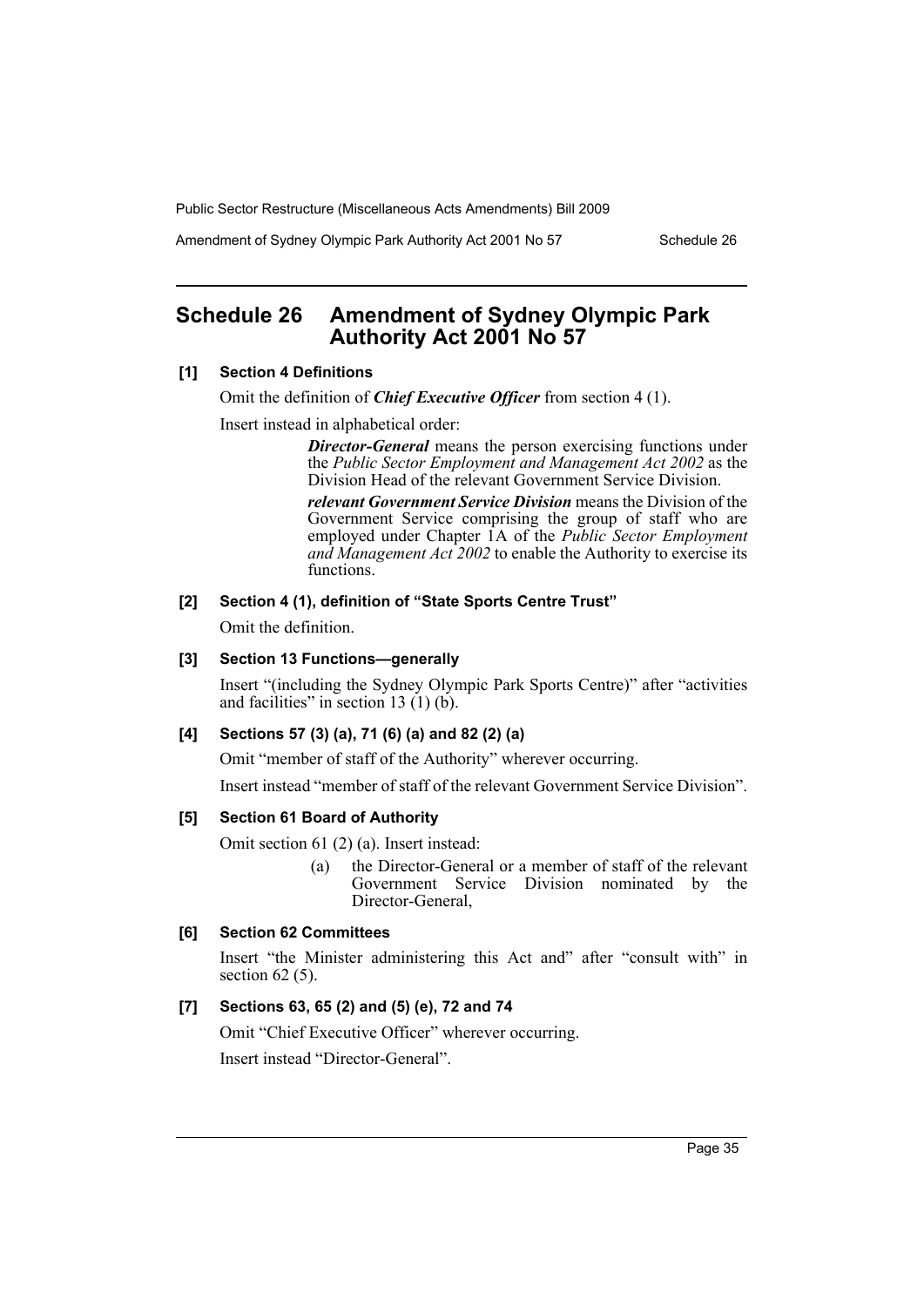Schedule 26 Amendment of Sydney Olympic Park Authority Act 2001 No 57

### **[8] Section 74 Seal of Authority**

Omit "the staff of the Authority". Insert instead "staff of the relevant Government Service Division".

# **[9] Schedule 8 Savings, transitional and other provisions** Insert "or to the Director-General" after "Authority" in clause 9 (2) (b).

# **[10] Schedule 8, clause 10**

Omit the clause.

# **[11] Schedule 8, Part 3**

Insert after Part 2:

# **Part 3 Provisions consequent on enactment of Public Sector Restructure (Miscellaneous Acts Amendments) Act 2009**

# **13 Definitions**

In this Part:

*assets* means any legal or equitable estate or interest (whether present or future and whether vested or contingent and whether personal or assignable) in real or personal property of any description (including money), and includes securities, choses in action and documents.

*former Trust* means the State Sports Centre Trust.

*instrument* means an instrument (other than this Act) that creates, modifies or extinguishes rights or liabilities (or would do so if lodged, filed or registered in accordance with any law), and includes any judgment, order or process of a court.

*liabilities* means any liabilities, debts or obligations (whether present or future and whether vested or contingent and whether personal or assignable).

*rights* means any rights, powers, privileges or immunities (whether present or future and whether vested or contingent and whether personal or assignable).

### **14 Repeal of Act**

The *State Sports Centre Trust Act 1984* is repealed.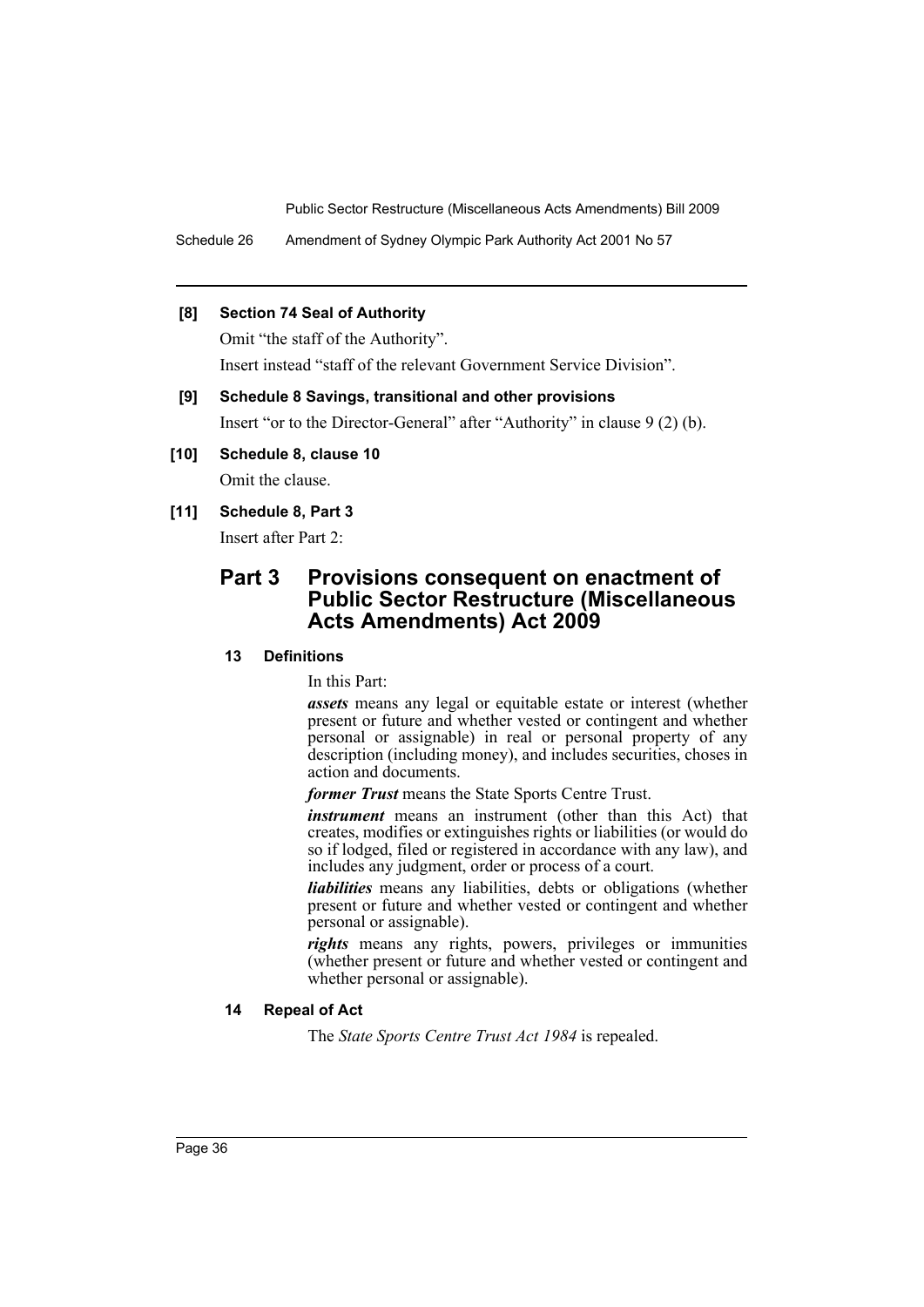Amendment of Sydney Olympic Park Authority Act 2001 No 57 Schedule 26

#### **15 Dissolution of former Trust**

- (1) The State Sports Centre Trust is dissolved.
- (2) On the dissolution of the former Trust, each person who was a trustee within the meaning of the *State Sports Centre Trust Act 1984* immediately before the commencement of this Part ceases to hold office as such. No compensation is payable to any such person as the result of the operation of this subclause.

### **16 Transfer of assets, rights and liabilities of former Trust**

- (1) On the date of commencement of this Part, the following provisions have effect:
	- (a) the assets of the former Trust vest in the Authority by virtue of this clause and without the need for any conveyance, transfer, assignment or assurance,
	- (b) the rights and liabilities of the former Trust become by virtue of this clause the rights and liabilities of the Authority,
	- (c) all proceedings relating to the assets, rights or liabilities commenced before that date by or on behalf of, or against, the former Trust and pending immediately before that date are taken to be proceedings pending by or against the Authority,
	- (d) any act, matter or thing done or omitted to be done in relation to the assets, rights or liabilities before that date by, to or in respect of the former Trust is (to the extent to which that act, matter or thing has any force or effect) taken to have been done or omitted by, to or in respect of the Authority,
	- (e) the Authority has all the entitlements and obligations of the former Trust in relation to the assets, rights and liabilities that the former Trust would have had but for this clause, whether or not those entitlements and obligations were actual or potential on the commencement of this Part,
	- (f) a reference in any Act, in any instrument made under any Act or in any document of any kind to the former Trust or a predecessor of the former Trust is (to the extent that it relates to those assets, rights or liabilities but subject to the regulations) to be read as, or as including, a reference to the Authority.
- (2) The operation of this clause is not to be regarded: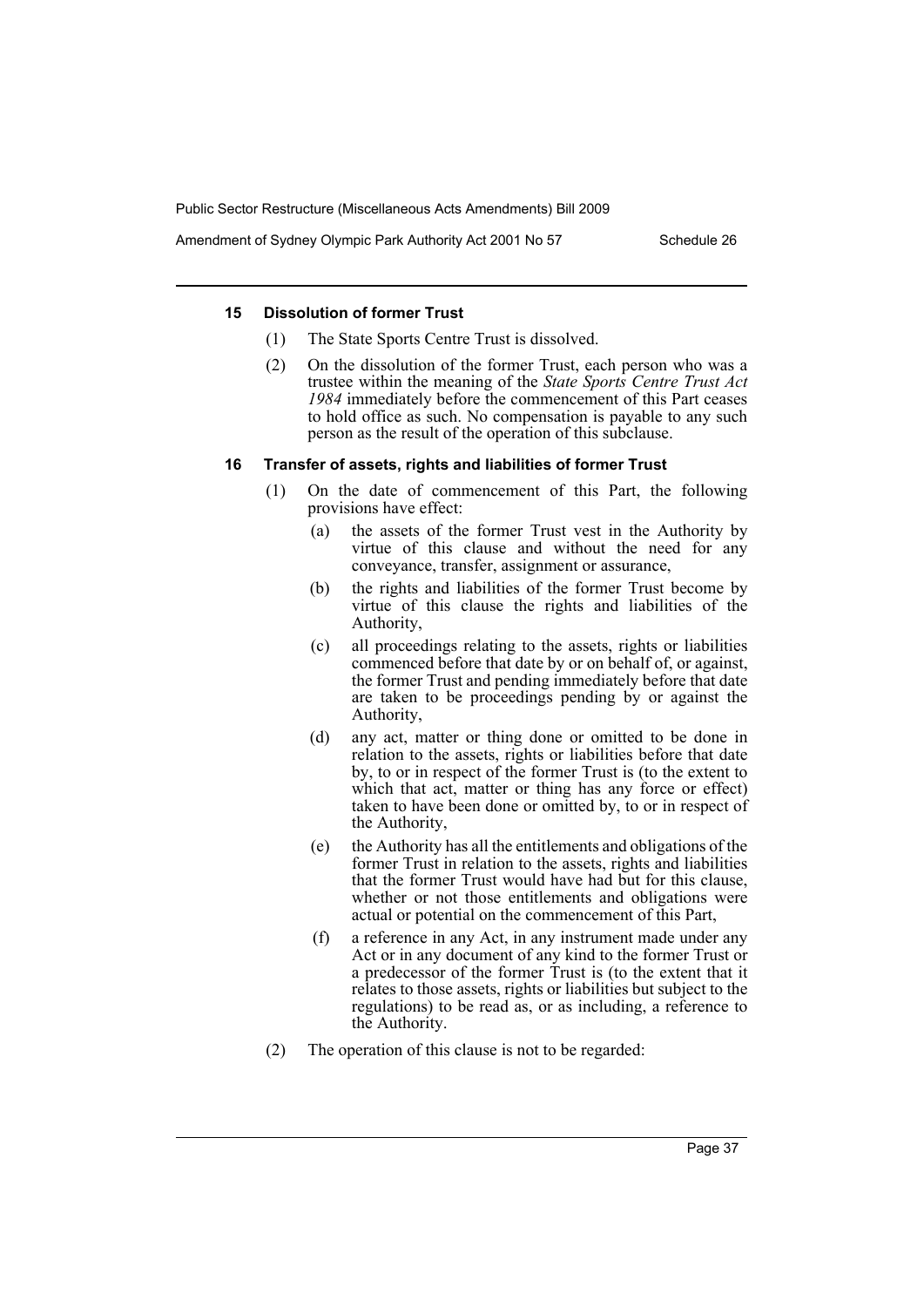- (a) as a breach of contract or confidence or otherwise as a civil wrong, or
- (b) as a breach of any contractual provision prohibiting, restricting or regulating the assignment or transfer of assets, rights or liabilities, or
- (c) as giving rise to any remedy by a party to an instrument, or as causing or permitting the termination of any instrument, because of a change in the beneficial or legal ownership of any asset, right or liability, or
- (d) as an event of default under any contract or other instrument.
- (3) No attornment to the transferee by a lessee from the former Trust is required.

#### **Explanatory note**

- (a) confer on the Director-General of Communities NSW (which is the Division of the Government Service in which the staff assigned to the Sydney Olympic Park Authority are employed) the functions of the Chief Executive Officer of SOPA, and
- (b) update references to the staff of SOPA as a consequence of the departmental amalgamations order, and
- (c) repeal the *State Sports Centre Trust Act 1984* and dissolve the Trust constituted under that Act, and
- (d) provide for the transfer of the assets, rights and liabilities of the former Trust to SOPA.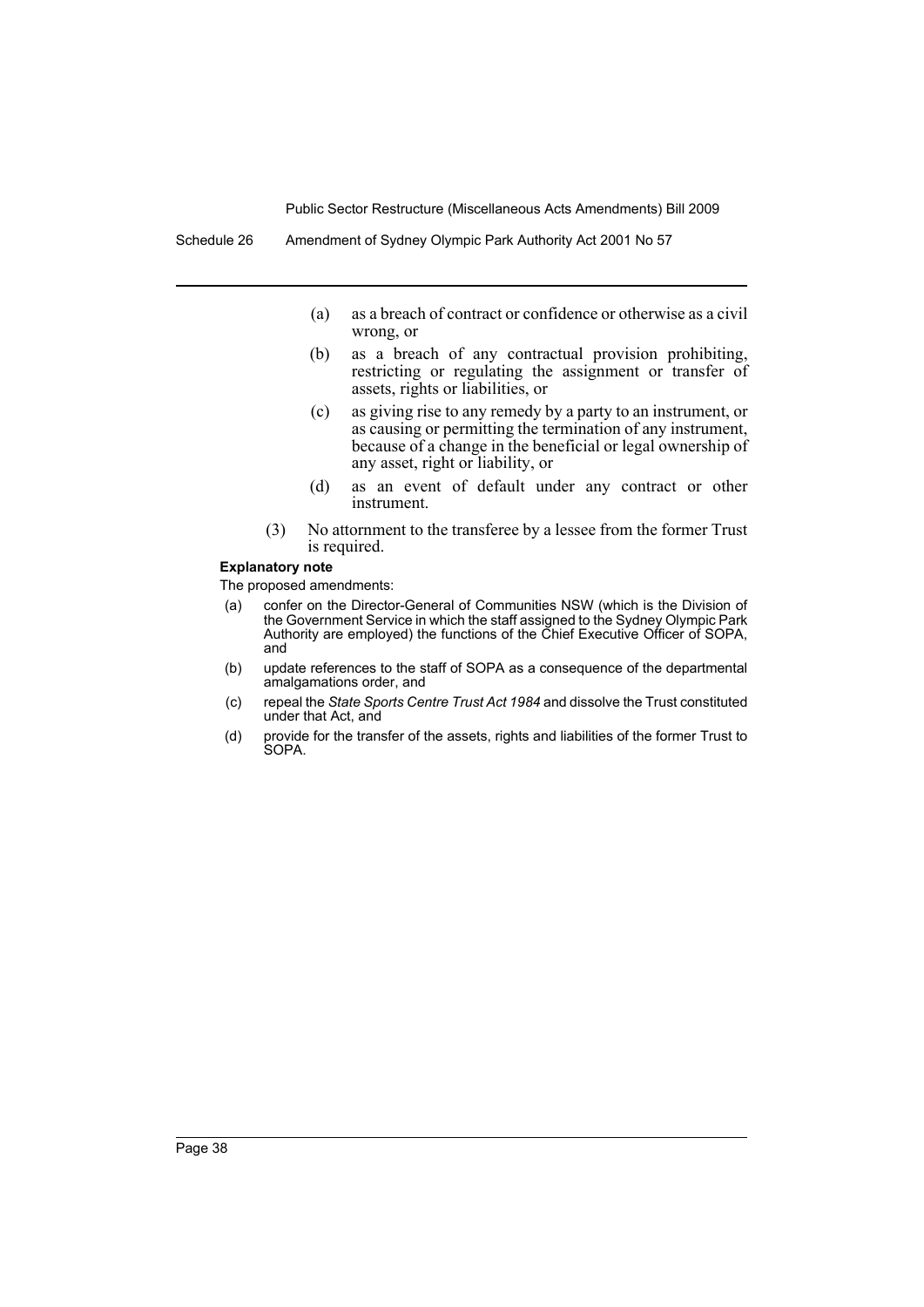Amendment of Teacher Housing Authority Act 1975 No 27 Schedule 27

# <span id="page-40-0"></span>**Schedule 27 Amendment of Teacher Housing Authority Act 1975 No 27**

#### **[1] Section 7 Appointment etc of members**

Omit "6 members" from section 7 (1). Insert instead "7 members".

#### **[2] Section 7 (1) (a1) and (b)**

Omit section 7 (1) (a1). Insert instead:

- (a1) one is to be a member of staff of the Department of Education and Training nominated by the Director-General of that Department,
- (b) one is to be the Director-General of the Department of Services, Technology and Administration or a member of staff of that Department nominated by the Director-General,

### **[3] Section 7 (1A)**

Omit "subsection (1) (a1)". Insert instead "subsection (1) (b)".

# **[4] Section 7 (2) (a)**

Omit "School Education, being an officer".

Insert instead "Education and Training, being a member of staff".

### **[5] Section 7 (7)**

Omit "Secretary of the Ministry of Education".

Insert instead "Director-General of the Department of Services, Technology and Administration".

### **[6] Section 7 (9)**

Insert after section 7 (8):

(9) The person holding office as Chairperson of the Authority immediately before the commencement of this subsection (as inserted by the *Public Sector Restructure (Miscellaneous Acts Amendments) Act 2009*) ceases, on that commencement, to hold office as Chairperson but continues, subject to this Act, to hold office as a member of the Authority for the remainder of the term for which the person was appointed as a member.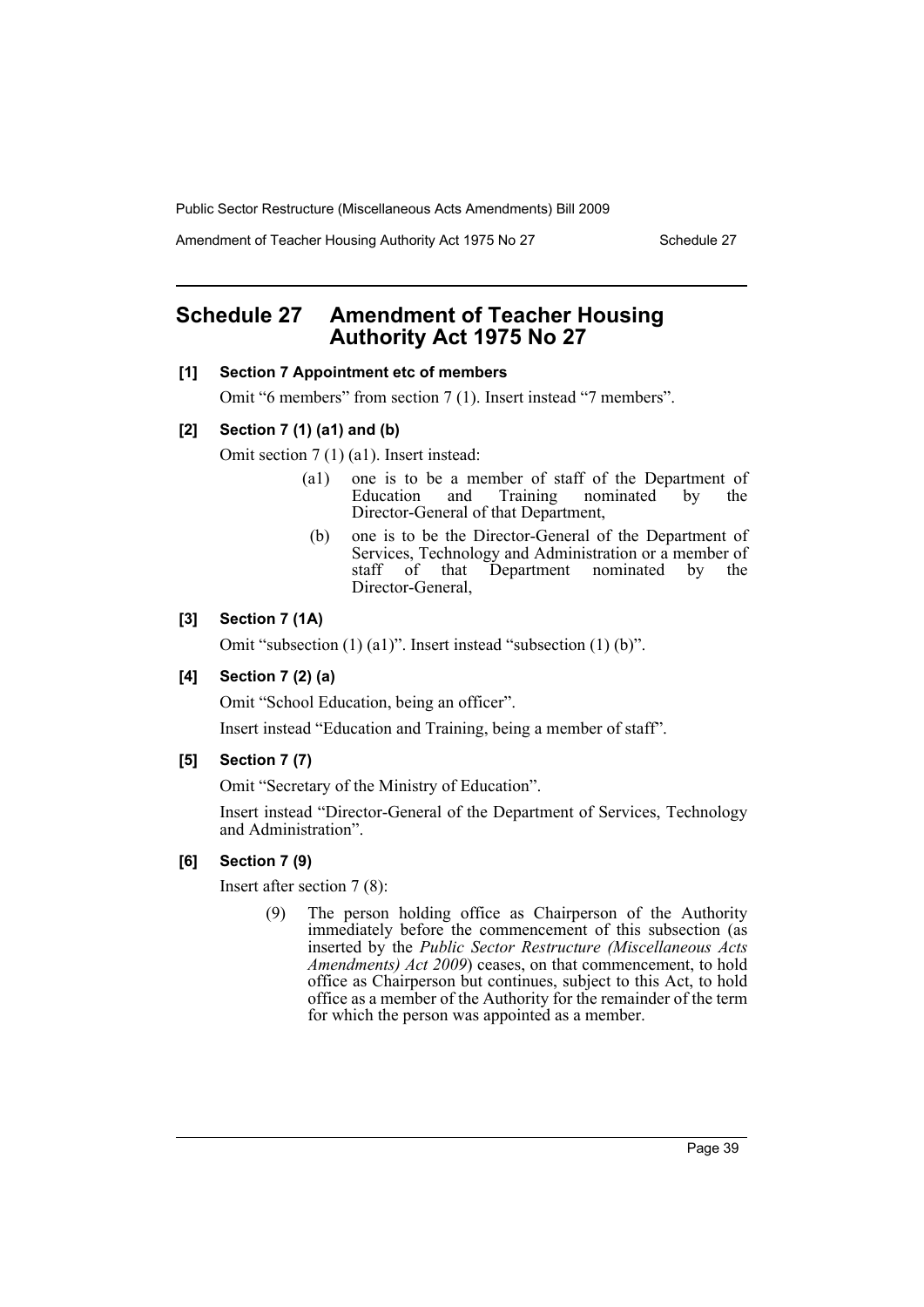Schedule 27 Amendment of Teacher Housing Authority Act 1975 No 27

### **[7] Section 11 Vacation of office**

Insert ", (b)" after "(a1)" wherever occurring in section 11 (1) (k) and (l) and (2).

#### **Explanatory note**

- (a) provide for the Director-General of the Department of Services, Technology and Administration (which is the Division of the Government Service in which the staff assigned to the Teacher Housing Authority are employed) to be a member of the Teacher Housing Authority and its Chairperson, and
- (b) update references to various departments as a consequence of previous administrative changes orders.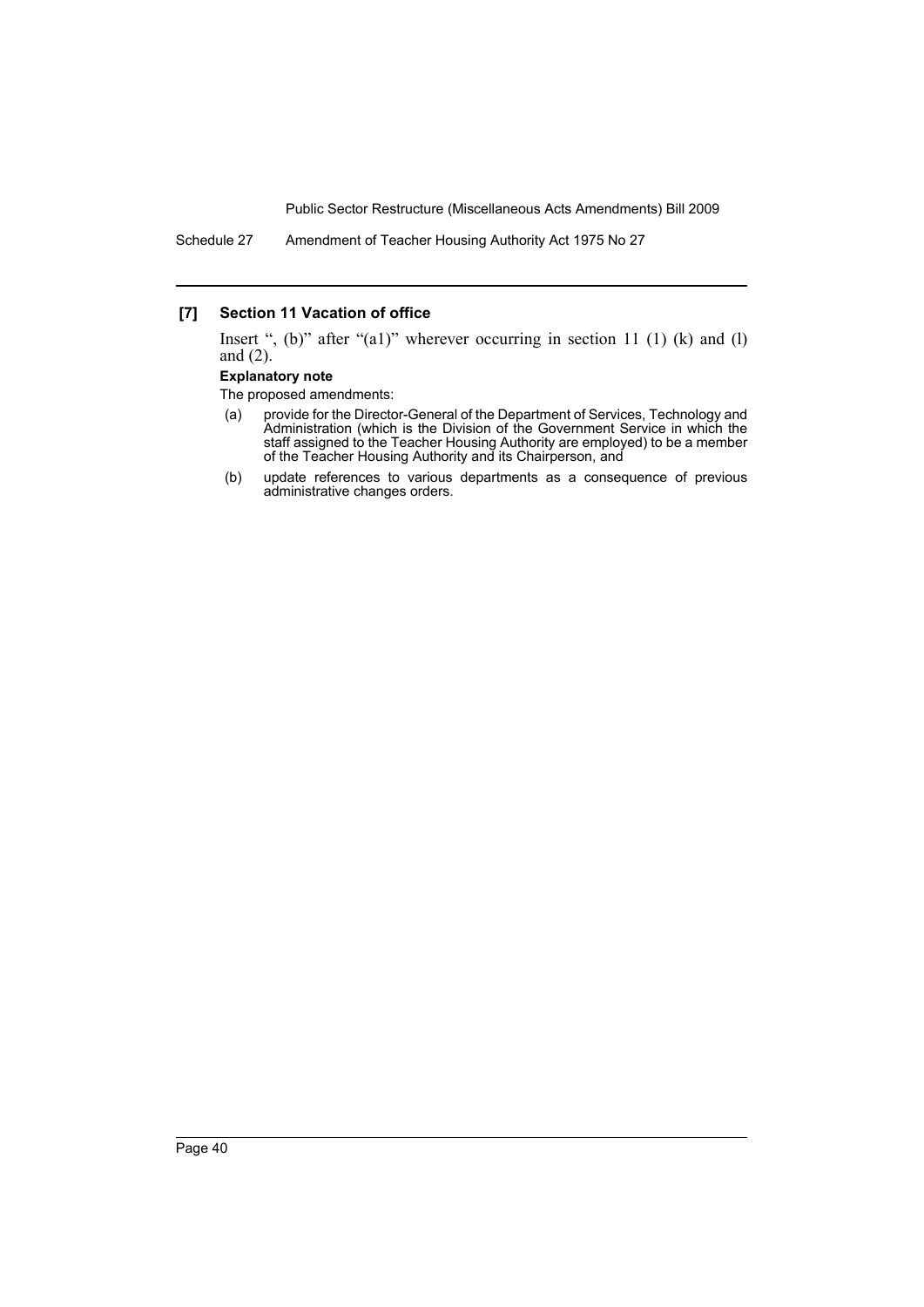Amendment of Western Sydney Parklands Act 2006 No 92 Schedule 28

# <span id="page-42-0"></span>**Schedule 28 Amendment of Western Sydney Parklands Act 2006 No 92**

### **Section 7 Trust Board**

Insert after section 7 (2) (a):

(a1) the Director-General of Communities NSW or his or her nominee,

#### **Explanatory note**

The proposed amendment provides for the Director-General of Communities NSW (or his or her nominee) to be an ex-officio member of the Board of the Western Sydney Parklands Trust.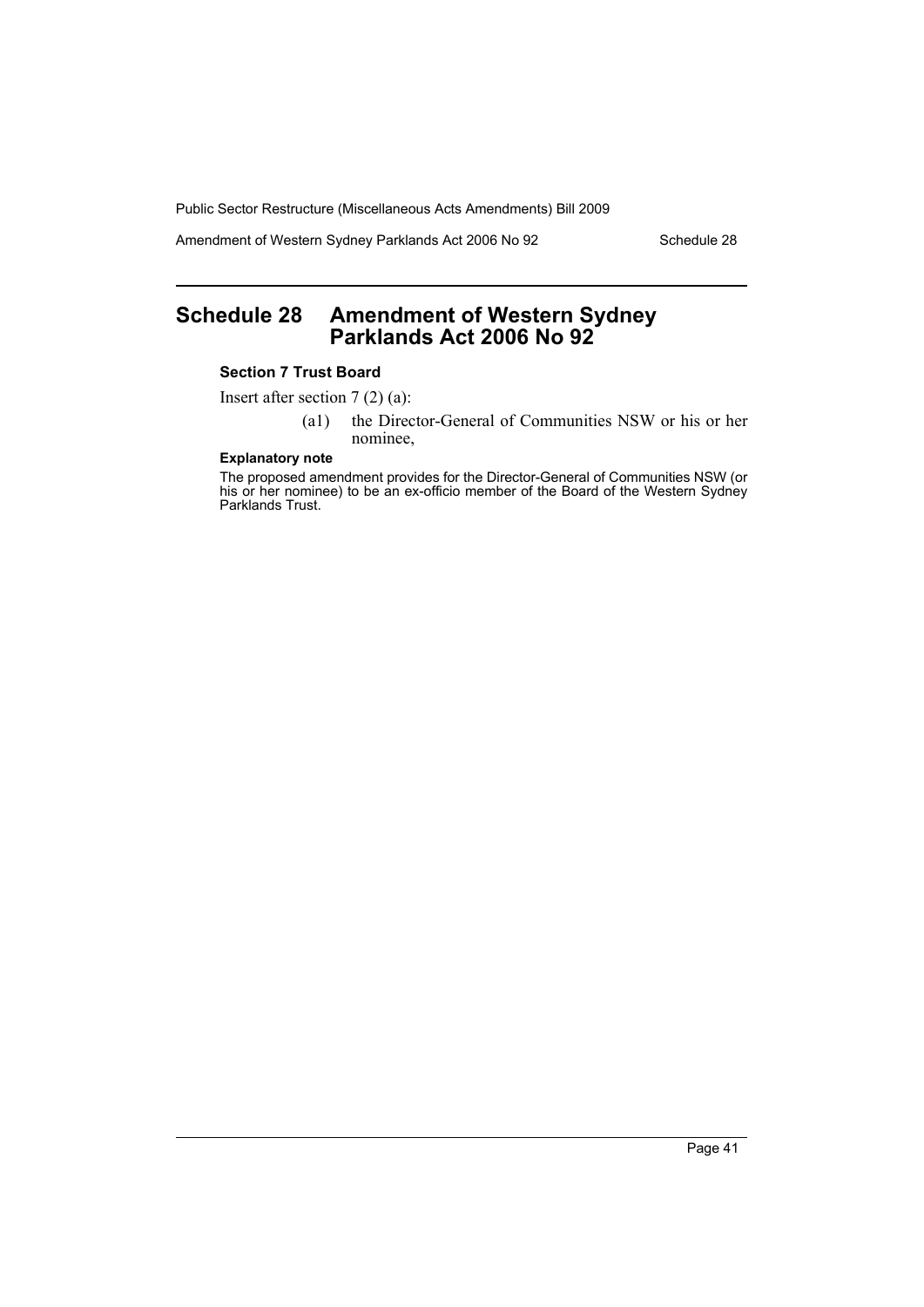Schedule 29 Amendment of Workers Compensation Act 1987 No 70

# <span id="page-43-0"></span>**Schedule 29 Amendment of Workers Compensation Act 1987 No 70**

### **Section 239AJ Subrogation**

Omit "General Manager" from section 239AJ (2).

Insert instead "Chief Executive Officer".

**Explanatory note**

The proposed amendment is consequential on the amendments made by Schedule 30.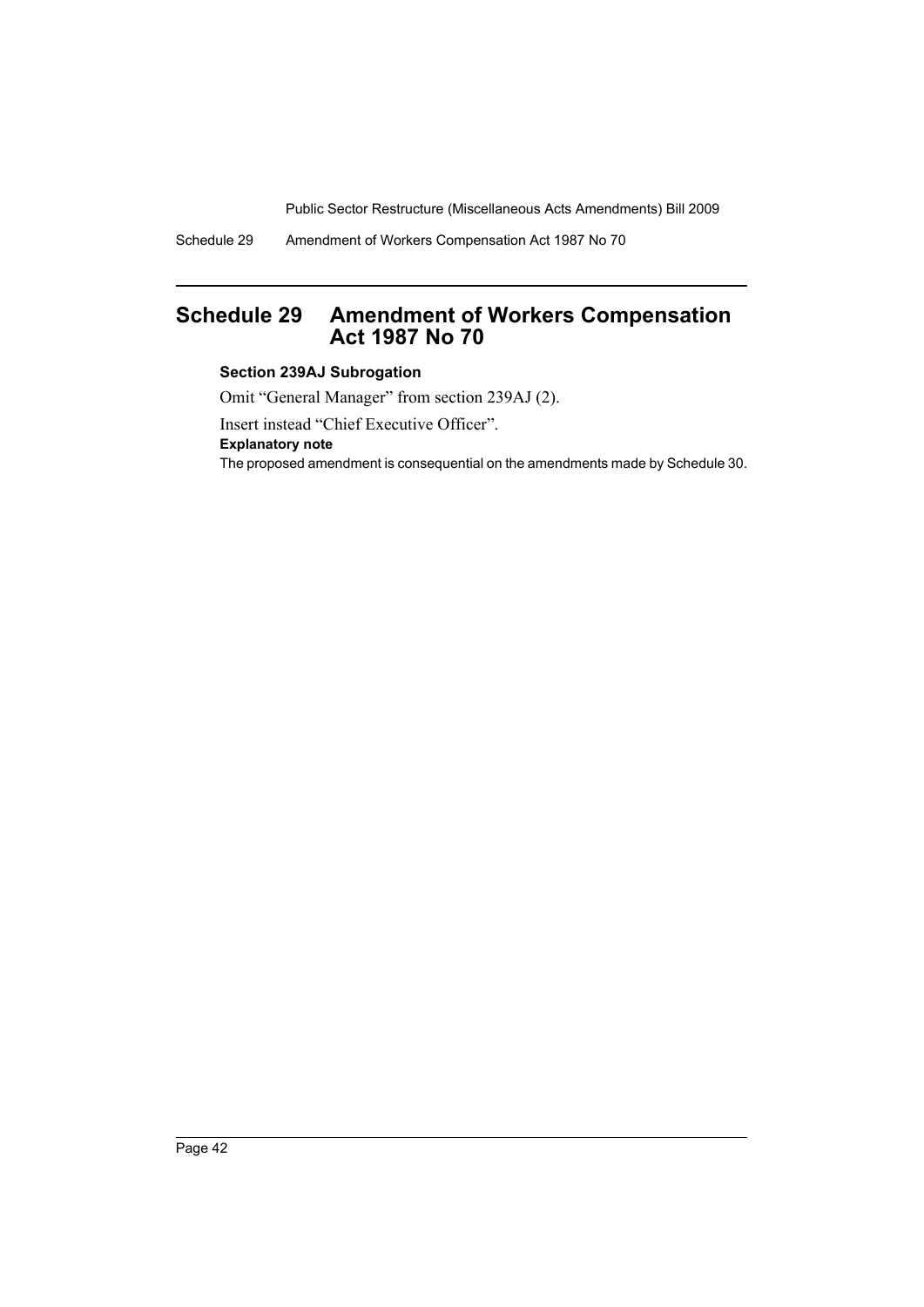Amendment of Workplace Injury Management and Workers Compensation Act 1998 No 86 Schedule 30

# <span id="page-44-0"></span>**Schedule 30 Amendment of Workplace Injury Management and Workers Compensation Act 1998 No 86**

### **[1] Section 4 Definitions**

Omit the definition of *Chief Executive Officer* or *General Manager* from section  $4(1)$ .

Insert instead in alphabetical order:

*Chief Executive Officer* of the Authority means the person exercising functions under the *Public Sector Employment and Management Act 2002* as the Division Head of the relevant Government Service Division.

*member of staff* means any person who is employed in the relevant Government Service Division.

*relevant Government Service Division* means the Division of the Government Service comprising the group of staff who are employed under Chapter 1A of the *Public Sector Employment and Management Act 2002* to enable the Authority to exercise its functions.

#### **[2] Sections 15 (2) (a) and (5), 18, 19A (2) (a), 20 and 241, clause 1 of Schedule 3 and clause 1 of Schedule 3A**

Omit "General Manager" wherever occurring.

Insert instead "Chief Executive Officer".

### **[3] Section 16 General Manager**

Omit the section.

#### **[4] Sections 21 (3) (definition of "authorised person"), 106 (2), 238 (1) (definition of "authorised officer"), 238AA (7) and 241 (1) (a)**

Omit "an officer of the Authority" wherever occurring.

Insert instead "a member of staff".

### **[5] Section 35 Payments into and from Fund**

Omit "staff of the Authority" from section 35 (2) (a).

Insert instead "those members of staff who are principally involved in the administration of this Act".

### **[6] Section 241 Seal of Authority**

Omit "officer" from section 241 (1) (b). Insert instead "member of staff".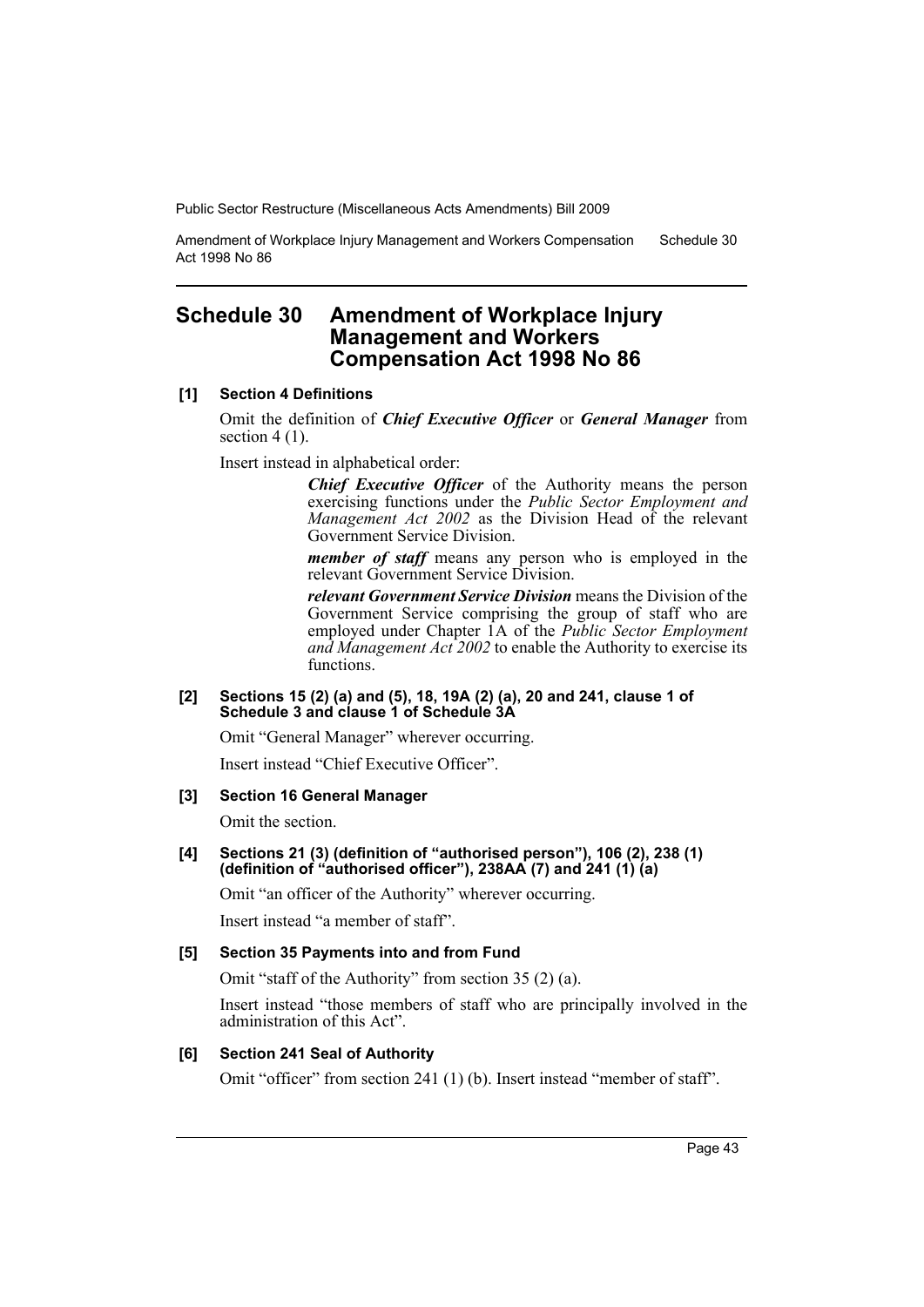Schedule 30 Amendment of Workplace Injury Management and Workers Compensation Act 1998 No 86

#### **Explanatory note**

- (a) confer on the Chief Executive of the Compensation Authorities Staff Division (which is the Division of the Government Service in which the staff assigned to the WorkCover Authority are employed) the functions of the Chief Executive Officer of the WorkCover Authority, and
- (b) update references to the staff of the WorkCover Authority as a consequence of the departmental amalgamations order.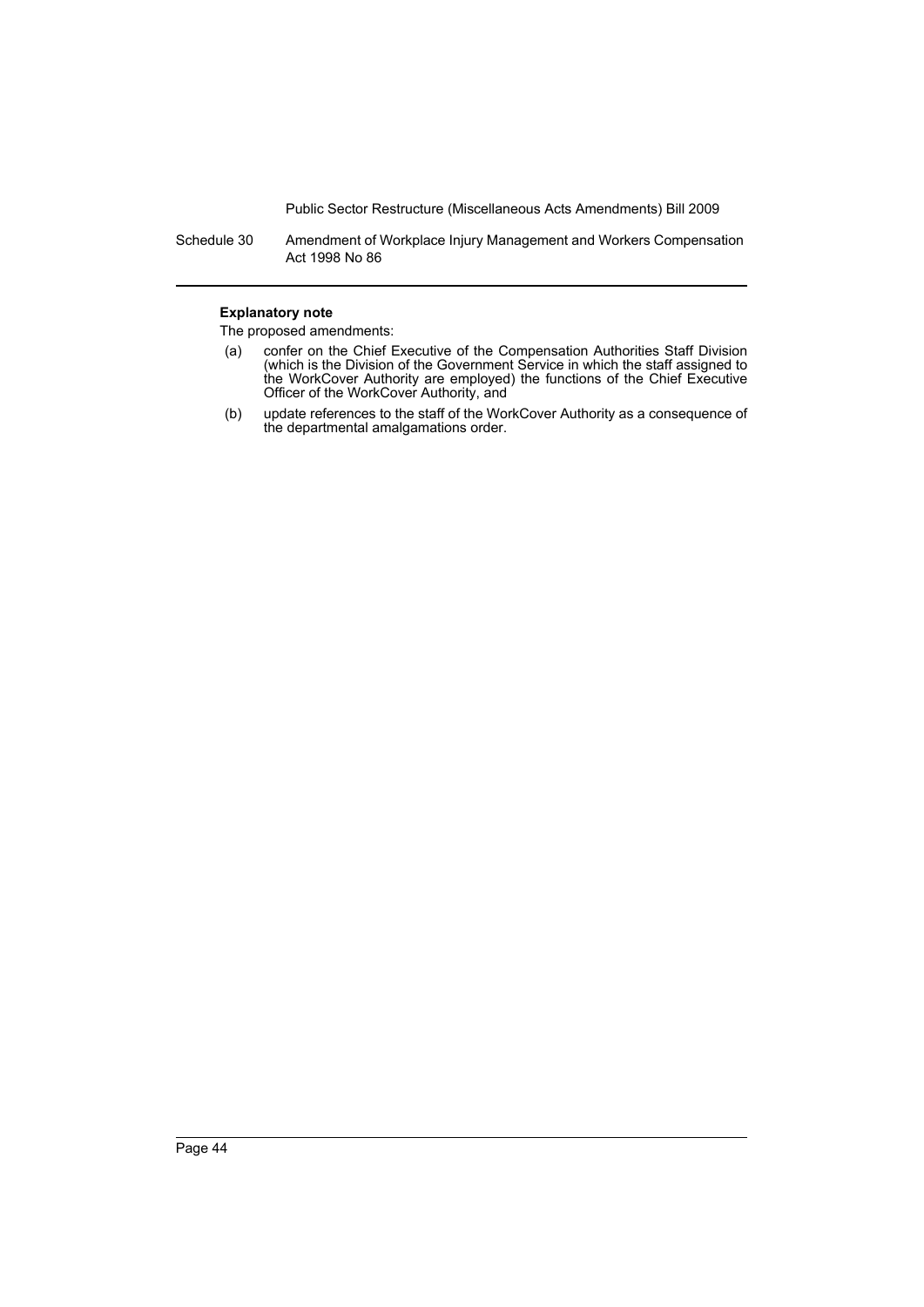Amendment of Young Offenders Act 1997 No 54 Schedule 31

# <span id="page-46-0"></span>**Schedule 31 Amendment of Young Offenders Act 1997 No 54**

#### **[1] Section 4 Definitions**

Omit "Juvenile Justice" from the definition of *Director-General*. Insert instead "Human Services".

### **[2] Section 46 Location of conferences**

Omit "any office of the Department of Juvenile Justice" from section 46 (1).

Insert instead "any office of that part of the Department of Human Services comprising persons who are principally involved in the administration of the *Children (Detention Centres) Act 1987* or the *Children (Community Service Orders) Act 1987*".

### **[3] Sections 47 (2) (e), 62A (a) and 66 (2) (e)**

Omit "Juvenile Justice" wherever occurring. Insert instead "Human Services".

#### **[4] Section 62A Delegation of Director-General's functions**

Insert after section 62A (a):

(a1) the Chief Executive of Juvenile Justice, Department of Human Services or a Deputy Chief Executive of Juvenile Justice, Department of Human Services,

#### **[5] Section 66 Disclosure of records**

Omit section 66 (4). Insert instead:

(4) In this section:

*authorised officer of the Department of Human Services* means any of the following officers of the Department:

- (a) the Director-General,
- (b) a Deputy Director-General,
- (c) the Chief Executive of Juvenile Justice or a Deputy Chief Executive of Juvenile Justice,
- (d) a juvenile justice officer,
- (e) such other member of staff (or member of staff belonging to a class of members of staff) of the Department as may be prescribed by the regulations.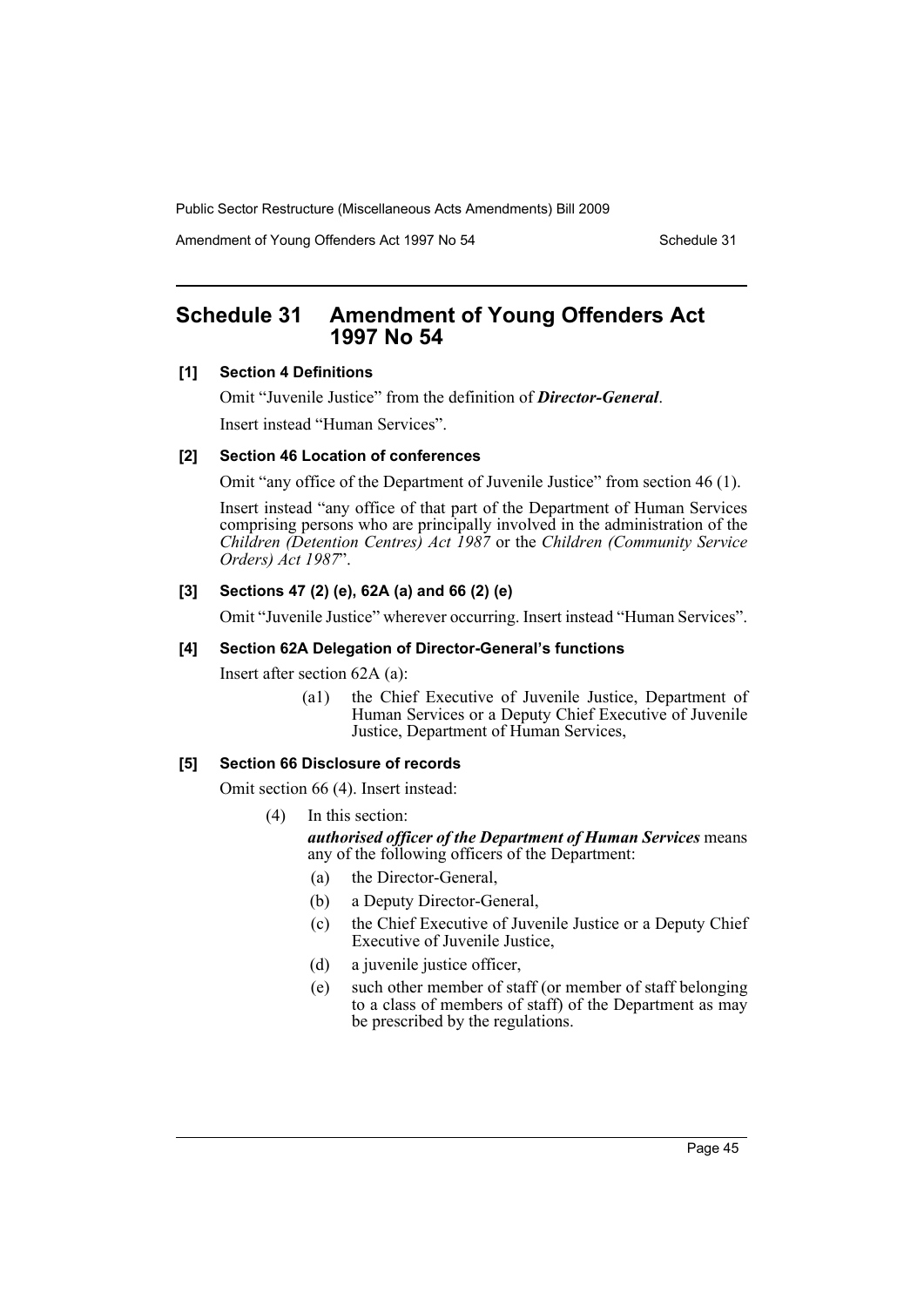Schedule 31 Amendment of Young Offenders Act 1997 No 54

#### **Explanatory note**

- (a) enable the Director-General of the Department of Human Services to delegate his or her functions under the above Act to the Chief Executive (or a Deputy Chief Executive) of Juvenile Justice in that Department, and
- (b) update references to the Department of Juvenile Justice, and make other minor changes, as a consequence of the departmental amalgamations order.